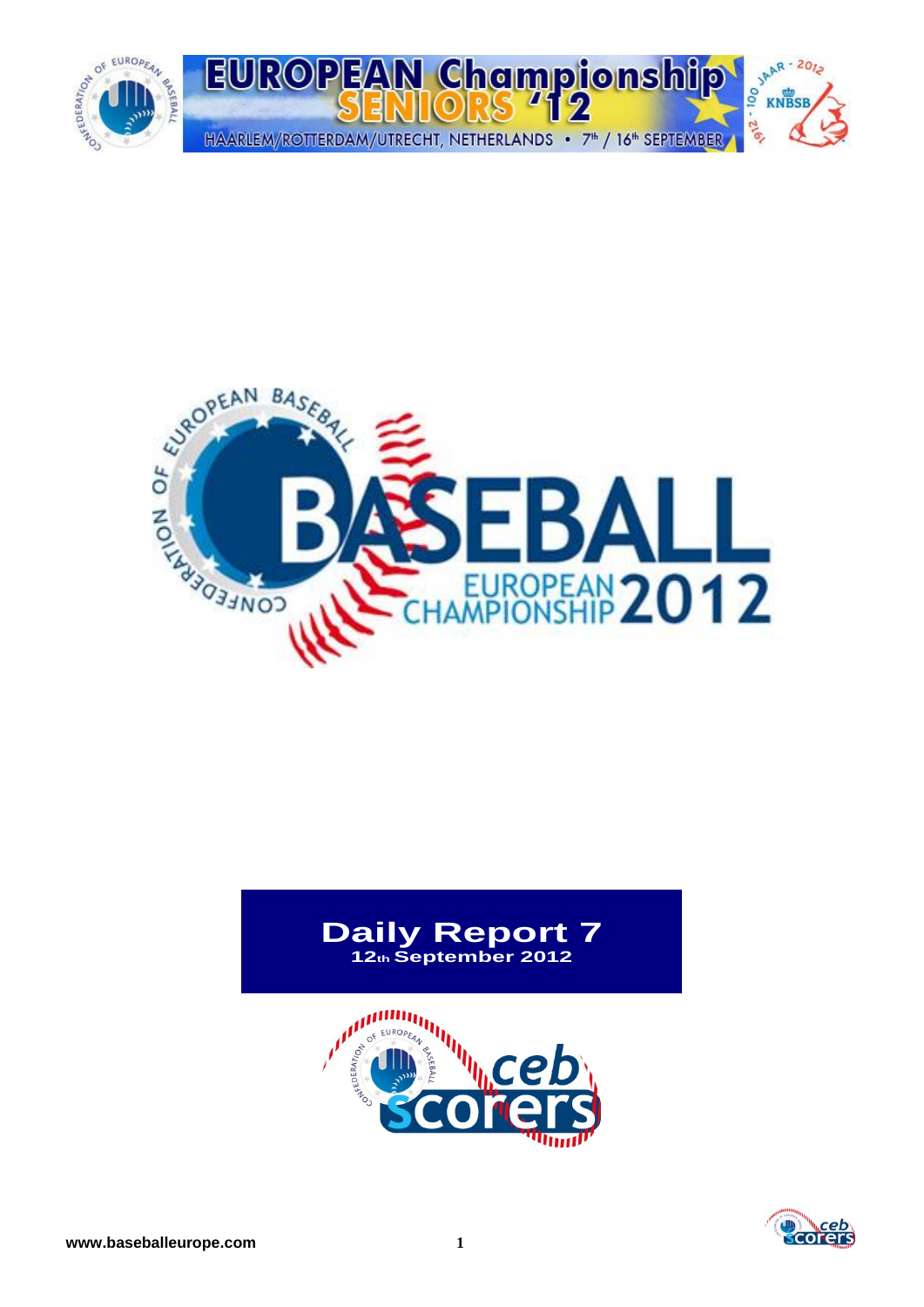



| <b>Schedule</b><br>Final<br>At time<br><b>Ballpark</b><br>Visiting team<br>Pool<br>Home team<br>Game<br>Score<br><b>Wednesday 12th September</b><br>14:00<br>Fi<br>France<br>$5 - 9$<br>Utrecht<br>31<br>Greece<br>Fi<br>$3 - 2$<br>32<br>14:00<br>Haarlem<br>Belgium<br>Croatia<br>33<br>14:00<br>Fi<br>Rotterdam<br>$2 - 6$<br>Russia<br><b>Strategie Stritain</b><br>Thursday 13th September<br>14:00<br>C<br>34<br>Haarlem<br>Spain<br>Czech Republic<br>-<br>$\mathsf C$<br>35<br>19:30<br>Haarlem<br>Italy<br>Germany<br>C<br>36<br>19:30<br>Rotterdam<br>Sweden<br>Netherlands<br><b>Friday 14th September</b><br>37<br>14:00<br>C<br>Rotterdam<br>Germany<br>Sweden<br>$\mathsf C$<br>19:30<br>Rotterdam<br>38<br>Netherlands<br>Spain<br>С<br>19:30<br>39<br>Haarlem<br><b>Czech Republic</b><br>Italy<br><b>Saturday 15th September</b><br>C<br><b>Czech Republic</b><br>40<br>14:00<br>Haarlem<br>Sweden<br>C<br>42<br>19:00<br>Rotterdam<br><b>Italy</b><br>Netherlands<br>C<br>41<br>19:30<br>Haarlem<br>Germany<br>Spain |       |           |    |                                           |                     |  |      |  |  |  |  |  |  |
|----------------------------------------------------------------------------------------------------------------------------------------------------------------------------------------------------------------------------------------------------------------------------------------------------------------------------------------------------------------------------------------------------------------------------------------------------------------------------------------------------------------------------------------------------------------------------------------------------------------------------------------------------------------------------------------------------------------------------------------------------------------------------------------------------------------------------------------------------------------------------------------------------------------------------------------------------------------------------------------------------------------------------------------|-------|-----------|----|-------------------------------------------|---------------------|--|------|--|--|--|--|--|--|
|                                                                                                                                                                                                                                                                                                                                                                                                                                                                                                                                                                                                                                                                                                                                                                                                                                                                                                                                                                                                                                        |       |           |    |                                           |                     |  | Inn. |  |  |  |  |  |  |
|                                                                                                                                                                                                                                                                                                                                                                                                                                                                                                                                                                                                                                                                                                                                                                                                                                                                                                                                                                                                                                        |       |           |    |                                           |                     |  |      |  |  |  |  |  |  |
|                                                                                                                                                                                                                                                                                                                                                                                                                                                                                                                                                                                                                                                                                                                                                                                                                                                                                                                                                                                                                                        |       |           |    |                                           |                     |  |      |  |  |  |  |  |  |
|                                                                                                                                                                                                                                                                                                                                                                                                                                                                                                                                                                                                                                                                                                                                                                                                                                                                                                                                                                                                                                        |       |           |    |                                           |                     |  |      |  |  |  |  |  |  |
|                                                                                                                                                                                                                                                                                                                                                                                                                                                                                                                                                                                                                                                                                                                                                                                                                                                                                                                                                                                                                                        |       |           |    |                                           |                     |  |      |  |  |  |  |  |  |
|                                                                                                                                                                                                                                                                                                                                                                                                                                                                                                                                                                                                                                                                                                                                                                                                                                                                                                                                                                                                                                        |       |           |    |                                           |                     |  |      |  |  |  |  |  |  |
|                                                                                                                                                                                                                                                                                                                                                                                                                                                                                                                                                                                                                                                                                                                                                                                                                                                                                                                                                                                                                                        |       |           |    |                                           |                     |  |      |  |  |  |  |  |  |
|                                                                                                                                                                                                                                                                                                                                                                                                                                                                                                                                                                                                                                                                                                                                                                                                                                                                                                                                                                                                                                        |       |           |    |                                           |                     |  |      |  |  |  |  |  |  |
|                                                                                                                                                                                                                                                                                                                                                                                                                                                                                                                                                                                                                                                                                                                                                                                                                                                                                                                                                                                                                                        |       |           |    |                                           |                     |  |      |  |  |  |  |  |  |
|                                                                                                                                                                                                                                                                                                                                                                                                                                                                                                                                                                                                                                                                                                                                                                                                                                                                                                                                                                                                                                        |       |           |    |                                           |                     |  |      |  |  |  |  |  |  |
|                                                                                                                                                                                                                                                                                                                                                                                                                                                                                                                                                                                                                                                                                                                                                                                                                                                                                                                                                                                                                                        |       |           |    |                                           |                     |  |      |  |  |  |  |  |  |
|                                                                                                                                                                                                                                                                                                                                                                                                                                                                                                                                                                                                                                                                                                                                                                                                                                                                                                                                                                                                                                        |       |           |    |                                           |                     |  |      |  |  |  |  |  |  |
|                                                                                                                                                                                                                                                                                                                                                                                                                                                                                                                                                                                                                                                                                                                                                                                                                                                                                                                                                                                                                                        |       |           |    |                                           |                     |  |      |  |  |  |  |  |  |
|                                                                                                                                                                                                                                                                                                                                                                                                                                                                                                                                                                                                                                                                                                                                                                                                                                                                                                                                                                                                                                        |       |           |    |                                           |                     |  |      |  |  |  |  |  |  |
|                                                                                                                                                                                                                                                                                                                                                                                                                                                                                                                                                                                                                                                                                                                                                                                                                                                                                                                                                                                                                                        |       |           |    |                                           |                     |  |      |  |  |  |  |  |  |
|                                                                                                                                                                                                                                                                                                                                                                                                                                                                                                                                                                                                                                                                                                                                                                                                                                                                                                                                                                                                                                        |       |           |    |                                           |                     |  |      |  |  |  |  |  |  |
|                                                                                                                                                                                                                                                                                                                                                                                                                                                                                                                                                                                                                                                                                                                                                                                                                                                                                                                                                                                                                                        |       |           |    |                                           |                     |  |      |  |  |  |  |  |  |
|                                                                                                                                                                                                                                                                                                                                                                                                                                                                                                                                                                                                                                                                                                                                                                                                                                                                                                                                                                                                                                        |       |           |    | <b>Sunday 16th September</b>              |                     |  |      |  |  |  |  |  |  |
| 43                                                                                                                                                                                                                                                                                                                                                                                                                                                                                                                                                                                                                                                                                                                                                                                                                                                                                                                                                                                                                                     | 13:00 | Rotterdam | Fi | $\bullet$ : N.1 ::                        | $\bigcirc$ : N.2 :: |  |      |  |  |  |  |  |  |
|                                                                                                                                                                                                                                                                                                                                                                                                                                                                                                                                                                                                                                                                                                                                                                                                                                                                                                                                                                                                                                        |       |           |    | In each game the home team is named first |                     |  |      |  |  |  |  |  |  |

If the Netherlands qualifies for the 2nd round their games will be played in Rotterdam at 19.30,

except on Saturday 15th when the game starts at 19.00.

If Italy qualifies for the 2nd round their games will be played in Haarlem at 19.30 except the game versus the Netherlands which will be played in Rotterdam.

| execpt the game versus the rictionality which will be played in Noticidam. |  |  |  |  |
|----------------------------------------------------------------------------|--|--|--|--|
|                                                                            |  |  |  |  |
|                                                                            |  |  |  |  |

|                |                | <b>Standing Pool C</b> |           |    |            |               |
|----------------|----------------|------------------------|-----------|----|------------|---------------|
| Pos            | Team           | <b>GP</b>              | <b>WO</b> | LO | <b>AVG</b> | <b>GB</b>     |
| ъ              | <b>I</b> taly  | າ                      | 2         | 0  | 1000       | 0             |
| $\overline{2}$ | Czech Republic | 2                      |           |    | 500        |               |
| 3              | <b>Germany</b> | 2                      |           |    | 500        |               |
| 4              | Netherlands    | 2                      |           |    | 500        |               |
| $\sqrt{5}$     | Spain          | າ                      |           |    | 500        |               |
| 6              | Sweden         | 2                      | $\Omega$  | 2  | 0          | $\mathcal{P}$ |

The teams tied are in alphabetical order

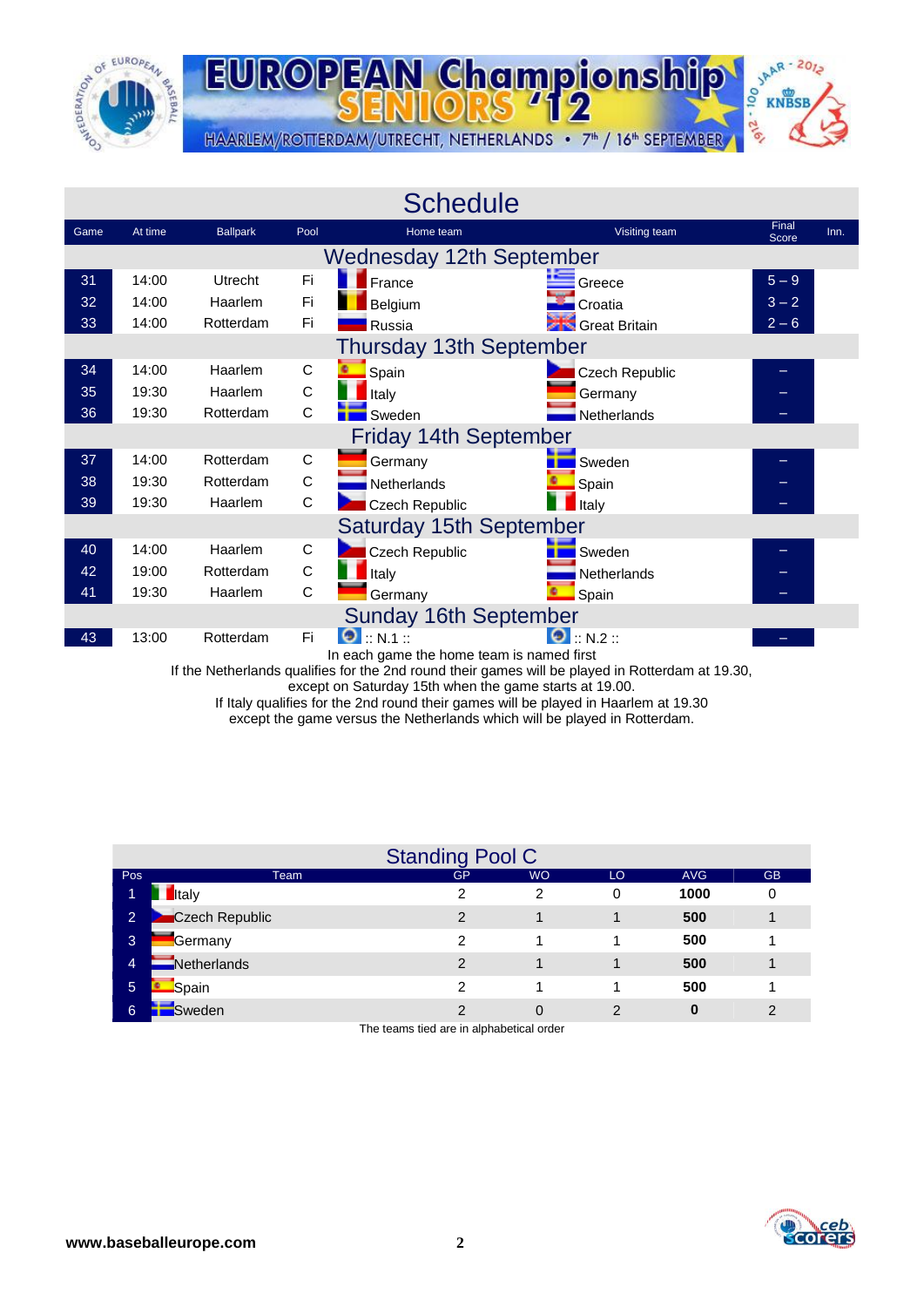



**Game Summary 31**

## **France - Greece**

| Score by Innings                                          |  |  | R H E |  |
|-----------------------------------------------------------|--|--|-------|--|
| GREECE 012 220 002 - 9 11 1<br>FRANCE 010 000 400 - 5 7 2 |  |  |       |  |
|                                                           |  |  |       |  |

 **GREECE 9 (3-3), FRANCE 5 (2-4)** 

Sep 12, 2012 at Vleuten (De Paperclip)

 **GREECE 9 (3-3)**

| Player          | AВ           | R              | Н                        | ВI             | 2B             |          | 3B HR BB |                          | SB       |          |               | CS HP SH SF   |              | SO.            | IBB KL       |   | GDP      | PO           | A | F.     |
|-----------------|--------------|----------------|--------------------------|----------------|----------------|----------|----------|--------------------------|----------|----------|---------------|---------------|--------------|----------------|--------------|---|----------|--------------|---|--------|
| GOUOREN 1b      | 3            | $\mathfrak{D}$ |                          |                | 0              | 0        | 0        | 0                        | $\Omega$ | 0        | 2             | 0             | $\Omega$     | 0              | 0            | 0 |          | 9            |   |        |
| TOUNTAS N 3b    | 5            | $\mathfrak{D}$ | $\mathfrak{D}$           | 1              | $\Omega$       | $\Omega$ | 0        | 0                        | 0        | $\Omega$ | $\mathcal{O}$ | 0             | $\Omega$     | 0              | 0            | 0 |          | 0            | 4 |        |
| LEKAS 1f        |              |                | n                        |                | 0              | 0        | 0        | 0                        |          |          | 0             | 0             | Ω            |                | n            |   | 0        | 0            | n | $\cap$ |
| LOMIS 1f        |              | U              | 0                        | $\Omega$       | <sup>0</sup>   | 0        | n        | 1                        | 0        | n        | 0             | $\Omega$      | $\Omega$     | 0              | 0            | U | 0        | 1            | n | $\cap$ |
| TOUNTAS P ss    |              |                | $\overline{\mathcal{L}}$ | $\Omega$       | <sup>0</sup>   | 0        | 0        | 0                        | $\Omega$ | n        | 1             | 0             | $\Omega$     | $\mathfrak{D}$ | $\Omega$     |   | $\Omega$ | 4            |   | $\cap$ |
| ZACHOS rf       |              | U              | 0                        |                | 0              | n        | n        | 0                        | n        | n        | 0             | 0             |              |                | 0            | U | 0        |              | n | 0      |
| KOULOS rf       |              |                | $\overline{\mathcal{L}}$ | $\mathfrak{D}$ | 0              | 0        | 0        | 0                        | $\Omega$ | n        | 0             | 0             |              | 0              | 0            | 0 | 0        | 2            | n | 0      |
| GIANNAKOPOUL dh |              |                | n                        |                | <sup>0</sup>   | n        | n        | 1                        | n        |          | 0             | 0             | $\cap$       | 0              | 0            | 0 | 0        | <sup>0</sup> |   |        |
| LEMPESIS dh     |              |                | 0                        |                | O              | 0        | n        | 0                        |          |          | 0             | 0             | $\cap$       | $\mathfrak{D}$ | $\Omega$     | 0 |          | O            |   |        |
| CHRISTOPOULO c  |              |                | 2                        | $\mathfrak{D}$ | $\mathfrak{D}$ | $\Omega$ | n        | 0                        | n        | n        |               | 0             | <sup>0</sup> | 0              | 0            | 0 | 0        | 8            |   | $\cap$ |
| TOUNTAS A 2b    | 4            |                |                          |                | O              | n        | n        | 0                        |          |          | 0             | 0             | O            |                | <sup>0</sup> | U | 0        |              |   |        |
| KRITIKOS cf     |              | U              |                          | 1              |                | n        | n        | 0                        | 0        | n        | 0             | 0             | O            |                | 0            | 0 | 0        |              |   | $\cap$ |
| CHEILAKIS ph/cf |              | U              | n                        | $\Omega$       | O              | 0        | n        | 0                        | 0        | n        | 0             | $\Omega$      | <sup>0</sup> |                | <sup>0</sup> |   | 0        | O            | n | n      |
| BOURDANIOTIS p  | <sup>0</sup> | <sup>0</sup>   | n                        | $\Omega$       | <sup>0</sup>   | 0        | 0        | 0                        | 0        | n        | 0             | $\Omega$      | <sup>0</sup> | 0              | 0            | U | 0        | <sup>0</sup> | 1 | n      |
| CHATZIKYRIAK p  |              | Ω              | 0                        | 0              | <sup>0</sup>   | 0        | 0        | 0                        | 0        |          | 0             | 0             |              | 0              | 0            | 0 | 0        | 0            |   | 0      |
| ORFANAKOS p     |              | U              | 0                        | 0              | <sup>0</sup>   | n        | 0        | 0                        | 0        |          | 0             | $\mathcal{O}$ |              | 0              | 0            | 0 | 0        | <sup>0</sup> |   | 0      |
| KAPOTHANASIS p  |              | 0              | 0                        | $\Omega$       | 0              | n        | n        | 0                        | 0        |          | 0             | 0             |              | 0              | 0            | 0 | 0        | 0            |   |        |
| Totals          | 36           | 9              | 11                       | 8              | 3              | 0        | 0        | $\overline{\mathcal{L}}$ | $\Omega$ | n        | 4             | 0             |              | 8              | 0            | 3 |          | 27           | 8 |        |

 **FRANCE 5 (2-4)**

| Player                                                                                                                                                                                                 |                                                       |                            | AB R H BI 2B 3B HR BB SB CS HP SH SF SO IBB KL GDP |              |                              |                              |                                  |                |                   |                              |                                  |                                  |                                  |              |                     |              |                         | PO A E                                |                          |          |                         |                      |              |                |                |
|--------------------------------------------------------------------------------------------------------------------------------------------------------------------------------------------------------|-------------------------------------------------------|----------------------------|----------------------------------------------------|--------------|------------------------------|------------------------------|----------------------------------|----------------|-------------------|------------------------------|----------------------------------|----------------------------------|----------------------------------|--------------|---------------------|--------------|-------------------------|---------------------------------------|--------------------------|----------|-------------------------|----------------------|--------------|----------------|----------------|
| BERT cf                                                                                                                                                                                                |                                                       | 3 0 0 0                    |                                                    | 0            | $\circ$                      | $\circ$                      | $\circ$                          | 0              | 0                 | $\circ$                      | $\circ$                          | $\circ$                          | $\circ$                          | 0            | $\circ$             | $\Omega$     |                         | $\mathbf{2}$<br>$\Omega$              | $\Omega$                 |          |                         |                      |              |                |                |
| DAL ZOTTO cf                                                                                                                                                                                           |                                                       | $2 \t1 \t1 \t2$            |                                                    | $\mathbf{1}$ | $\circ$                      | $\Omega$                     | $\Omega$                         | 0              | 0                 | $\circ$                      | $\circ$                          | $\circ$                          | $\circ$                          | $\circ$      | $\circ$             | $\circ$      |                         | $\Omega$<br>0                         | $\Omega$                 |          |                         |                      |              |                |                |
| LEFEVRE dh                                                                                                                                                                                             |                                                       | 5010                       |                                                    | $\circ$      | $\Omega$                     | $\bigcirc$                   | $\bigcirc$                       | 0              | $\mathbf{1}$      | $\circ$                      | $\circ$                          | $\circ$                          | $\overline{1}$                   | $\Omega$     | $\overline{1}$      | $\Omega$     |                         | $\sim$ 0<br>0                         | $\Omega$                 |          |                         |                      |              |                |                |
| HANVI 1f                                                                                                                                                                                               |                                                       | 3 0 0 1                    |                                                    | $\Omega$     | $\bigcirc$                   | $\bigcirc$                   | $\overline{1}$                   | $\Omega$       | $\Omega$          | $\Omega$                     | $\bigcirc$                       | $1 \quad 2$                      |                                  | $\Omega$     | $\Omega$            | $\Omega$     |                         | $\mathbf{1}$<br>3                     | $\Omega$                 |          |                         |                      |              |                |                |
| CROS rf                                                                                                                                                                                                |                                                       | $2 \t 0 \t 1 \t 0$         |                                                    |              | $1 \quad 0$                  | $\bigcirc$                   | $\overline{\mathbf{3}}$          |                | $0\quad 0$        | $\bigcirc$                   | $\bigcirc$                       | $\bigcirc$                       | $\bigcirc$                       | $\Omega$     | $\Omega$            | $\Omega$     |                         | $\Omega$<br>$\Omega$                  | $\Omega$                 |          |                         |                      |              |                |                |
| PEYRICHOU 2b                                                                                                                                                                                           |                                                       | 3 0 0 0                    |                                                    | $\circ$      | $\circ$                      | $\circ$                      | $\overline{0}$                   |                | $0\quad 0$        | $\overline{0}$               | $\overline{0}$                   | $\overline{0}$                   | $\overline{0}$                   | 0            | $\Omega$            | $\circ$      |                         | 2<br>4                                | 0                        |          |                         |                      |              |                |                |
| MARTINEZ ph/2b                                                                                                                                                                                         | $\begin{array}{cccccccc}\n0 & 0 & 0 & 0\n\end{array}$ |                            |                                                    | $\circ$      | $\circ$                      | $\bigcirc$                   | $\overline{1}$                   | $\Omega$       | $\Omega$          | $\Omega$                     | $\bigcirc$                       | $\Omega$                         | $\Omega$                         | $\Omega$     | $\Omega$            | $\Omega$     |                         | $\Omega$<br>$\mathbf{1}$              | 0                        |          |                         |                      |              |                |                |
| VICENTE 1b                                                                                                                                                                                             |                                                       | 4 0 1 0<br>$3 \t1 \t0 \t0$ |                                                    | $\circ$      | $\overline{0}$               | $\overline{0}$               | $\circ$                          |                | $0\quad 0$        | $\circ$                      | $\overline{0}$                   | $\circ$                          | $\overline{2}$                   | 0            | $\Omega$            | $\circ$      |                         | 8<br>$\circ$                          | $\Omega$                 |          |                         |                      |              |                |                |
| PAZ c                                                                                                                                                                                                  |                                                       | $3 \t2 \t1 \t0$            |                                                    |              | 0 <sub>0</sub><br>$0\quad 0$ | $\bigcirc$<br>$\overline{0}$ | $\overline{1}$<br>$\overline{1}$ |                | 0 <sub>0</sub>    | $\Omega$                     | $\bigcirc$                       | $\bigcirc$                       | $\overline{1}$<br>$\overline{0}$ | $\Omega$     | $\Omega$            | $\Omega$     |                         | 8<br>$\mathbf{1}$<br>$2^{\circ}$<br>2 | $\Omega$<br>$\Omega$     |          |                         |                      |              |                |                |
| FERREIRA 3b                                                                                                                                                                                            |                                                       |                            | 4 1 2 2 0 1 0                                      |              |                              |                              |                                  | $1 \quad 0$    | $0\quad 0$        | $\overline{0}$               | $\overline{0}$<br>$\overline{0}$ | $\overline{0}$<br>$\overline{0}$ | $\overline{2}$                   | 0<br>$\circ$ | $\circ$<br>$\Omega$ |              | $\mathbf{1}$<br>$\circ$ | $\sim$ 0<br>$\overline{a}$            | $\Omega$                 |          |                         |                      |              |                |                |
| PIQUET L ss<br>BRELLE p                                                                                                                                                                                |                                                       |                            | $0\quad 0\quad 0\quad 0$                           |              | $0\quad 0$                   | $\overline{0}$               | $\circ$<br>$\bigcirc$            |                | 0 <sub>0</sub>    | $\overline{0}$<br>$\bigcirc$ | $\bigcirc$                       | $\bigcirc$                       | $\bigcirc$                       | $\Omega$     | $\bigcirc$          |              | $\Omega$                | $\Omega$<br>$\circ$                   | $\Omega$                 |          |                         |                      |              |                |                |
| POURCEL p                                                                                                                                                                                              |                                                       |                            | $0\ 0\ 0\ 0\ 0\ 0\ 0$                              |              |                              |                              | $\overline{0}$                   |                | $0\quad 0\quad 0$ |                              | $\overline{0}$                   | $\overline{0}$                   | $\overline{0}$                   | 0            | $\Omega$            |              | $\circ$                 | 0<br>$\sim$ 0                         | $\mathbf{1}$             |          |                         |                      |              |                |                |
| MARTIN p                                                                                                                                                                                               |                                                       |                            |                                                    |              |                              |                              | $\overline{0}$                   |                | $0\quad 0$        | $\bigcirc$                   | $\circ$                          | $\overline{0}$                   | $\overline{0}$                   | $\Omega$     | $\Omega$            |              | $\circ$                 | $\circ$<br>$\sim$ 0                   | 0                        |          |                         |                      |              |                |                |
| MOTTAY p                                                                                                                                                                                               |                                                       |                            | $0\quad 0\quad 0\quad 0\quad 0\quad 0\quad 0$      |              |                              |                              | $\overline{0}$                   |                | $0\quad 0\quad 0$ |                              | $\circ$                          | $\circ$                          | $\overline{0}$                   | 0            | $\bigcirc$          |              | $\circ$                 | $\Omega$<br>$\circ$                   | $\mathbf{1}$             |          |                         |                      |              |                |                |
| LEMESTRE p                                                                                                                                                                                             |                                                       |                            | $0\ 0\ 0\ 0\ 0\ 0\ 0$                              |              |                              |                              | $\bigcirc$                       |                | $0\quad 0\quad 0$ |                              | $\bigcirc$                       | $\bigcirc$                       | $\overline{0}$                   | $\Omega$     | $\bigcirc$          | $\Omega$     |                         | $\sim$ 0<br>$\Omega$                  | $\Omega$                 |          |                         |                      |              |                |                |
| $\sim$ 0<br>MELEY p                                                                                                                                                                                    |                                                       | $0\quad 0\quad 0$          |                                                    | $0 \quad 0$  |                              | $\circ$                      | $\Omega$                         | 0              | 0                 | $\Omega$                     | $\Omega$                         | $\circ$                          | $\Omega$                         | $\Omega$     | $\Omega$            | $\Omega$     |                         | $\circ$<br>$\Omega$                   | 0                        |          |                         |                      |              |                |                |
| Totals 32 5 7 5                                                                                                                                                                                        |                                                       |                            |                                                    | 2            | 1                            | $\circ$                      | 7                                | 1.             | 1                 | $\circ$                      | $\Omega$                         | $\mathbf{1}$                     | 8                                | $\Omega$     | $\mathbf{1}$        |              | $\mathbf{1}$            | 27 11                                 | $\overline{\mathcal{L}}$ |          |                         |                      |              |                |                |
| <b>GREECE</b>                                                                                                                                                                                          |                                                       |                            | IP                                                 | H            |                              |                              | R ER BB SO                       |                |                   |                              |                                  |                                  | WP HB BK IBB SH SF CI            |              |                     |              |                         |                                       |                          | 2B 3B HR |                         | AB BF                | FO GO        |                | NP             |
| BOURDANIOTIS W, 2-0                                                                                                                                                                                    |                                                       |                            | 6.05                                               |              | 1                            | $\mathbf{1}$                 | $\overline{\mathbf{3}}$          | 4              |                   | 1                            | $\overline{0}$                   | $\circ$                          | $\Omega$                         |              | $\circ$             | $\circ$      | $\Omega$                | $\mathbf{1}$                          | $\overline{1}$           | $\Omega$ |                         | 21 24                |              | 5 7            | 92             |
| CHATZIKYRIAK                                                                                                                                                                                           |                                                       |                            | $0.2 \quad 2$                                      |              |                              |                              | $4 \t 4 \t 3 \t 0$               |                |                   | $\circ$                      |                                  | $0\quad1$                        | $\Omega$                         |              | $0\quad1$           |              |                         |                                       |                          |          | 0 1 0 0 3 7             |                      |              | $1 \quad 1$    | 31             |
| ORFANAKOS                                                                                                                                                                                              |                                                       |                            | $1.1 \quad 0$                                      |              |                              |                              | $0 \t 0 \t 1$                    | $\overline{2}$ |                   | 0                            | $\overline{0}$                   | $\circ$                          | $\Omega$                         |              | $\overline{0}$      | $\circ$      | $\Omega$                |                                       | $0\quad 0$               |          | $0 \qquad 5 \qquad 6$   |                      |              | $2 \quad 0$    | 22             |
| KAPOTHANASIS                                                                                                                                                                                           |                                                       |                            | 1.0                                                | $\Omega$     | $\Omega$                     | $\Omega$                     | $\Omega$                         | $\mathfrak{D}$ |                   | $\Omega$                     | $\Omega$                         | $\Omega$                         | $\Omega$                         |              | $\Omega$            | $\Omega$     | $\Omega$                | $\Omega$                              | $\Omega$                 | $\Omega$ | $\overline{\mathbf{3}}$ | 3                    | $\Omega$     | $\overline{1}$ | 16             |
| FRANCE                                                                                                                                                                                                 |                                                       |                            | ΙP                                                 | H            |                              |                              | R ER BB SO                       |                |                   |                              |                                  |                                  | WP HB BK IBB SH SF CI            |              |                     |              |                         |                                       |                          | 2B 3B HR |                         | AB BF                | FO GO        |                | NP             |
|                                                                                                                                                                                                        |                                                       |                            |                                                    |              |                              |                              |                                  |                |                   |                              |                                  |                                  |                                  |              |                     |              |                         |                                       |                          |          |                         | -------------------- |              |                |                |
| BRELLE L, 0-1                                                                                                                                                                                          |                                                       |                            | 3.04                                               |              | 3 <sup>7</sup>               | 2                            | 1                                | 4              |                   | 1                            | $\mathbf{1}$                     | $\circ$                          | 0                                |              | $\circ$             | 1            | $\Omega$                | 0                                     | $\circ$                  | $\Omega$ |                         | 12 15                | 5            | $\Omega$       | 53             |
| POURCEL                                                                                                                                                                                                |                                                       |                            | $0.0 \t1 \t2 \t1$                                  |              |                              |                              | $\overline{0}$                   | $\Omega$       |                   | $\Omega$                     | $\Omega$                         | $\Omega$                         | $\Omega$                         |              | $\overline{0}$      | $\Omega$     | $\Omega$                | 1                                     | $\Omega$                 | $\Omega$ | 2                       | 2                    | $\Omega$     | $\Omega$       | 9              |
| MARTIN                                                                                                                                                                                                 |                                                       |                            | $1.0 \t1 \t0$                                      |              |                              |                              | $0\quad 0$                       | $\Omega$       |                   | 0                            | $\overline{0}$                   | $\Omega$                         | $\Omega$                         |              | $\overline{0}$      | $\Omega$     | $\Omega$                |                                       | $1 \quad 0$              |          | 3<br>$\Omega$           | 3                    |              | $1 \quad 1$    | 6              |
| MOTTAY                                                                                                                                                                                                 |                                                       |                            | 3.0 3 2 1 0                                        |              |                              |                              |                                  | $\mathbf{1}$   |                   | $\circ$                      | 2                                | $\Omega$                         | $\cap$                           |              | $\overline{0}$      | $\Omega$     | $\cap$                  |                                       | $1 \quad 0$              | $\Omega$ |                         | 11 13                |              | $1\quad 5$     | 37             |
| <b>LEMESTRE</b>                                                                                                                                                                                        |                                                       |                            | $1.1 \quad 2$                                      |              | 2                            | 2                            | 1                                | $\overline{c}$ |                   | 0                            | $\mathbf{1}$                     | 0                                | $\cap$                           |              | 0                   | $\mathbf{0}$ | $\Omega$                | 0                                     | $\circ$                  | $\Omega$ | 6                       | 8                    |              | $1\quad1$      | 29             |
| MELEY                                                                                                                                                                                                  |                                                       |                            | 0.2                                                | $\Omega$     | $\Omega$                     | $\Omega$                     | $\Omega$                         | $\mathbf{1}$   |                   | $\Omega$                     | $\Omega$                         | $\Omega$                         | $\Omega$                         |              | $\Omega$            | $\Omega$     | $\Omega$                | 0                                     | $\Omega$                 | $\Omega$ | 2                       | $\mathfrak{D}$       | $\mathbf{1}$ | $\Omega$       | $\overline{5}$ |
| Umpires - HP: BAEYENS Patrick (BEL) 1B: JONES Tony (FIN) 2B: WATERINGEN v/d Roy (NED)<br>3B: NORDWALL Petter (GBR)<br>Scorers - HAMERS Rienette (NED) SPETERS Francis (NED)<br>TC - MATEU Xavier (ESP) |                                                       |                            |                                                    |              |                              |                              |                                  |                |                   |                              |                                  |                                  |                                  |              |                     |              |                         |                                       |                          |          |                         |                      |              |                |                |

Start: 14:00 Time: 2:44 Attendance: 65 Weather: Sunny

 Game notes: POURCEL faced 2 batters in the 4th.

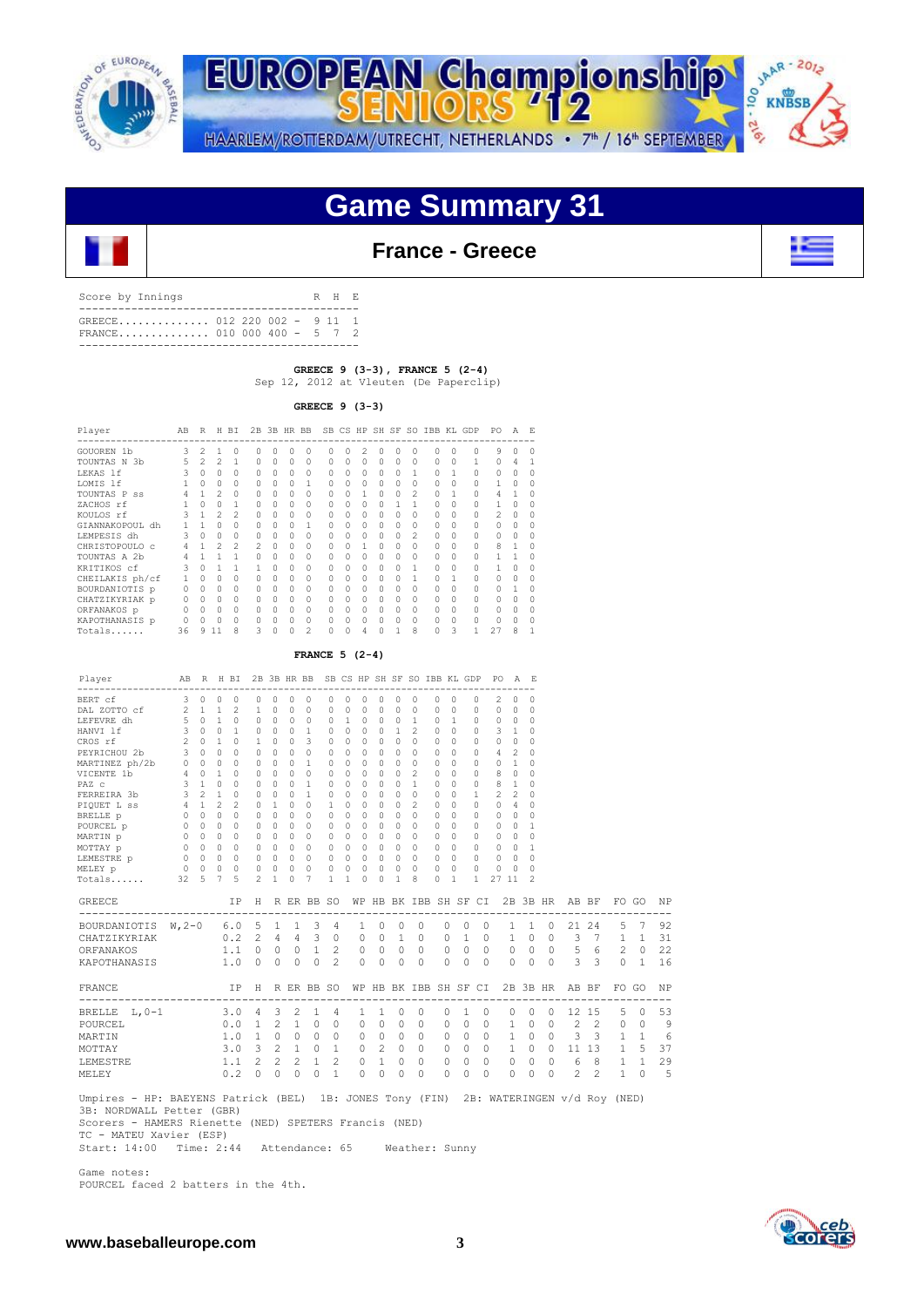



# **Game Summary 32**

## **Belgium - Croatia**

| Score by Innings                                           |  |  | R H E |  |
|------------------------------------------------------------|--|--|-------|--|
| CROATIA 001 010 000 - 2 4 2<br>BELGIUM 001 200 00X - 3 7 1 |  |  |       |  |
|                                                            |  |  |       |  |

 **BELGIUM 3 (2-4), CROATIA 2 (1-5)** 

Sep 12, 2012 at Haarlem (Pim Mulier)

 **CROATIA 2 (1-5)**

| Player        | AB            | R                                                                                                                                                                                                                                                                                                                                                                                                                                                   | Н        | ΒI | 2B       | 3B       | HR BB    |                                                                                                                                                                                                                                                                                                                                                                                                                            | <b>SB</b> | CS       | HP       |          | SH SF        | <b>SO</b>     | IBB KL GDP         |          |   | PO.            | A                                                                                                                                                                                                                                                                                                                                                                                                                          | E,             |
|---------------|---------------|-----------------------------------------------------------------------------------------------------------------------------------------------------------------------------------------------------------------------------------------------------------------------------------------------------------------------------------------------------------------------------------------------------------------------------------------------------|----------|----|----------|----------|----------|----------------------------------------------------------------------------------------------------------------------------------------------------------------------------------------------------------------------------------------------------------------------------------------------------------------------------------------------------------------------------------------------------------------------------|-----------|----------|----------|----------|--------------|---------------|--------------------|----------|---|----------------|----------------------------------------------------------------------------------------------------------------------------------------------------------------------------------------------------------------------------------------------------------------------------------------------------------------------------------------------------------------------------------------------------------------------------|----------------|
| BECK ss       | 3             | $\mathfrak{D}_{\mathfrak{D}}^{\mathfrak{D}}(\mathfrak{D})=\mathfrak{D}_{\mathfrak{D}}^{\mathfrak{D}}(\mathfrak{D})=\mathfrak{D}_{\mathfrak{D}}^{\mathfrak{D}}(\mathfrak{D})=\mathfrak{D}_{\mathfrak{D}}^{\mathfrak{D}}(\mathfrak{D})=\mathfrak{D}_{\mathfrak{D}}^{\mathfrak{D}}(\mathfrak{D})=\mathfrak{D}_{\mathfrak{D}}^{\mathfrak{D}}(\mathfrak{D})=\mathfrak{D}_{\mathfrak{D}}^{\mathfrak{D}}(\mathfrak{D})=\mathfrak{D}_{\mathfrak{D}}^{\math$ | $\Omega$ | 0  | 0        | U        | 0        | $\mathfrak{D}$                                                                                                                                                                                                                                                                                                                                                                                                             |           |          |          | O        | <sup>0</sup> | ∩             | -------------<br>0 | 0        | 0 | $\Omega$       | 4                                                                                                                                                                                                                                                                                                                                                                                                                          |                |
| GALES cf      |               | $\Omega$                                                                                                                                                                                                                                                                                                                                                                                                                                            | $\Omega$ | 0  | 0        | $\Omega$ | 0        |                                                                                                                                                                                                                                                                                                                                                                                                                            | 0         | $\Omega$ | $\Omega$ | 0        | $\Omega$     | $\Omega$      | $\Omega$           | $\Omega$ | 0 | 3              | O                                                                                                                                                                                                                                                                                                                                                                                                                          | 0              |
| RACIC dh      | $\mathcal{L}$ | $\Omega$                                                                                                                                                                                                                                                                                                                                                                                                                                            |          |    |          | 0        | $\Omega$ | 2                                                                                                                                                                                                                                                                                                                                                                                                                          |           | 0        | $\Omega$ | 0        | 0            | $\Omega$      | 0                  | $\Omega$ | 0 | 0              | 0                                                                                                                                                                                                                                                                                                                                                                                                                          | 0              |
| BERECKA 1b    | 4             | $\Omega$                                                                                                                                                                                                                                                                                                                                                                                                                                            |          |    | 1        | $\Omega$ | $\Omega$ | $\Omega$                                                                                                                                                                                                                                                                                                                                                                                                                   | 0         | $\Omega$ | $\Omega$ | $\Omega$ | $\Omega$     | <sup>0</sup>  | 0                  | $\Omega$ |   | 11             | O                                                                                                                                                                                                                                                                                                                                                                                                                          | $\Omega$       |
| CURIC 2b/3b   | 4             | $\Omega$                                                                                                                                                                                                                                                                                                                                                                                                                                            | 0        | 0  | 0        | $\Omega$ | $\Omega$ | $\Omega$                                                                                                                                                                                                                                                                                                                                                                                                                   | 0         | $\Omega$ | O        | $\Omega$ | $\Omega$     | ∩             | $\Omega$           | $\Omega$ | Ω | $\mathcal{D}$  | 4                                                                                                                                                                                                                                                                                                                                                                                                                          | 0              |
| VUKOSAV c     | 2             | $\Omega$                                                                                                                                                                                                                                                                                                                                                                                                                                            | $\Omega$ | 0  | 0        | 0        | $\Omega$ |                                                                                                                                                                                                                                                                                                                                                                                                                            | U         |          |          | 0        | $\Omega$     | $\cap$        | 0                  | $\Omega$ | 0 | 3              | O                                                                                                                                                                                                                                                                                                                                                                                                                          | 0              |
| LATKOVIC dh/c |               | $\Omega$                                                                                                                                                                                                                                                                                                                                                                                                                                            | 0        | 0  | 0        | 0        | 0        | 0                                                                                                                                                                                                                                                                                                                                                                                                                          | $\Omega$  | $\Omega$ | $\Omega$ | $\Omega$ | $\Omega$     |               | $\Omega$           | 0        | 0 | $\mathfrak{D}$ | O                                                                                                                                                                                                                                                                                                                                                                                                                          | 0              |
| SERTIC rf     |               | $\Omega$                                                                                                                                                                                                                                                                                                                                                                                                                                            | 0        | 0  | 0        | 0        | $\Omega$ | $\mathfrak{D}_{1}^{2}(\mathfrak{D}_{1})=\mathfrak{D}_{2}^{2}(\mathfrak{D}_{2})=\mathfrak{D}_{2}^{2}(\mathfrak{D}_{1})=\mathfrak{D}_{2}^{2}(\mathfrak{D}_{2})=\mathfrak{D}_{2}^{2}(\mathfrak{D}_{1})=\mathfrak{D}_{2}^{2}(\mathfrak{D}_{2})=\mathfrak{D}_{2}^{2}(\mathfrak{D}_{1})=\mathfrak{D}_{2}^{2}(\mathfrak{D}_{1})=\mathfrak{D}_{2}^{2}(\mathfrak{D}_{1})=\mathfrak{D}_{2}^{2}(\mathfrak{D}_{2})=\mathfrak{D}_{2}^{$ | $\Omega$  | $\Omega$ | $\Omega$ | $\Omega$ | $\Omega$     | <sup>0</sup>  | $\Omega$           | $\Omega$ | 0 |                | 0                                                                                                                                                                                                                                                                                                                                                                                                                          | 0              |
| MARIN 1f      | 4             | $\Omega$                                                                                                                                                                                                                                                                                                                                                                                                                                            | 2        | 0  | $\Omega$ | $\Omega$ | $\Omega$ | $\Omega$                                                                                                                                                                                                                                                                                                                                                                                                                   | 0         | $\Omega$ | $\cap$   | $\Omega$ | $\Omega$     | $\cap$        | 0                  | $\Omega$ | 0 | $\mathfrak{D}$ | $\Omega$                                                                                                                                                                                                                                                                                                                                                                                                                   | $\Omega$       |
| IVANCAN 3b    | 2             | $\Omega$                                                                                                                                                                                                                                                                                                                                                                                                                                            | $\Omega$ | O  | 0        | $\Omega$ | $\Omega$ | $\Omega$                                                                                                                                                                                                                                                                                                                                                                                                                   | $\Omega$  | $\Omega$ | O        | $\cap$   | $\Omega$     | $\mathcal{P}$ | $\cap$             | $\Omega$ | 0 | $\Omega$       | $\mathfrak{D}_{1}^{2}(\mathfrak{D}_{1})=\mathfrak{D}_{2}^{2}(\mathfrak{D}_{2})=\mathfrak{D}_{2}^{2}(\mathfrak{D}_{1})=\mathfrak{D}_{2}^{2}(\mathfrak{D}_{2})=\mathfrak{D}_{2}^{2}(\mathfrak{D}_{1})=\mathfrak{D}_{2}^{2}(\mathfrak{D}_{1})=\mathfrak{D}_{2}^{2}(\mathfrak{D}_{1})=\mathfrak{D}_{2}^{2}(\mathfrak{D}_{1})=\mathfrak{D}_{2}^{2}(\mathfrak{D}_{1})=\mathfrak{D}_{2}^{2}(\mathfrak{D}_{1})=\mathfrak{D}_{2}^{$ | $\Omega$       |
| MANOJLOV ph   |               | $\Omega$                                                                                                                                                                                                                                                                                                                                                                                                                                            | $\Omega$ | 0  | 0        | 0        | $\Omega$ | 0                                                                                                                                                                                                                                                                                                                                                                                                                          | $\Omega$  | $\Omega$ |          | 0        | O            |               | U                  |          | 0 | $\Omega$       | $\cap$                                                                                                                                                                                                                                                                                                                                                                                                                     | 0              |
| PRIBILOVIC 2b |               | $\Omega$                                                                                                                                                                                                                                                                                                                                                                                                                                            | 0        | 0  | 0        | $\Omega$ | $\Omega$ | $\Omega$                                                                                                                                                                                                                                                                                                                                                                                                                   | $\Omega$  | $\Omega$ | $\Omega$ | $\Omega$ | $\Omega$     | <sup>0</sup>  | 0                  | 0        | 0 | $\Omega$       | O                                                                                                                                                                                                                                                                                                                                                                                                                          |                |
| DADIC p       | 0             | $\Omega$                                                                                                                                                                                                                                                                                                                                                                                                                                            | $\circ$  | 0  | 0        | $\Omega$ | $\Omega$ | 0                                                                                                                                                                                                                                                                                                                                                                                                                          | $\Omega$  | $\Omega$ | $\Omega$ | $\Omega$ | $\Omega$     | $\cap$        | $\Omega$           | $\Omega$ | 0 | $\Omega$       | 2                                                                                                                                                                                                                                                                                                                                                                                                                          | $\Omega$       |
| $Totals$      | 29            | 2                                                                                                                                                                                                                                                                                                                                                                                                                                                   | 4        | 2  | 2        | U        | U        | 8                                                                                                                                                                                                                                                                                                                                                                                                                          | 2.        | 2        | $\cap$   | U        | $\Omega$     | ٩             | U                  | 1        | 1 | 2.4            | 12                                                                                                                                                                                                                                                                                                                                                                                                                         | $\mathfrak{D}$ |

#### **BELGIUM 3 (2-4)**

| Player AB R H BI                                                                                                                                                                                                                                                                                                                                                                                                                             |                                                  |           |             |             |                |            |                     | 2B 3B HR BB SB CS HP SH SF SO IBB KL GDP |              |                                     |                                             |                |          |                |                     |                |                |                | PO.                   | <b>A</b>    |                                                               |          |
|----------------------------------------------------------------------------------------------------------------------------------------------------------------------------------------------------------------------------------------------------------------------------------------------------------------------------------------------------------------------------------------------------------------------------------------------|--------------------------------------------------|-----------|-------------|-------------|----------------|------------|---------------------|------------------------------------------|--------------|-------------------------------------|---------------------------------------------|----------------|----------|----------------|---------------------|----------------|----------------|----------------|-----------------------|-------------|---------------------------------------------------------------|----------|
| DELANNOY cf 4 0                                                                                                                                                                                                                                                                                                                                                                                                                              |                                                  |           | $2^{\circ}$ | $\Omega$    | $\Omega$       | $\bigcap$  | $\Omega$            | $\Omega$                                 | $\mathbf{1}$ | $\Omega$                            | $\Omega$                                    | $\Omega$       | $\Omega$ |                | $\cap$              | $\bigcap$      | $\cap$         | $\cap$         | $\overline{4}$        | $\Omega$    | $\Omega$                                                      |          |
| RIBBENS 2b 2 0 0 1 0 0 0 0                                                                                                                                                                                                                                                                                                                                                                                                                   |                                                  |           |             |             |                |            |                     |                                          |              |                                     |                                             |                |          |                |                     |                |                |                | 0 0 0 1 1 0 0 0 0 1 4 |             | $\mathbf{1}$                                                  |          |
| DILLE SS                                                                                                                                                                                                                                                                                                                                                                                                                                     |                                                  | 4 0 1 0   |             |             | $\circ$        |            | $0\quad 0\quad 0$   |                                          | $\circ$      | $\overline{0}$                      | $\circ$                                     |                |          |                | $0 \quad 0 \quad 1$ | $\Omega$       |                | $0\qquad 0$    |                       | 2 4         | 0                                                             |          |
| DE WOLF rf                                                                                                                                                                                                                                                                                                                                                                                                                                   |                                                  | 4 1 1 0 1 |             |             |                |            | $0 \quad 0 \quad 0$ |                                          | $\Omega$     | $\Omega$                            | $\Omega$                                    |                | $\Omega$ |                | $0 \quad 0$         | $\Omega$       | $\cap$         | $\Omega$       | $2 \quad 0$           |             | $\Omega$                                                      |          |
| 3 1 2 0 0 0 0 0<br>HEYRMAN 1b                                                                                                                                                                                                                                                                                                                                                                                                                |                                                  |           |             |             |                |            |                     |                                          |              | $0 \quad 0$                         | $\Omega$                                    | $\cap$         |          |                | $0 \quad 0$         |                | 0 <sub>0</sub> | $\Omega$       |                       | $5 \quad 0$ | $\Omega$                                                      |          |
| VERHEYLEWEGH 1b 0 0                                                                                                                                                                                                                                                                                                                                                                                                                          |                                                  |           |             | $0 \quad 0$ | $\Omega$       | $\cap$     | $0 \quad 1$         |                                          | $\Omega$     | $\cap$                              | $\Omega$                                    | $\cap$         |          | $\cap$         | $\bigcap$           | $\bigcap$      | $\cap$         | $\Omega$       | $5 -$                 | $\Omega$    | $\Omega$                                                      |          |
| DE QUINT 3b 2 0 0 0                                                                                                                                                                                                                                                                                                                                                                                                                          |                                                  |           |             |             |                | 0 0 0 1    |                     |                                          | $\Omega$     | $\begin{matrix} 0 & 0 \end{matrix}$ |                                             |                |          |                | 1 0 1               | $\Omega$       | $\overline{1}$ | $\overline{1}$ | $2 \quad 1$           |             | $\Omega$                                                      |          |
| ROEVENS dh 3 0 0 0                                                                                                                                                                                                                                                                                                                                                                                                                           |                                                  |           |             |             | $\Omega$       |            | $0 \quad 0 \quad 0$ |                                          | $\Omega$     | $\cap$                              | $\circ$                                     | $\Omega$       |          |                | $0 \quad 3$         | $\Omega$       | $\cap$         | $\Omega$       | $0 \quad 0$           |             | $\Omega$                                                      |          |
|                                                                                                                                                                                                                                                                                                                                                                                                                                              |                                                  |           |             |             |                | $\cap$     | $\cap$              | $\Omega$                                 | $\Omega$     | $\cap$                              | $\Omega$                                    | $\cap$         |          | $\cap$         | $\cap$              | $\bigcap$      | $\Omega$       | $\Omega$       | $\cap$                | $\Omega$    | $\Omega$                                                      |          |
|                                                                                                                                                                                                                                                                                                                                                                                                                                              |                                                  |           |             |             |                | $\bigcirc$ | $\cap$ $\cap$       |                                          | $\Omega$     | $\cap$                              | $\Omega$                                    | $\cap$         |          | $\cap$         | $\cap$              |                | 0 <sub>0</sub> | $\Omega$       |                       | $3 \quad 2$ | $\Omega$                                                      |          |
|                                                                                                                                                                                                                                                                                                                                                                                                                                              |                                                  |           |             |             |                | $\Omega$   | $\cap$              | $\Omega$                                 | $\Omega$     | $\cap$                              | $\Omega$                                    | $\cap$         |          | $\cap$         | $\cap$              | $\bigcap$      | $\cap$         | $\Omega$       | $\mathcal{B}$         | $\Omega$    | $\Omega$                                                      |          |
| $\begin{array}{cccccccccccccc} \mathtt{VAN} & \mathtt{NUFFEL} & \mathtt{p} & \mathtt{0} & \mathtt{0} & \mathtt{0} & \mathtt{0} & \mathtt{0} & \mathtt{0} & \mathtt{0} & \mathtt{0} \\ \mathtt{SIPS} & \mathtt{p} & & & \mathtt{0} & \mathtt{0} & \mathtt{0} & \mathtt{0} & \mathtt{0} & \mathtt{0} & \mathtt{0} & \mathtt{0} \\ \mathtt{SIPS} & \mathtt{p} & & & \mathtt{0} & \mathtt{0} & \mathtt{0} & \mathtt{0} & \mathtt{0} & \mathtt{0$ |                                                  |           |             |             |                |            |                     |                                          |              |                                     |                                             |                |          |                |                     |                |                |                | 0 0 0 0 0 0 0 0 0 1   |             | $\Omega$                                                      |          |
|                                                                                                                                                                                                                                                                                                                                                                                                                                              |                                                  |           |             |             |                |            |                     |                                          |              |                                     | $0\quad 0\quad 0\quad 0\quad 0\quad 0\quad$ |                |          |                |                     |                | $0\quad 0$     | 0              | $0\quad 0$            |             | $\Omega$                                                      |          |
| Totals 29 3 7 1                                                                                                                                                                                                                                                                                                                                                                                                                              |                                                  |           |             |             | $\overline{2}$ | $\Omega$   | $\cap$              | $\mathfrak{D}$                           | $\mathbf{1}$ | $\cap$                              | $\Omega$                                    | $\mathfrak{D}$ |          | $\mathbf{1}$   | 5.                  | $\bigcap$      | $\mathbf{1}$   | $\mathbf{1}$   | 27, 12                |             |                                                               |          |
| CROATIA                                                                                                                                                                                                                                                                                                                                                                                                                                      |                                                  |           |             |             |                |            |                     |                                          |              |                                     |                                             |                |          |                |                     |                |                |                |                       |             | IP H R ER BB SO WP HB BK IBB SH SF CI 2B 3B HR AB BF FO GO NP |          |
| DADIC L.O-1                                                                                                                                                                                                                                                                                                                                                                                                                                  | 8.0 7 3 1 2 5 1 0 0 0 2 1 0 2 0 0 29 34 6 12 118 |           |             |             |                |            |                     |                                          |              |                                     |                                             |                |          |                |                     |                |                |                |                       |             |                                                               |          |
| BELGIUM                                                                                                                                                                                                                                                                                                                                                                                                                                      |                                                  |           |             |             |                |            |                     |                                          |              |                                     |                                             |                |          |                |                     |                |                |                |                       |             | IP H R ER BB SO WP HB BK IBB SH SF CI 2B 3B HR AB BF FO GO NP |          |
| VAN NUFFEL W, 1-0 6.1 4 2 1 8 3                                                                                                                                                                                                                                                                                                                                                                                                              |                                                  |           |             |             |                |            |                     |                                          | 1 0 0 0      |                                     |                                             |                |          | 0 <sub>0</sub> |                     | $\overline{0}$ |                |                | 2 0 0 22 30           |             |                                                               | 10 4 114 |
| SIPS S, 1                                                                                                                                                                                                                                                                                                                                                                                                                                    |                                                  |           |             |             |                |            |                     |                                          |              |                                     |                                             |                |          |                |                     |                |                |                |                       |             | 2.2 0 0 0 0 0 0 0 0 0 0 0 0 0 0 0 7 7 2 5 30                  |          |
| Headcook the croperment model (MBD) for curowing the sade (puc) for warpen teach (CBD)                                                                                                                                                                                                                                                                                                                                                       |                                                  |           |             |             |                |            |                     |                                          |              |                                     |                                             |                |          |                |                     |                |                |                |                       |             |                                                               |          |

UM Fred (NED) 1B: SUROVIAGIN Boris (RUS) 2B: WAIDER Jens (GER) 3B: MORENO Jerónimo (ESP) Scorers - HOUTKAMP Maaike (NED) KADE v/d Fred (NED) TC - STROM Peter (SWE) Start: 14:00 Time: 2:15 Attendance: 175 Weather: Sunny

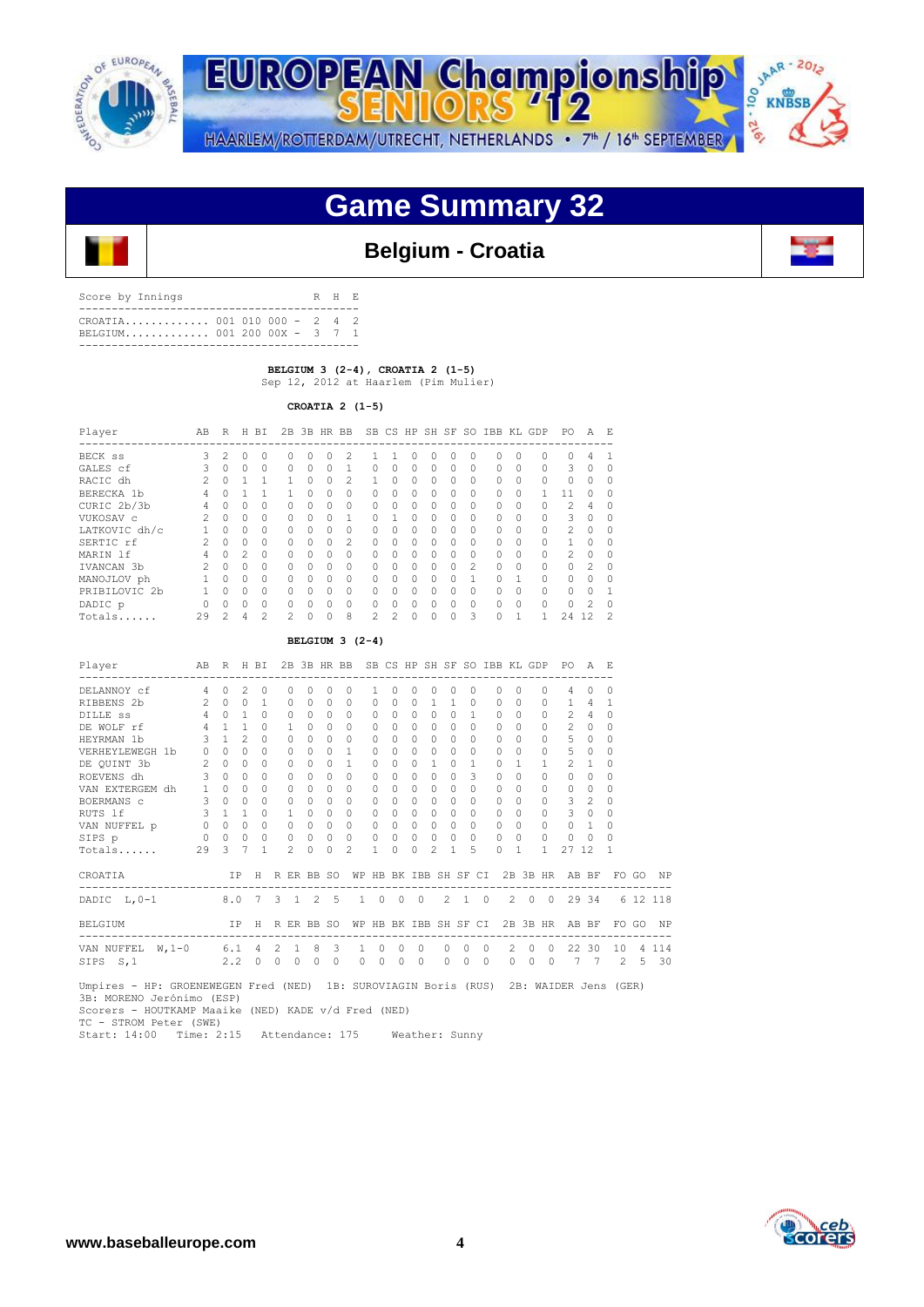



# **Game Summary 33**

## **Russia – Great Britain**

| Score by Innings                                                 |  |  | R H E |  |
|------------------------------------------------------------------|--|--|-------|--|
| GREAT BRITAIN 010 030 200 - 6 10 2<br>RUSSIA 110 000 000 - 2 5 3 |  |  |       |  |
|                                                                  |  |  |       |  |

 **GREAT BRITAIN 6 (2-4), RUSSIA 2 (0-6)**  Sep 12, 2012 at Rotterdam (Familiestadion)

 **GREAT BRITAIN 6 (2-4)**

| Player            | AВ | R              | H        | BI       |          |          | 2B 3B HR BB |          |           |          | SB CS HP SH SF |           |          | SO.      | IBB KL    |                | GDP      | PO.            | A             | E.            |
|-------------------|----|----------------|----------|----------|----------|----------|-------------|----------|-----------|----------|----------------|-----------|----------|----------|-----------|----------------|----------|----------------|---------------|---------------|
| MARCELINO cf      | 5. | 0              |          |          | O.       | 0        | 0           | $\Omega$ | $^{(1)}$  | 0        | Ω              |           | 0        |          | $\Omega$  | 0              |          | $\mathfrak{D}$ | 0             | $\Omega$      |
| KLIJN 2b          | 5  | $\Omega$       | $\Omega$ | $\Omega$ | $\Omega$ | $\Omega$ | $\Omega$    | $\Omega$ | $\Omega$  | $\Omega$ | $\Omega$       | $\Omega$  | $\Omega$ | $\Omega$ | $\Omega$  | $\Omega$       |          | 5              | 6             | $\Omega$      |
| HORNOSTAJ ss      |    | $\Omega$       |          | $\Omega$ | $\Omega$ | 0        | $\Omega$    | $\Omega$ | $\Omega$  | $\Omega$ | $\Omega$       | $\Omega$  | 0        | $\Omega$ | $\Omega$  | $\Omega$       |          | $\Omega$       | 4             |               |
| AZCUY PEREZ ph/3b | 3  |                |          | $\cap$   | $\Omega$ | $\Omega$ | 0           | $\Omega$ | $\bigcap$ | $\Omega$ | $\Omega$       | $\bigcap$ | 0        |          | $\Omega$  | $\Omega$       |          | $\cap$         |               | $\Omega$      |
| MCOUEARY C        | 4  | $\mathfrak{D}$ | 3        | $\Omega$ |          | $\Omega$ | $\cap$      |          | $\bigcap$ | $\Omega$ | $\Omega$       | $\bigcap$ | $\cap$   | $\cap$   | $\Omega$  | $\Omega$       | $\Omega$ | 6              | O             | $\bigcap$     |
| McGRAW lf         | 5  | $\mathfrak{D}$ | 2        | 3        | 0        | 0        |             | $\Omega$ | $\Omega$  | $\Omega$ | $\Omega$       | $\Omega$  | 0        | 2        | $\Omega$  |                |          |                | 0             | $\Omega$      |
| PYCOCK 1b         |    | $\Omega$       | U        | $\Omega$ | $\Omega$ | $\Omega$ | 0           |          | $\bigcap$ | $\Omega$ | $\Omega$       | $\bigcap$ | 0        | $\cap$   | $\cap$    | $\Omega$       | O.       | 12             | 0             | $\Omega$      |
| FALLS 3b/ss       | 4  |                | っ        |          |          | $\cap$   | O           | $\Omega$ |           | $\Omega$ | $\Omega$       | $\bigcap$ | O        | $\cap$   | $\Omega$  | $\Omega$       |          | $\cap$         | 4             |               |
| DAVISON dh        |    | 0              | $\Omega$ | $\Omega$ | $\Omega$ | $\Omega$ | $\Omega$    | $\Omega$ | $\bigcap$ | $\Omega$ | O              | $\cap$    | U        |          | $\Omega$  | $\Omega$       |          | U              | $\cap$        | $\Omega$      |
| TRASK rf          | 2  | $\Omega$       | U        | $\Omega$ | $\Omega$ | $\cap$   | $\cap$      |          | $\bigcap$ | $\Omega$ | $\Omega$       | $\bigcap$ | U        |          | $\bigcap$ |                | $\cap$   |                | O             | $\Omega$      |
| ROXBURGH ph/rf    |    | $\Omega$       | $\Omega$ | $\Omega$ | $\Omega$ | $\cap$   | O           |          | $\bigcap$ | $\Omega$ | O              | $\bigcap$ | O        | $\cap$   | $\Omega$  | $\Omega$       |          | $\cap$         | U             | $\bigcap$     |
| PEARSON p         |    | $\Omega$       | 0        | $\Omega$ | $\Omega$ | $\cap$   | 0           | $\Omega$ | $\bigcap$ | $\Omega$ | $\Omega$       | $\bigcap$ | 0        | $\Omega$ | $\Omega$  | $\Omega$       | $\Omega$ | O.             | $\mathcal{P}$ | $\Omega$      |
| SMITH p           | 0  | $\Omega$       | U        | $\Omega$ | $\Omega$ | $\cap$   | 0           | $\Omega$ | $\bigcap$ | $\Omega$ | $\Omega$       | $\bigcap$ | U        | $\cap$   | $\cap$    | $\Omega$       | $\cap$   | U              | O             | $\bigcap$     |
| Totals            | 37 | 6              | 10       | 5        | 2        | O        | 1           | 4        |           | $\Omega$ | O              | $\Omega$  | 0        | 6        | $\Omega$  | $\mathfrak{D}$ |          | 27             |               | $\mathcal{P}$ |

 **RUSSIA 2 (0-6)**

| Player                                                                                                                                                                                                       | AB           | R H BI              |              |                |                                 |                |                     |              | 2B 3B HR BB SB CS HP SH SF SO IBB KL GDP             |                      |          |              |           |            |              |                |           |                           |              |                     | PO A E         |                |                                     |                                |    |
|--------------------------------------------------------------------------------------------------------------------------------------------------------------------------------------------------------------|--------------|---------------------|--------------|----------------|---------------------------------|----------------|---------------------|--------------|------------------------------------------------------|----------------------|----------|--------------|-----------|------------|--------------|----------------|-----------|---------------------------|--------------|---------------------|----------------|----------------|-------------------------------------|--------------------------------|----|
| VASILYEV A cf                                                                                                                                                                                                |              | $2 \quad 1$         | $\mathbf{1}$ | $\Omega$       |                                 | $\Omega$       | 1                   | $\Omega$     | $\circ$                                              | $\Omega$             | $\Omega$ | $\Omega$     | $\Omega$  | 0          |              | $\Omega$       | $\Omega$  | $\Omega$                  |              | 0                   | $\Omega$       | $\Omega$       | 1                                   |                                |    |
| VASHAKIDZE ph/lf                                                                                                                                                                                             | $1 \quad 0$  |                     | $\Omega$     | $\Omega$       |                                 | 0              | $\Omega$            | $\Omega$     | $\mathbf{1}$                                         | $\Omega$             | $\Omega$ | $\Omega$     | $\Omega$  | $\Omega$   | $\mathbf{1}$ |                | 0         | $\Omega$                  |              | 0                   | $\mathbf{1}$   | $\Omega$       | $\Omega$                            |                                |    |
| MONAKHOV M ph                                                                                                                                                                                                |              | $1 \quad 0 \quad 0$ |              | $\circ$        |                                 | $\circ$        | $\Omega$            | $\circ$      | $\Omega$                                             | $\Omega$             | $\Omega$ | $\Omega$     | $\Omega$  | $\Omega$   | $\Omega$     |                | $\Omega$  | $\Omega$                  |              | 0                   | $\Omega$       | $\Omega$       | $\Omega$                            |                                |    |
| ARTAMONOV 2b                                                                                                                                                                                                 |              | $1 \quad 0 \quad 1$ |              | $\overline{1}$ |                                 | $\circ$        | $\Omega$            | $\Omega$     | $\Omega$                                             | $\mathbf{1}$         | $\Omega$ | $\Omega$     | $\Omega$  | $\Omega$   |              | $\Omega$       | $\Omega$  | $\Omega$                  |              | 0                   | $\circ$        | $\bigcirc$     | $\Omega$                            |                                |    |
| MAKSIAKOV pr/2b 3 0                                                                                                                                                                                          |              |                     | $\Omega$     | $\Omega$       |                                 | $\Omega$       | $\Omega$            | $\circ$      | $\Omega$                                             | $\Omega$             | $\Omega$ | $\Omega$     | $\Omega$  | $\Omega$   |              | $\Omega$       | 0         | $\Omega$                  |              | $\mathbf{1}$        | 2              | 2              | $\mathbf{1}$                        |                                |    |
| SOLOVEV dh                                                                                                                                                                                                   |              | 300                 |              | $\Omega$       |                                 | $\Omega$       | $\Omega$            | $\Omega$     | $\Omega$                                             | $\Omega$             | $\Omega$ | $\Omega$     | $\Omega$  | $\Omega$   |              | $\Omega$       | $\Omega$  | $\Omega$                  |              | $\Omega$            | $\Omega$       | $\Omega$       | $\Omega$                            |                                |    |
| ATADZHANOV dh                                                                                                                                                                                                |              | $0\quad 0$          | $\Omega$     | $\Omega$       |                                 | $\circ$        | $\Omega$            | $\Omega$     | $\mathbf{1}$                                         | $\Omega$             | $\Omega$ | $\Omega$     | $\cap$    | $\Omega$   |              | $\Omega$       | $\Omega$  | $\Omega$                  |              | $\Omega$            | $\Omega$       | $\Omega$       | $\Omega$                            |                                |    |
| VASILYEV V lf/cf 4 0                                                                                                                                                                                         |              |                     | $\Omega$     | $\Omega$       |                                 | $\circ$        | $\Omega$            | $\Omega$     | $\Omega$                                             | $\Omega$             | $\Omega$ | $\Omega$     | $\cap$    | $\Omega$   |              | $\overline{2}$ | $\Omega$  | $\Omega$                  |              | $\mathbf{1}$        | $\circ$        | $\Omega$       | $\Omega$                            |                                |    |
| TOROPOV rf                                                                                                                                                                                                   | 3            | $\bigcirc$          | $\Omega$     | $\Omega$       |                                 | $\Omega$       | $\Omega$            | $\Omega$     | $\mathbf{1}$                                         | $\Omega$             | $\Omega$ | $\Omega$     | $\Omega$  | $\Omega$   |              | $\Omega$       | $\Omega$  | $\Omega$                  |              | $\Omega$            | $\overline{1}$ | $\Omega$       | $\Omega$                            |                                |    |
| LOBANOV A 1b                                                                                                                                                                                                 |              | $3 \quad 0$         | $\mathbf{1}$ | $\Omega$       |                                 | $\Omega$       | $\Omega$            | $\Omega$     | $\mathbf{1}$                                         | $\Omega$             | $\Omega$ | $\Omega$     | $\Omega$  | $\Omega$   |              | $\Omega$       | $\Omega$  | $\Omega$                  |              | $\Omega$            | 11             | $\overline{1}$ | $\Omega$                            |                                |    |
| SEMENOV 3b                                                                                                                                                                                                   | $2 \quad 1$  |                     | $\mathbf{1}$ | $\Omega$       |                                 | $\Omega$       | $\Omega$            | $\Omega$     | $\mathbf{1}$                                         | $\Omega$             | $\Omega$ | $\Omega$     | $\Omega$  | $\Omega$   |              | $\Omega$       | $\Omega$  | $\Omega$                  |              | $\Omega$            | $\overline{4}$ | $\overline{1}$ | $\mathbf{1}$                        |                                |    |
| KULIK ph                                                                                                                                                                                                     | 1            | $\Omega$            | $\cap$       | $\Omega$       |                                 | $\Omega$       | $\Omega$            | $\Omega$     | $\Omega$                                             | $\Omega$             | $\Omega$ | $\Omega$     | $\bigcap$ | $\Omega$   |              | $\mathbf{1}$   | $\Omega$  | $\Omega$                  |              | $\Omega$            | $\Omega$       | $\bigcirc$     | $\Omega$                            |                                |    |
| BAKALETS SS                                                                                                                                                                                                  |              | $0 \quad 0$         | $\Omega$     | $\Omega$       |                                 | $\Omega$       | $\Omega$            | $\Omega$     | $\Omega$                                             | $\Omega$             | $\Omega$ | $\Omega$     | $\cap$    | $\Omega$   |              | $\bigcap$      | $\Omega$  | $\Omega$                  |              | $\Omega$            | $0 \quad 1$    |                | $\Omega$                            |                                |    |
| AYZATULIN ss                                                                                                                                                                                                 |              | 401                 |              | $\overline{1}$ |                                 | $\Omega$       | $\Omega$            | $\Omega$     | $\Omega$                                             | 1                    | $\Omega$ | $\Omega$     | $\Omega$  | $\Omega$   |              | $\Omega$       | $\Omega$  | $\Omega$                  |              | $\Omega$            | $\mathbf{3}$   | $\mathbf{3}$   | $\Omega$                            |                                |    |
| VOROTILIN C                                                                                                                                                                                                  | $\mathbf{3}$ | $\cap$              | $\Omega$     | $\Omega$       |                                 | $\Omega$       | $\bigcap$           | $\Omega$     | $\Omega$                                             | $\Omega$             | $\Omega$ | $\Omega$     | $\bigcap$ | $\Omega$   |              | $\overline{2}$ | $\Omega$  | $\overline{c}$            |              | $\Omega$            | 5 <sub>1</sub> |                | $\Omega$                            |                                |    |
| MONAKHOV N ph 1 0 0                                                                                                                                                                                          |              |                     |              |                | $\Omega$                        | $\Omega$       | $\Omega$            | $\Omega$     | $\Omega$                                             | $\Omega$             | $\Omega$ | $\Omega$     | $\Omega$  | $\Omega$   |              | $\bigcap$      | $\Omega$  | $\Omega$                  |              | $\Omega$            | $0 \quad 0$    |                | $\Omega$                            |                                |    |
|                                                                                                                                                                                                              |              |                     |              |                | $0\qquad 0$                     |                | $\Omega$            | $\Omega$     | $\Omega$                                             | $\Omega$             | $\Omega$ | $\Omega$     | $\Omega$  | $\bigcirc$ |              | $\cap$         | $\Omega$  | $\Omega$                  |              | $\Omega$            | $0 \quad 0$    |                | $\Omega$                            |                                |    |
|                                                                                                                                                                                                              |              |                     |              |                | $\begin{matrix}0&0\end{matrix}$ |                | $\bigcirc$          | $\Omega$     | $\Omega$                                             | $\Omega$             | $\Omega$ | $\Omega$     | $\Omega$  | $\bigcirc$ |              | $\Omega$       | $\Omega$  | $\Omega$                  |              | $\Omega$            | $\Omega$       | $\overline{1}$ | $\Omega$                            |                                |    |
| LEONOV p                                                                                                                                                                                                     |              | $0\quad 0\quad 0$   |              | $\Omega$       |                                 | 0              | $\circ$             | $\Omega$     | $\Omega$                                             | 0                    | $\Omega$ | $\Omega$     | $\Omega$  | $\Omega$   |              | $\bigcap$      | $\bigcap$ | $\Omega$                  |              | $\Omega$            | 0              | 0              | $\Omega$                            |                                |    |
| Totals                                                                                                                                                                                                       | 32           | 2 <sup>1</sup>      | 5            | $\overline{c}$ |                                 | $\Omega$       | 1                   | $\Omega$     | 5                                                    | $\overline{2}$       | $\Omega$ | $\Omega$     | $\Omega$  | 0          |              | 6              | $\Omega$  | $\overline{\mathfrak{Z}}$ |              | $\mathfrak{D}$      | 27 10          |                | 3                                   |                                |    |
| GREAT BRITAIN                                                                                                                                                                                                |              |                     |              |                |                                 |                |                     |              | IP H R ER BB SO WP HB BK IBB SH SF CI 2B 3B HR AB BF |                      |          |              |           |            |              |                |           |                           |              |                     |                |                |                                     | FO GO                          | NP |
| PEARSON $W, 1-0$                                                                                                                                                                                             |              |                     |              | $5.2 \quad 3$  | $\overline{2}$                  |                | $2 \quad 4$         | 3            | 1                                                    | 0                    | 1        | $\mathbf{0}$ |           | 0          | $\circ$      | $\overline{0}$ |           | $\circ$                   | $\mathbf{1}$ | $\overline{0}$      |                | 20 24          | 3                                   | 9                              | 98 |
| SMITH S, 1                                                                                                                                                                                                   |              |                     |              | $3.1 \quad 2$  | $\Omega$                        |                | $0 \t1 \t3$         |              |                                                      | $\Omega$<br>$\Omega$ | $\Omega$ | $\Omega$     |           | $\Omega$   | $\Omega$     | $\bigcirc$     |           | $\Omega$                  | $\Omega$     | $\bigcirc$          | 12 13          |                |                                     | $\mathbf{3}$<br>$\overline{4}$ | 41 |
| RUSSIA                                                                                                                                                                                                       |              |                     | IP           | H              |                                 |                |                     |              | R ER BB SO WP HB BK IBB SH SF CI                     |                      |          |              |           |            |              |                |           |                           |              | 2B 3B HR            | AB BF          |                |                                     | FO GO                          | NP |
| ----------------------------------<br>CHERMOSHENTS L, 0-2                                                                                                                                                    |              |                     |              | 5.08           | 4                               | $4\phantom{0}$ | 3                   | 3            | 0                                                    | 0                    | $\circ$  | $\Omega$     |           | 0          | $\circ$      | $\Omega$       |           | 1                         | $\Omega$     | $\Omega$            |                | 23 26          | ------------------------------<br>6 | 6                              | 98 |
| LOBANOV N                                                                                                                                                                                                    |              |                     |              | $3.0 \quad 1$  |                                 |                | $2 \t1 \t1$         |              | $\mathbf{2}$                                         | $\circ$<br>$\Omega$  | $\Omega$ | $\bigcirc$   |           | $\circ$    | $\circ$      | $\bigcirc$     |           |                           |              | $0 \quad 0 \quad 1$ |                |                | $10$ 11 3 3                         |                                | 46 |
| LEONOV                                                                                                                                                                                                       |              |                     |              | 1.0 1          |                                 |                | $0 \quad 0 \quad 0$ | $\mathbf{1}$ | $\circ$                                              | $\circ$              | $\Omega$ | $\Omega$     |           | $\Omega$   | $\Omega$     | $\bigcirc$     |           | $\mathbf{1}$              | $\Omega$     | $\Omega$            | $\overline{4}$ | $\overline{4}$ | $\Omega$                            | $\mathbf{1}$                   | 18 |
| Umpires - HP: LAUTIER Franck (FRA) 1B: OZIMEC Tomislav (CRO) 2B: FABRIZI Fabrizio (ITA)<br>3B: PRIBYL Frantisek (CZE)<br>Scorers - BANNINK Dieks (NED) WINKLER Stephanie (GER)<br>TC - BUNTA Frantisek (SVK) |              |                     |              |                |                                 |                |                     |              |                                                      |                      |          |              |           |            |              |                |           |                           |              |                     |                |                |                                     |                                |    |

TC - BUNTA Frantisek (SVK) Start: 14:00 Time: 2:21 Attendance: 115 Weather: overcast



and and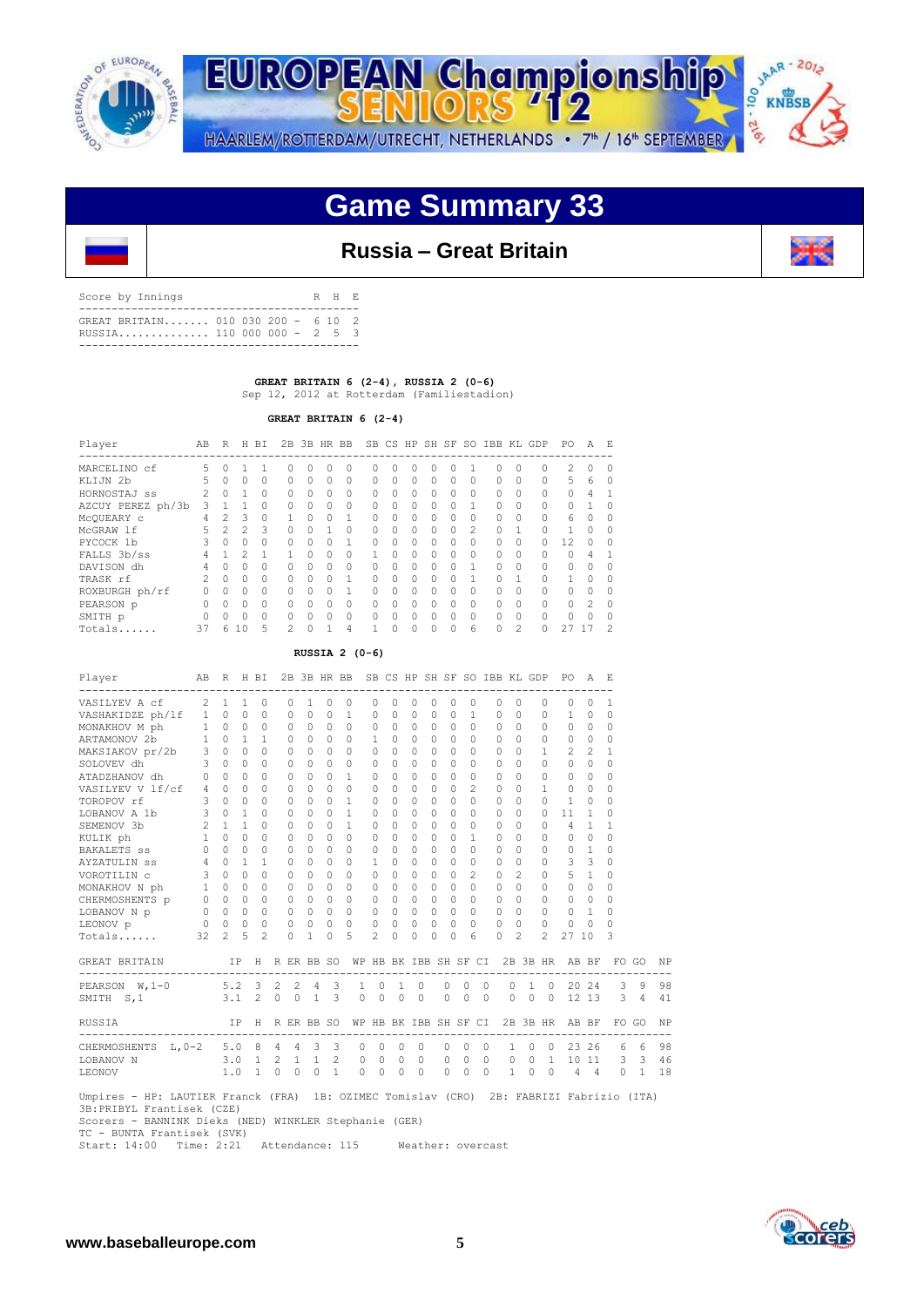

record: 2-4

SAAR-2012 EUROPEAN Championship  $-2^{16}$ HAARLEM/ROTTERDAM/UTRECHT, NETHERLANDS • 7<sup>th</sup> / 16<sup>th</sup> SEPTEMBER

# **Teams' stats – totals**

# **Belgium BEL**

## Overall Statistics for BELGIUM (as of Sep 12, 2012) (All games Sorted by Batting avg)

| Player                                                                                                                                                                                                                                           | AVG  | $GP - GS$ | AB           | R            | Η            | 2B             | 3B           | HR RBI                               |                | TB           | SLG%         |          | BB HBP         |               | SO GDP         |              | OB <sub>8</sub> | SF             | SH             | SB-ATT         | PO             | A              | E.                    | FLD%           |
|--------------------------------------------------------------------------------------------------------------------------------------------------------------------------------------------------------------------------------------------------|------|-----------|--------------|--------------|--------------|----------------|--------------|--------------------------------------|----------------|--------------|--------------|----------|----------------|---------------|----------------|--------------|-----------------|----------------|----------------|----------------|----------------|----------------|-----------------------|----------------|
| 29 HEYRMAN Hans                                                                                                                                                                                                                                  | .474 | $6 - 6$   | 19           | 2            | 9            | $\circ$        | 0            | $\Omega$                             | 1              | 9            | .474         |          | 2              | 1             | 1              | $\mathbf{1}$ | .545            | 0              | $\Omega$       | $0 - 0$        | 15             | $\Omega$       |                       | 01.000         |
| 33 DE WOLF Thomas                                                                                                                                                                                                                                | .368 | $5 - 5$   | 19           | 4            | 7            | 3              | $\Omega$     | $\Omega$                             | 3              | 10           | .526         |          | $\Omega$       | $\Omega$      | $\overline{4}$ | $\Omega$     | .368            | $\Omega$       | $\Omega$       | $0 - 0$        | 6              | 3              |                       | 01.000         |
| 11 DILLE Benjamin                                                                                                                                                                                                                                | .348 | $6 - 6$   | 23           | 1            | 8            | 0              | 1            | $\Omega$                             | 3              | 10           | .435         |          | 3              | $\circ$       | 2              | $\circ$      | .423            | $\circ$        | $\circ$        | $0 - 0$        | 12             | 17             |                       | 1 .967         |
| 20 DE QUINT Dennis                                                                                                                                                                                                                               | .250 | $6 - 6$   | 20           | 4            | 5            | <sup>-1</sup>  | $\Omega$     | $\Omega$                             | $\overline{c}$ | 6            | .300         |          | 4              | $\mathcal{O}$ | 5              | 2            | .360            | $\mathbf{1}$   | $\overline{1}$ | $0 - 0$        | 13             | 10             |                       | 4.852          |
| 3 DELANNOY Steven                                                                                                                                                                                                                                | .250 | $6 - 6$   | $20 -$       | 4            | 5            | $\mathfrak{D}$ | $\Omega$     | $\Omega$                             | 6              | 7            | .350         |          | 5              | $\Omega$      | $\mathbf{1}$   | $\Omega$     | .400            | $\Omega$       | $\overline{1}$ | $2 - 2$        | 1.5            | $\Omega$       |                       | 0, 1, 000      |
| 30 OEYEN Lorenzo                                                                                                                                                                                                                                 | .235 | $5 - 5$   | 17           | 2            | 4            | $\Omega$       | $\Omega$     | $\cap$                               | $\Omega$       | 4            | .235         |          | $\Omega$       | $\Omega$      | 3              |              | .235            | $\Omega$       | $\circ$        | $0 - 0$        | 9              | 1              |                       | 01.000         |
| 7 RIBBENS Dennis                                                                                                                                                                                                                                 | .167 | $5 - 5$   | 18           | 3            | 3            | $\Omega$       | $\Omega$     | $\cap$                               | $\mathbf{1}$   | 3.           | .167         |          | $\mathbf{1}$   | $\Omega$      | $\mathfrak{D}$ | 1.           | .200            | $\mathbf{1}$   | 2              | $() - 1$       | 13             | 10             |                       | 2 .920         |
| --------------                                                                                                                                                                                                                                   |      |           |              |              |              |                |              |                                      |                |              |              |          |                |               |                |              |                 |                |                |                |                |                |                       |                |
| 50 JANSSENS Stijn                                                                                                                                                                                                                                | .375 | $2 - 2$   | 8            | 1            | 3            | $\circ$        | 0            | $\Omega$                             | 2              | 3            | .375         |          | 0              | $\Omega$      | 2              | $\Omega$     | .375            | $\circ$        | $\circ$        | $0 - 0$        | 8              | 3              | $\mathbf{2}^{\prime}$ | .846           |
| 64 BOERMANS Sam                                                                                                                                                                                                                                  | .300 | $3 - 3$   | 10           | $\Omega$     | 3            | $\Omega$       | $\Omega$     | $\Omega$                             | $\Omega$       | 3            | .300         |          | $\Omega$       | $\Omega$      | 2              | 0            | .300            | $\Omega$       | $\Omega$       | $0 - 0$        | 1.5            | 3              |                       | 01.000         |
| 26 ROEVENS Robin                                                                                                                                                                                                                                 | .200 | $4 - 3$   | 10           | 2            | 2            | $\circ$        | $\Omega$     | $\Omega$                             | 2              | 2            | .200         |          | $\overline{c}$ | $\Omega$      | 4              | $\Omega$     | .333            | $\circ$        | $\Omega$       | $0 - 0$        | 1              | $\mathbf{1}$   |                       | 01.000         |
| 44 RUTS Sim                                                                                                                                                                                                                                      | .143 | $3 - 2$   | 7            | $\mathbf{1}$ | $\mathbf{1}$ | 1              | $\Omega$     | $\Omega$                             | $\Omega$       | 2            | .286         |          | $\Omega$       | $\Omega$      | $\overline{2}$ | $\bigcap$    | .143            | $\mathcal{O}$  | $\Omega$       | $0 - 0$        | 5              | $\Omega$       |                       | 01.000         |
| 24 VERHEYLEWEGHEN Ja                                                                                                                                                                                                                             | .100 | $5 - 3$   | 10           | $\mathbf{1}$ | $\mathbf{1}$ | $\Omega$       | $\Omega$     | $\Omega$                             | $\mathbf{1}$   | 1            | .100         |          | 1              | $\Omega$      | 2              | $\mathbf{1}$ | .182            | $\mathcal{O}$  | $\Omega$       | $0 - 0$        | 25             | 2              |                       | 3, 900         |
| 14 VISCHSCHOONMAKER.                                                                                                                                                                                                                             | .000 | $4 - 2$   | 6            | $\mathbf{1}$ | $\cap$       | $\Omega$       | $\Omega$     | $\cap$                               | $\cap$         | $\Omega$     | .000         |          | $\mathbf{1}$   |               | 4              | $\bigcap$    | .333            | $\Omega$       | $\Omega$       | $0 - 0$        | $\overline{4}$ | $\mathbf{1}$   |                       | 01.000         |
| 19 VAN EXTERGEM Tom.                                                                                                                                                                                                                             | .000 | $2 - 0$   | $\mathbf{1}$ | $\Omega$     | $\Omega$     | $\Omega$       | $\Omega$     | $\cap$                               | $\Omega$       | $\Omega$     | .000         |          | $\Omega$       | $\cap$        | $\Omega$       | O.           | .000            | $\mathcal{O}$  | $\Omega$       | $0 - 0$        | $\mathbf{1}$   | $\Omega$       |                       | 01.000         |
|                                                                                                                                                                                                                                                  |      | $6 - 6$   | 188          | 26           | 51           | -7             | $\mathbf{1}$ | $\Omega$                             | 21             | 60           | .319         |          | 19             | 3             | 34             | 7            | .344            | 2              | 4              | $2 - 3$        | 144            | 59             | 12                    | .944           |
| Totals .271                                                                                                                                                                                                                                      |      |           |              | 57           |              | 73 16          | 5            | 4                                    | 51             |              | .534         |          | 34             | 4             | 27             | 3            |                 | $\mathfrak{D}$ |                |                |                |                |                       |                |
| Opponents .351                                                                                                                                                                                                                                   |      | $6 - 6$   | 208          |              |              |                |              |                                      |                | 111          |              |          |                |               |                |              | .448            |                | 4              | $11 - 18$      | 146            | 72             | 10                    | .956           |
| LOB - Team $(43)$ , Opp $(51)$ . DPs turned - Team $(4)$ , Opp $(9)$ .                                                                                                                                                                           |      |           |              |              |              |                |              |                                      |                |              |              |          |                |               |                |              |                 |                |                |                |                |                |                       |                |
|                                                                                                                                                                                                                                                  |      |           |              |              |              |                |              | (All games Sorted by Earned run avg) |                |              |              |          |                |               |                |              |                 |                |                |                |                |                |                       |                |
|                                                                                                                                                                                                                                                  |      |           |              |              |              |                |              |                                      |                |              |              |          |                |               |                |              |                 |                |                |                |                |                |                       |                |
| Player                                                                                                                                                                                                                                           | ERA  | $W-L$     | APP          | GS.          |              | CG SHO/CBO SV  |              |                                      | ΙP             | Н            |              |          | R ER BB        | so            | 2B             | 3B           | HR.             |                | AB B/Avq       | WP HBP         |                | BК             | SFA SHA               |                |
| 18 VAN NUFFEL Ben                                                                                                                                                                                                                                | 3.68 | $1 - 0$   | 2            | 1            | 0            | 0/0            |              | $\circ$                              | 7.1            | 5            | 4            | 3        | 9              | 3             | 2              | 0            | 1               | 26             | .192           | 1              | 0              | 0              | 0                     | $\Omega$       |
| 33 DE WOLF Thomas                                                                                                                                                                                                                                | 4.50 | $1 - 1$   | 2            | $\mathbf{1}$ | 0            | 0/0            |              | $\circ$                              | 6.0            | 5            | 4            | 3        | 5              | $\mathbf{1}$  | 2              | $\mathbf{1}$ | $\Omega$        | 22             | .227           | 1              | 1              | $\Omega$       | $\Omega$              | 1              |
| 27 VANDENBRANDEN Ken                                                                                                                                                                                                                             | 5.62 | $0 - 1$   | 2            | 2            | $\Omega$     | 0/0            |              | $\Omega$                             | 8.0            | 12           | 8            | 5        | $\overline{4}$ | 6             | $\overline{2}$ | 0            | $\Omega$        | 34             | .353           | $\circ$        | $\mathbf{1}$   | $\Omega$       | $\Omega$              | 1              |
| 17 GONTIER Yannick                                                                                                                                                                                                                               | 7.88 | $0 - 1$   | 1            | 1            | 1            | 0/0            |              | $\Omega$                             | 8.0            | 14           | 9            |          | 3              | 7             | $\overline{2}$ | 2            | $\mathbf{1}$    | 37             | .378           | 1              | 0              | $\Omega$       | $\Omega$              | $\overline{c}$ |
| 12 DE JONGH Robbe                                                                                                                                                                                                                                | 9.64 | $0 - 1$   | 2            | $\mathbf{1}$ | $\Omega$     | 0/0            |              | $\mathcal{O}$                        | 9.1            | 17           | 11           | 10       | 4              | 5             | 6              | $\Omega$     | $\mathbf{1}$    | 41             | .415           | 2              | 1              | $\cap$         | $\overline{2}$        | $\Omega$       |
| --------------<br>8 SIPS Kenneth                                                                                                                                                                                                                 | 0.00 | $0 - 0$   | 2            | 0            | $\Omega$     | 0/0            |              | 1                                    | 3.2            | 1            | 0            | $\Omega$ | -1             | 1             | $\mathcal{O}$  | $\Omega$     | $\Box$          | 11             | .091           | 2              | 1              | $\Omega$       | $\Omega$              | $\Omega$       |
| 9 MAREELS Glenn                                                                                                                                                                                                                                  | 0.00 | $0 - 0$   | 1            | $\circ$      | $\Omega$     | 0/0            |              | $\Omega$                             | 1.0            | $\mathbf{1}$ | $\mathbf{1}$ | $\Omega$ | 2              | 1             | 0              | 0            | $\Omega$        | 5              | .200           | $\mathbf{1}$   | $\circ$        | $\Omega$       | $\Omega$              | $\Omega$       |
| 13 SEL Yannick 17.18                                                                                                                                                                                                                             |      | $0 - 0$   | 2            | $\Omega$     | $\Omega$     | 0/0            |              | $\Omega$                             | 3.2            | 9            | 9            | 7        | 3              | 3             | $\mathbf{1}$   | $\mathbf{1}$ | $\Omega$        | 19             | .474           | $\Omega$       | $\Omega$       | $\Omega$       | $\Omega$              | $\Omega$       |
| 44 RUTS Sim 27.00                                                                                                                                                                                                                                |      | $0 - 0$   | 1            | $\circ$      | $\Omega$     | 0/0            |              | $\circ$                              | 0.2            | 3            | 2            | 2        | $\circ$        | 0             | $\mathbf{1}$   | $\circ$      | $\circ$         | 5              | .600           | 1              | 0              | $\Omega$       | $\circ$               | $\Omega$       |
| 22 VAN MAANEN Alwin, 99.00                                                                                                                                                                                                                       |      | $0 - 0$   | $\mathbf{1}$ | $\Omega$     | $\cap$       | 0/0            |              | $\cap$                               | 0.1            | 6            | Q            | 8        | 3              | $\Omega$      | $\cap$         | 1            | $\mathbf{1}$    | 8              | .750           | $\Omega$       | 0              | $\cap$         | $\cap$                | $\cap$         |
| Totals $8.44$                                                                                                                                                                                                                                    |      | $2 - 4$   | 6.           | 6            | 1            | 0/0            |              | $1 \quad 48.0$                       |                | 73           | 57           | 45       | 34             | 27            | 16             | 5            | $\overline{4}$  | 208            | .351           | 9              | 4              | $\Omega$       | 2                     | $\overline{4}$ |
| Opponents 3.12                                                                                                                                                                                                                                   |      | $4 - 2$   | 6            | 6            | 2            | 1/0            |              | 2, 49.0                              |                | 51 26        |              |          | 17 19 34       |               | 7              | $\mathbf{1}$ | $\circ$         | 188            | .271           | $\mathfrak{D}$ | 3              | $\overline{1}$ | $\overline{2}$        | 4              |
|                                                                                                                                                                                                                                                  |      |           |              |              |              |                |              |                                      |                |              |              |          |                |               |                |              |                 |                |                |                |                |                |                       |                |
| PB - Team (1), JANSSENS 1. Pickoffs - Team (3), VANDENBRANDE 1, SEL 1, DE JONGH 1. SBA/ATT - BOERMANS (7-10), SEL (5-6),<br>(1–1) ידערדוזס עם (1–2) עם אותם המאוחרות הולי (1–2) ב-11 מ-11 (1–2) מ-14 ה-14 עם ה-12) ויש המים (1–2) האדוזס (1–2) ו |      |           |              |              |              |                |              |                                      |                |              |              |          |                |               |                |              |                 |                |                |                |                |                |                       |                |

JANSSENS (3-5), VAN NUFFEL (2-4), DE WOLF (1-2), GONTIER (1-2), DE JONGH (1-2), VANDENBRANDE (1-2), DE QUINT (1-1).

#### Overall Statistics for BELGIUM (as of Sep 12, 2012) (All games Sorted by Fielding pct)

| Player |                      | C.             | PO             | Α              | E.             | FLD%  | <b>DPs</b> | SBA CSB      |                | SBA%                                                                                                                                                                                                                                                                                                                                                                                         | PB       | CI |
|--------|----------------------|----------------|----------------|----------------|----------------|-------|------------|--------------|----------------|----------------------------------------------------------------------------------------------------------------------------------------------------------------------------------------------------------------------------------------------------------------------------------------------------------------------------------------------------------------------------------------------|----------|----|
|        | 64 BOERMANS Sam      | 18             | 1.5            | 3              | 0              | 1,000 | 0          | 7            | 3              | .700                                                                                                                                                                                                                                                                                                                                                                                         | 0        | 0  |
| 3.     | DELANNOY Steven      | 15             | 15             | $\Omega$       | 0              | 1,000 | $\Omega$   | 0            | <sup>0</sup>   | $-- -$                                                                                                                                                                                                                                                                                                                                                                                       | 0        | 0  |
|        | 29 HEYRMAN Hans      | 15             | 15             | 0              | 0              | 1,000 | 1          | 0            | 0              | $- - -$                                                                                                                                                                                                                                                                                                                                                                                      | 0        | 0  |
| 30     | OEYEN Lorenzo        | 10             | 9              | 1              | 0              | 1,000 | n          | $\Omega$     | <sup>0</sup>   | $\frac{1}{2} \left( \frac{1}{2} \right) \left( \frac{1}{2} \right) \left( \frac{1}{2} \right) \left( \frac{1}{2} \right)$                                                                                                                                                                                                                                                                    | $\Omega$ | 0  |
| 33.    | DE WOLF Thomas       | 9              | 6              | 3              | 0              | 1,000 | O.         | 1            | 1              | .500                                                                                                                                                                                                                                                                                                                                                                                         | 0        | 0  |
|        | 44 RUTS Sim          | 5              | 5              | $\circ$        | 0              | 1,000 | 0          | 0            | $\Omega$       | $\sim$ $\sim$ $\sim$                                                                                                                                                                                                                                                                                                                                                                         | 0        | 0  |
| 12.    | DE JONGH Robbe       | 5              | $\overline{c}$ | 3              | 0              | 1.000 | 1          | 1            | 1.             | .500                                                                                                                                                                                                                                                                                                                                                                                         | 0        | 0  |
|        | 14 VISCHSCHOONMAKER. | 5              | $\overline{4}$ | $\mathbf{1}$   | 0              | 1,000 | O.         | $\Omega$     | $\Omega$       | $-- -$                                                                                                                                                                                                                                                                                                                                                                                       | 0        | 0  |
| 27     | VANDENBRANDEN Ken    | 2              | $\circ$        | $\overline{c}$ | 0              | 1,000 | 0          | 1            | $\mathbf{1}$   | .500                                                                                                                                                                                                                                                                                                                                                                                         | 0        | 0  |
|        | 26 ROEVENS Robin     | $\overline{c}$ | 1              | 1              | 0              | 1.000 | 0          | $\Omega$     | 0              | $\frac{1}{2} \frac{1}{2} \frac{1}{2} \frac{1}{2} \frac{1}{2} \frac{1}{2} \frac{1}{2} \frac{1}{2} \frac{1}{2} \frac{1}{2} \frac{1}{2} \frac{1}{2} \frac{1}{2} \frac{1}{2} \frac{1}{2} \frac{1}{2} \frac{1}{2} \frac{1}{2} \frac{1}{2} \frac{1}{2} \frac{1}{2} \frac{1}{2} \frac{1}{2} \frac{1}{2} \frac{1}{2} \frac{1}{2} \frac{1}{2} \frac{1}{2} \frac{1}{2} \frac{1}{2} \frac{1}{2} \frac{$ | $\Omega$ | 0  |
| 17     | GONTIER Yannick      | 1              | $\Omega$       | $\mathbf{1}$   | 0              | 1,000 | $\Omega$   | 1            | 1              | .500                                                                                                                                                                                                                                                                                                                                                                                         | 0        | 0  |
| 19     | VAN EXTERGEM Tom.    | 1              | $\mathbf{1}$   | $\circ$        | 0              | 1,000 | 0          | 0            | $\Omega$       | $\frac{1}{2} \frac{1}{2} \frac{1}{2} \frac{1}{2} \frac{1}{2} \frac{1}{2} \frac{1}{2} \frac{1}{2} \frac{1}{2} \frac{1}{2} \frac{1}{2} \frac{1}{2} \frac{1}{2} \frac{1}{2} \frac{1}{2} \frac{1}{2} \frac{1}{2} \frac{1}{2} \frac{1}{2} \frac{1}{2} \frac{1}{2} \frac{1}{2} \frac{1}{2} \frac{1}{2} \frac{1}{2} \frac{1}{2} \frac{1}{2} \frac{1}{2} \frac{1}{2} \frac{1}{2} \frac{1}{2} \frac{$ | 0        | 0  |
| 13     | SEL Yannick          | 1              | $\Omega$       | $\mathbf{1}$   | 0              | 1.000 | 0          | 5            | 1.             | .833                                                                                                                                                                                                                                                                                                                                                                                         | $\Omega$ | 0  |
|        | 18 VAN NUFFEL Ben    | 1              | $\Omega$       | $\mathbf{1}$   | 0              | 1,000 | 0          | 2            | $\mathfrak{D}$ | .500                                                                                                                                                                                                                                                                                                                                                                                         | 0        | 0  |
|        | 11 DILLE Benjamin    | 30             | 12             | 17             | 1.             | .967  | 3          | 0            | 0              | $- - -$                                                                                                                                                                                                                                                                                                                                                                                      | 0        | 0  |
|        | 7 RIBBENS Dennis     | 25             | 13             | 10             | 2              | .920  | 1.         | $\Omega$     |                | $- - -$                                                                                                                                                                                                                                                                                                                                                                                      | $\Omega$ | 0  |
|        | 24 VERHEYLEWEGHEN Ja | 30             | 25             | 2              | 3              | .900  | 3          | 0            | 0              | $- - -$                                                                                                                                                                                                                                                                                                                                                                                      | $\Omega$ | 0  |
|        | 20 DE OUINT Dennis   | 27             | 13             | 10             | 4              | .852  | 0          | $\mathbf{1}$ | $\circ$        | 1,000                                                                                                                                                                                                                                                                                                                                                                                        | 0        | 0  |
|        | 50 JANSSENS Stijn    | 13             | 8              | 3              | $\mathfrak{D}$ | .846  | 0          | 3            | 2              | .600                                                                                                                                                                                                                                                                                                                                                                                         | 1        | 0  |
|        | 9 MAREELS Glenn      | 0              | $\Omega$       | $\Omega$       | 0              | .000  | $\Omega$   | 0            | O.             | $-- -$                                                                                                                                                                                                                                                                                                                                                                                       | $\Omega$ | O  |
| 8      | SIPS Kenneth         | 0              | $\circ$        | 0              | 0              | .000  | 0          | 0            | 0              | $- - -$                                                                                                                                                                                                                                                                                                                                                                                      | 0        | 0  |
|        | 22 VAN MAANEN Alwin. | $\Omega$       | $\Omega$       | $\Omega$       | 0              | .000  | n          | 0            | <sup>0</sup>   | $- - -$                                                                                                                                                                                                                                                                                                                                                                                      | $\Omega$ | 0  |
|        | Totals               | 215            | 144            | 59             | 12             | .944  | 4          | 11           | 7              | .611                                                                                                                                                                                                                                                                                                                                                                                         | 1        | 0  |
|        | Opponents            | 228            | 146            | 72             | 10             | .956  | 9          | 2            | 1              | .667                                                                                                                                                                                                                                                                                                                                                                                         | 0        | 0  |

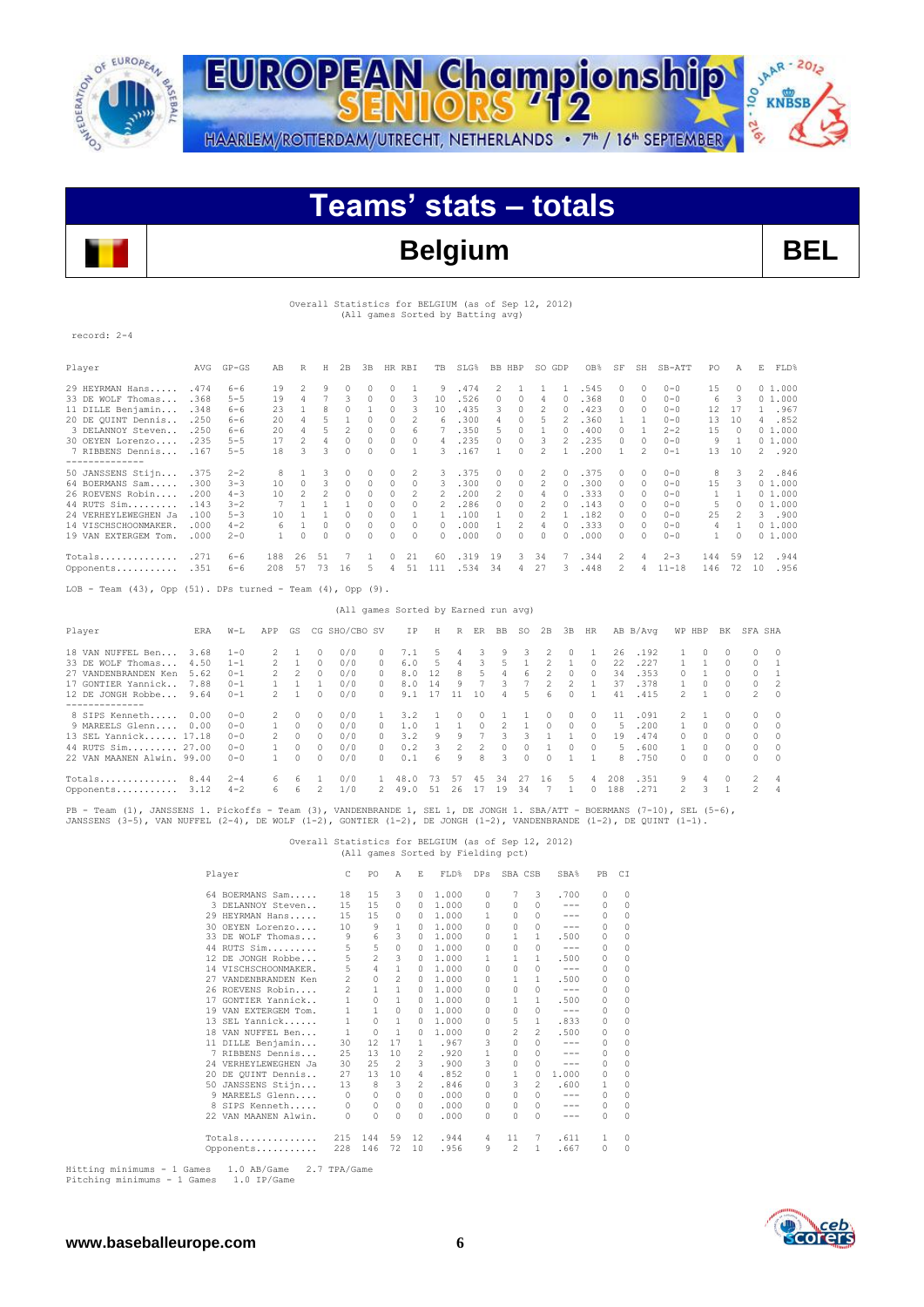



# **Teams' stats – totals**



#### Overall Statistics for CROATIA (as of Sep 12, 2012) (All games Sorted by Batting avg)

record: 1-5

| Player                               | AVG  | $GP - GS$ | AB  | R              | Н             | 2B       | 3B       | HR.      | RBI      | TB       | SLG%  | <b>BB</b> | HBP           | SO.            | GDP | OB%   | SF            | SH       | SB-ATT    | PO             | Α        | E  | FLD%   |
|--------------------------------------|------|-----------|-----|----------------|---------------|----------|----------|----------|----------|----------|-------|-----------|---------------|----------------|-----|-------|---------------|----------|-----------|----------------|----------|----|--------|
| 15 RACIC Ivan                        | .350 | $6 - 6$   | 20  | 2              |               |          |          | 0        |          | 9        | 450   | 3         | $\Box$        | 3              | 0   | .435  | $\Omega$      | $\Omega$ | $2 - 2$   | 4              | $\Omega$ |    | 01.000 |
| 13 BERECKA Filip                     | .227 | $6 - 6$   | 22  | $\overline{c}$ | 5             | 3        | 0        | 0        | 3        | 8        | .364  | 0.        | $\Box$        |                |     | .227  | $\Omega$      | $\Omega$ | $0 - 0$   | 25             | $\Omega$ |    | 01.000 |
| 12 SERTIC Nikola                     | .222 | $6 - 6$   | 18  | $\Omega$       |               |          |          |          | 0        | 5.       | 278   |           |               | 6              |     | .300  | 0             | $\Omega$ | $1 - 1$   | 12             |          |    | .929   |
| 6 GALES Slobodan                     | .200 | $6 - 6$   | 20  | $\Omega$       |               | $\Omega$ |          | $\Omega$ | 2        | 4        | .200  | 3         | $\mathcal{O}$ | 6              |     | .304  | $\mathcal{O}$ | $\Omega$ | $2 - 2$   | 25             | 5        |    | .938   |
| 3 CURIC Michel                       | .111 | $6 - 6$   | 18  |                |               | $\Omega$ |          | 0        |          |          | .111  |           | $\cap$        |                |     | .238  | $\cap$        | $\Omega$ | $2 - 3$   |                | 1.5      |    | .917   |
| 16 BECK Christopher.                 | .111 | $6 - 6$   | 18  | 3              | $\mathcal{L}$ |          |          |          | 3        | 3        | .167  |           |               | 4              |     | .346  |               | $\Omega$ | $3 - 4$   | 15             | 13       | 6  | .824   |
| ---------------<br>18 MANOJLOV Mario | .500 | $4 - 2$   | 6.  |                | २             |          |          | 0        |          | 5.       | .833  |           | $\cap$        |                |     | .571  | $\mathcal{O}$ | $\Omega$ | $0 - 0$   | $\mathfrak{D}$ | $\Omega$ |    | 01.000 |
| 7 MARIN Dejan                        | .500 | $2 - 1$   | 4   | $\Omega$       |               | $\Omega$ | $\Omega$ | $\Omega$ | $\Omega$ | 2        | .500  | 0         | $\cap$        | 0              |     | .500  | $\mathcal{O}$ | $\Omega$ | $0 - 0$   | 2              | $\Omega$ |    | 01.000 |
| 10 LATKOVIC Dario                    | .222 | $5 - 3$   | 9   |                |               | $\Omega$ |          | 0        | 0        |          | 222   | 0         |               | 0              |     | .300  | $\Omega$      | $\Omega$ | $0 - 0$   | 21             |          |    | 01.000 |
| 4 PRIBILOVIC Josip.                  | .091 | $5 - 4$   |     |                |               | $\Omega$ |          | $\Omega$ | 0        |          | 091   |           | $\cap$        | 2              |     | .167  | $\cap$        | $\Omega$ | $0 - 0$   | 6              | 5        |    | .917   |
| 5 MARINIC Neven                      | .000 | $5 - 2$   |     |                |               |          |          |          |          | 0        | .000  | 0         |               | 3              |     | . 000 | $\cap$        | $\Omega$ | $0 - 0$   | 4              |          |    | .800   |
| 11 VUKOSAV Ivo                       | .000 | $5 - 3$   |     |                |               |          |          |          |          | 0        | .000  |           |               |                |     | .222  | $\mathcal{O}$ | $\Omega$ | $0 - 1$   | 8              |          |    | 01.000 |
| 2 IVANCAN Zvonimir.                  | .000 | $4 - 2$   | 6.  |                |               | $\Omega$ |          | $\Omega$ | 0        | $\Omega$ | . 000 | n         |               | 4              |     | .000  | $\Omega$      | $\Omega$ | $0 - 0$   | $\mathfrak{D}$ | 6        |    | 01.000 |
| 8 SUPRAHA Goran                      | .000 | $3 - 1$   |     |                | n             |          |          | 0        | $\Omega$ | $\Omega$ | .000  | 0         | $\cap$        | २              |     | .000  | $\mathcal{O}$ | $\Omega$ | $0 - 0$   | 2              | $\Omega$ | 3  | .400   |
| 21 PEREIRA Ernesto                   | .000 | $2 - 0$   | 3.  |                |               |          |          |          | $\Omega$ | 0        | .000  | O         |               | $\mathfrak{D}$ |     | .000  |               | $\Omega$ | $0 - 0$   | 0              |          | 0  | 1,000  |
| Totals                               | .183 | $6 - 6$   | 175 | 14             | 32            | 9        |          | 0        | 12       | 41       | 234   | 21        | 2             | 41             |     | 276   |               | $\Omega$ | $10 - 13$ | 138            | 55       | 16 | .923   |
| Opponents                            | .321 | $6 - 6$   | 190 | 40             | 61            |          |          | 0        | 33       | 76       | 400   | 21        | 4             | 27             |     | .393  | 4             |          | $2 - 4$   | 147            | 65       |    | .968   |
|                                      |      |           |     |                |               |          |          |          |          |          |       |           |               |                |     |       |               |          |           |                |          |    |        |

LOB - Team (38), Opp (45). DPs turned - Team (6), Opp (4). IBB - Team (0), Opp (1). Picked off - CURIC 1.

|                                                                                              |              |                                            |                     |                                     |                                            |                          |                                          | (All games Sorted by Earned run avg) |                       |                                |                      |               |                                     |                                |                                  |                                              |                       |                              |                                          |                    |                        |                    |                                         |
|----------------------------------------------------------------------------------------------|--------------|--------------------------------------------|---------------------|-------------------------------------|--------------------------------------------|--------------------------|------------------------------------------|--------------------------------------|-----------------------|--------------------------------|----------------------|---------------|-------------------------------------|--------------------------------|----------------------------------|----------------------------------------------|-----------------------|------------------------------|------------------------------------------|--------------------|------------------------|--------------------|-----------------------------------------|
| Player                                                                                       | ERA          | $W-L$                                      | APP                 | GS                                  |                                            | CG SHO/CBO SV            |                                          | IP.                                  | H                     | R                              | ER                   | BB            | SO.                                 | 2B                             | 3B                               | HR                                           |                       | AB B/Avq                     |                                          | WP HBP             | BK                     | SFA SHA            |                                         |
| 22 SUMMERS James<br>19 DADIC Jadran<br>6 GALES Slobodan 2.57<br>21 PEREIRA Ernesto 4.50      | 0.00<br>0.82 | $1 - 0$<br>$() - 1$<br>$0 - 0$<br>$0 - 1$  | 1.                  | $2 \quad 1$                         | $\Omega$<br>$\Omega$                       | 0/0<br>0/0<br>0/0<br>0/0 | $\Omega$<br>$\Omega$<br>$\Omega$         | 9.0<br>0, 11.0<br>7.0<br>6.0         | 8<br>5                | 4<br>3.<br>$\mathcal{P}$<br>3. | $\Omega$<br>2<br>3   | 2<br>2<br>2   | 9.                                  | 2                              | $\Omega$<br>$\Omega$<br>$\cap$   | $\Omega$<br>$\Omega$<br>$\Omega$<br>$\Omega$ | 35<br>40<br>2.4<br>22 | .200<br>.200<br>.208<br>.318 | 0.<br>$\cap$                             | $\Omega$<br>$\cap$ | $\Omega$<br>$\Omega$   | $\cap$<br>$\Omega$ | $\overline{2}$<br>$\circ$<br>$\bigcirc$ |
| 9 SUSAC Mathew 9.00<br>1 KVATERNIK Darko 10.80<br>23 DABO Matko 11.25<br>7 MARIN Dejan 37.12 |              | $() - 1$<br>$0 - 0$<br>$() - 1$<br>$0 - 1$ | 1.<br>$\mathcal{R}$ | $\Omega$<br>$\Omega$<br>$2 \quad 1$ | $\Omega$<br>$\Omega$<br>$\Omega$<br>$\cap$ | 0/0<br>0/0<br>0/0<br>0/0 | $\Omega$<br>$\Omega$<br>$\cap$<br>$\cap$ | 3.0<br>3.1<br>4.0<br>2.2             | 5.<br>.5.<br>-6<br>18 | 6.<br>4<br>.5.<br>13           | 3<br>4<br>.5<br>- 11 | .5.<br>4<br>₹ | $\Omega$<br>$\mathcal{P}$<br>$\cap$ | $\mathcal{L}$<br>$\mathcal{P}$ | $\Omega$<br>$\Omega$<br>$\Omega$ | $\Omega$<br>$\Omega$<br>$\Omega$<br>$\cap$   | 13<br>14<br>18<br>2.4 | .385<br>.357<br>.333<br>.750 | $\cap$<br>$^{\circ}$<br>$\cap$<br>$\cap$ | $\Omega$<br>$\cap$ | n.<br>$\cap$<br>$\cap$ | 0<br>$\Omega$      | $\Omega$<br>$\bigcirc$<br>$\bigcirc$    |
| Totals $5.67$<br>Opponents 1.10                                                              |              | $1 - 5$<br>$5 - 1$                         | 6.<br>6.            | 6<br>6                              | 2<br>$\Omega$                              | 0/0<br>2/2               | $\Omega$                                 | 46.0<br>$1 \quad 49.0$               | 61<br>-32             | 40<br>14                       | 29<br>-6             | 21<br>21      | 27<br>41                            | 11<br>9                        | 2<br>$\cap$                      | $\Omega$<br>$\cap$                           | 190<br>175            | .321<br>.183                 | $\mathcal{P}$<br>$\mathcal{P}$           | 4<br>$\mathcal{P}$ | $\Omega$<br>$\cap$     | 4                  | $\overline{4}$<br>$\bigcirc$            |

PB - Team (0), Opp (1). Pickoffs - Team (4), GALES 3, SUSAC 1, Opp (1). SBA/ATT - VUKOSAV (1-2), DADIC (1-2), LATKOVIC (1-1),<br>MARIN (1-1), GALES (0-1).

#### Overall Statistics for CROATIA (as of Sep 12, 2012) (All games Sorted by Fielding pct)

|    | Player               | C              | PO             | A            | E.           | FLD%  | <b>DPs</b> | SBA CSB  |               | SBA%    | PB       | CI       |
|----|----------------------|----------------|----------------|--------------|--------------|-------|------------|----------|---------------|---------|----------|----------|
|    | 13 BERECKA Filip     | 25             | 25             | 0            | $\Omega$     | 1,000 | 2          | 0        | 0             | $- - -$ | $\Omega$ | $\Omega$ |
|    | 10 LATKOVIC Dario    | 21             | 21             | 0            | 0            | 1,000 | $\Omega$   |          | 0             | 1,000   | 0        | $\circ$  |
|    | 11 VUKOSAV Ivo       | 9              | 8              | $\mathbf{1}$ | 0            | 1.000 | $\Omega$   |          | 1.            | .500    | 0        | $\circ$  |
|    | 2 IVANCAN Zvonimir.  | 8              | 2              | 6            | 0            | 1.000 | $\Omega$   | $\Omega$ | 0             | $- - -$ | 0        | $\circ$  |
|    | 15 RACIC Ivan        | 4              | 4              | 0            | 0            | 1,000 | 1.         | $\Omega$ | $\mathcal{O}$ | $- - -$ | 0        | 0        |
|    | 23 DABO Matko        | 3              | 3              | 0            | 0            | 1,000 | $\Omega$   | 0        | 0             | ---     | 0        | 0        |
|    | 9 SUSAC Mathew       | 3              | 0              | 3            | 0            | 1,000 | $\Omega$   | $\Omega$ | 0             | ---     | 0        | 0        |
|    | 19 DADIC Jadran      | 3              | 0              | 3            | 0            | 1,000 | $\Omega$   |          | 1             | .500    | 0        | $\circ$  |
| 21 | PEREIRA Ernesto      | 2              | 0              | 2            | 0            | 1,000 | $\Omega$   | 0        | 0             | $- - -$ | $\Omega$ | 0        |
|    | 7 MARIN Dejan        | $\overline{c}$ | $\sqrt{2}$     | $\circ$      | 0            | 1,000 | $\Omega$   | 1        | O.            | 1,000   | 0        | $\circ$  |
|    | 18 MANOJLOV Mario    | $\overline{2}$ | $\overline{2}$ | $\circ$      | 0            | 1.000 | $\Omega$   | 0        | 0             | $- - -$ | 0        | 0        |
|    | 22 SUMMERS James     | 1              | $\circ$        | 1            | 0            | 1,000 | $\Omega$   |          | 0             | $- - -$ | $\Omega$ | $\Omega$ |
|    | 6 GALES Slobodan     | 32             | 25             | 5            | 2            | .938  | 3          | 0        | 1             | .000    | 0        | $\circ$  |
|    | 12 SERTIC Nikola     | 14             | 12             | 1            | 1.           | .929  |            | 0        | 0             | ---     | $\Omega$ | $\circ$  |
|    | 3 CURIC Michel       | 24             | 7              | 15           | 2            | .917  | 4          | 0        | 0             | ---     | 0        | 0        |
|    | 4 PRIBILOVIC Josip.  | 12             | 6              | 5            | 1.           | .917  | 0          | 0        | 0             | ---     | $\Omega$ | $\Omega$ |
|    | 16 BECK Christopher. | 34             | 15             | 13           | 6.           | .824  | 3          | 0        | 0             | ---     | $\Omega$ | 0        |
|    | 5 MARINIC Neven      | 5              | 4              | 0            | $\mathbf{1}$ | .800  | 0          | 0        | 0             |         | $\Omega$ | $\Omega$ |
|    | 8 SUPRAHA Goran      | 5.             | 2              | $\Omega$     | 3            | .400  | $\Omega$   | 0        | 0             |         | 0        | $\Omega$ |
|    | 1 KVATERNIK Darko    | 0              | $\Omega$       | $\Omega$     | 0            | .000  | 0          | n        | 0             |         | 0        | $\Omega$ |
|    | Totals               | 209            | 138            | 55           | 16           | .923  | 6          | 2        | 2             | .500    | 0        | 0        |
|    | Opponents            | 219            | 147            | 65           | 7            | .968  | 4          | 10       | 3             | .769    | 1        | 0        |

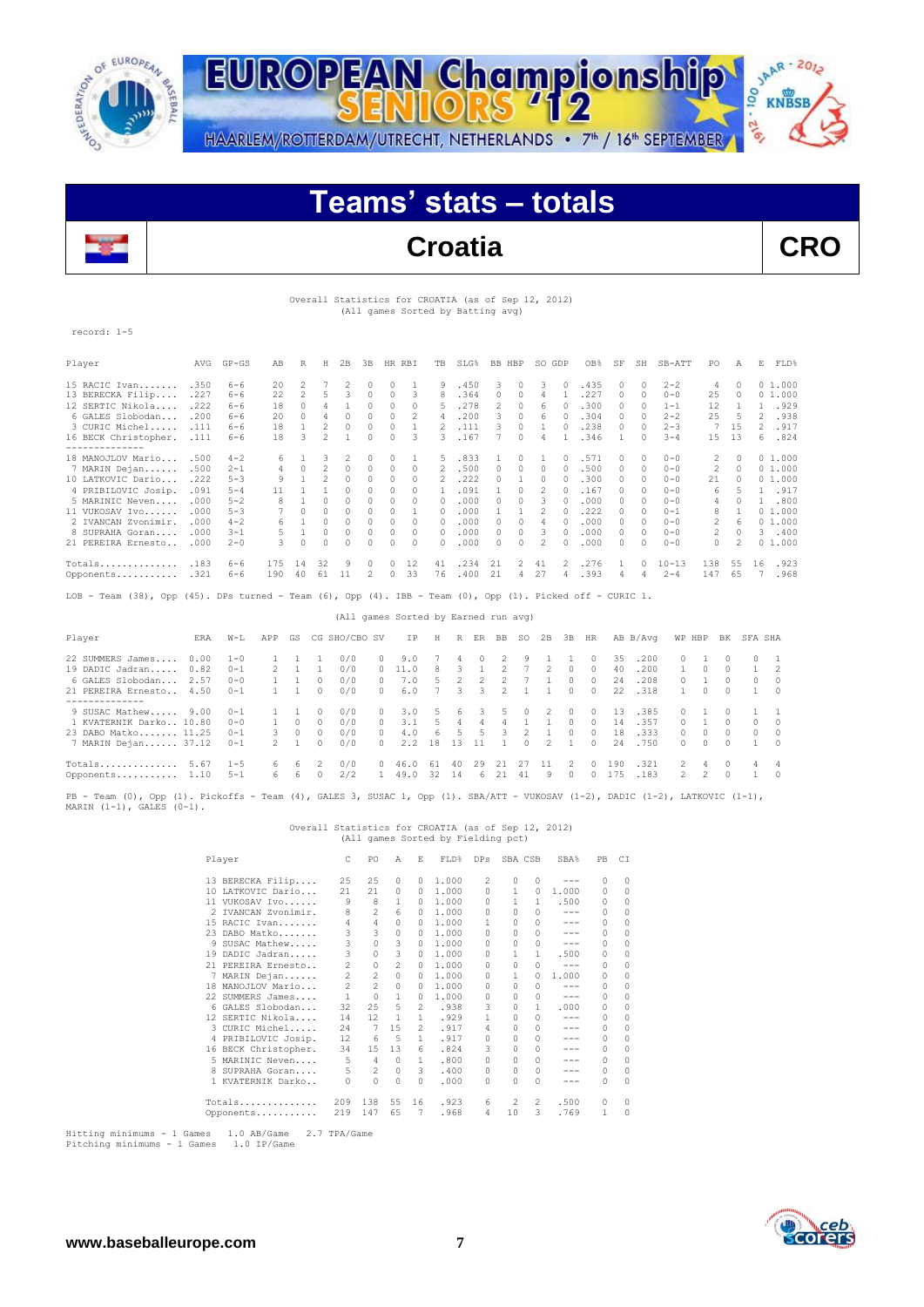



# **Teams' stats – totals**

## **France FRA**

#### Overall Statistics for FRANCE (as of Sep 12, 2012) (All games Sorted by Batting avg)

record: 2-4

| Player                                                                 | AVG  | $GP - GS$ | AB  | R        | Н  | 2B       | 3B | HR RBI   |              | TB. | SLG%                                 |    | BB HBP   | SO. | GDP           | OB%  | SF       | SH       | SB-ATT   | PO. | Α            | E. | FLD%   |
|------------------------------------------------------------------------|------|-----------|-----|----------|----|----------|----|----------|--------------|-----|--------------------------------------|----|----------|-----|---------------|------|----------|----------|----------|-----|--------------|----|--------|
| 15 PIQUET Luc                                                          | .389 | $6 - 6$   | 18  | 3        |    |          |    | 0        | 6            | 12  | .667                                 |    | $\Box$   | 8   | $\Omega$      | .421 | $\Omega$ | $\Omega$ | $3 - 3$  | 3.  | 11           |    | 01.000 |
| 21 DAL ZOTTO Yann                                                      | .375 | $6 - 5$   | 16  | 4        | 6  |          |    | $\Omega$ | 2            |     | .438                                 |    | $\Box$   | 4   |               | .412 | $\Box$   | $\circ$  | $0 - 1$  | 6   | <sup>0</sup> |    | .857   |
| 4 HANVI Frederic                                                       | .368 | $6 - 6$   | 19  | 5        |    |          |    |          |              | 10  | .526                                 | 3  | $\Box$   | 5   |               | .435 |          | $\Omega$ | $2 - 2$  | 12  |              |    | 01.000 |
| 1 LEFEVRE Maxime                                                       | .250 | $6 - 6$   | 24  |          | 6  |          |    |          |              | 8   | .333                                 |    |          |     |               | .280 | 0        | $\Omega$ | $0 - 1$  | 10  | 1.5          | 4  | .862   |
| 25 CROS Anthony                                                        | .167 | $6 - 6$   | 18  |          | २  |          | U  | 0        | $\Omega$     | 5.  | 278                                  | Б  |          | 3   |               | .375 | $\Omega$ | $\Omega$ | $0 - 0$  | 39  |              |    | 01.000 |
| 27 BERT Joris                                                          | .150 | $6 - 6$   | 20  |          |    |          |    | n        |              | 4   | .200                                 |    | n        |     |               | .227 | $\cap$   | $\Omega$ | $3 - 4$  | 15  |              |    | 1.944  |
| 13 MARCHE Boris                                                        | .133 | $5 - 5$   | 15  |          |    |          |    | 0        |              |     | .133                                 |    |          |     |               | .188 |          |          | $0 - 0$  | 24  |              |    | 01.000 |
| 8 PAZ Andy                                                             | .105 | $6 - 6$   | 19  | 2        |    | $\Omega$ | 0  | 0        |              | 2   | .105                                 |    | $\Omega$ | 3   |               | .143 |          |          | $0 - 0$  | 11  |              |    | 01.000 |
| 16 PEYRICHOU Florian                                                   | .056 | $6 - 6$   | 18  |          |    |          |    | 0        | <sup>0</sup> |     | .056                                 | 2  | $\cap$   | 3   | O.            | .150 | O.       | $\Omega$ | $0 - 0$  | 11  | 1.5          |    | .963   |
| 20 VICENTE Simon                                                       | .200 | $2 - 1$   | 5.  | $\Omega$ |    |          |    | 0        | $\Omega$     |     | .200                                 | 0  | $\Omega$ | 2   |               | .200 | $\Omega$ | $\Omega$ | $0 - 0$  | 8   | $\Omega$     |    | 01.000 |
| 22 FERREIRA Vincent.                                                   | .200 | $3 - 1$   | 5.  | 2        |    |          |    | 0        | $\Omega$     |     | .200                                 |    | $\Box$   |     |               | .333 | $\Omega$ | $\Omega$ | $0 - 0$  | 2   | 2            |    | 01.000 |
| 19 MARTINEZ Scott                                                      | .000 | $4 - 0$   | 2.  | 0        |    |          | 0  | 0        | 0            | 0   | .000                                 |    | 0        | 2   | $\mathcal{O}$ | .333 | 0        | $\circ$  | $0 - 0$  |     |              |    | 01.000 |
| Totals                                                                 | .218 | $6 - 6$   | 179 | 20       | 39 | -5       | 3. |          | 18           | 53  | .296                                 | 19 |          | 47  | $\mathcal{L}$ | .294 | 2        | 2        | $8 - 11$ | 144 | 64           | 11 | .950   |
| Opponents                                                              | .332 | $6 - 6$   | 193 | 47       | 64 | 13       | 2  | 0        | 42           | 81  | .420                                 | 21 | 14       | 33  | 5.            | .427 | 4        | 5        | $3 - 4$  | 144 | 34           | 8  | .957   |
| LOB - Team $(39)$ , Opp $(46)$ . DPs turned - Team $(8)$ , Opp $(2)$ . |      |           |     |          |    |          |    |          |              |     |                                      |    |          |     |               |      |          |          |          |     |              |    |        |
|                                                                        |      |           |     |          |    |          |    |          |              |     | (All games Sorted by Earned run avg) |    |          |     |               |      |          |          |          |     |              |    |        |

| Player                     | ERA  | $W-L$   | APP           | GS         |              | CG SHO/CBO SV |          | ΙP   | Н  | R  | ER       | BB | SO.           | 2B | 3B           | HR       |     | AB B/Aνα |               | WP HBP | BK        | SFA SHA       |                |
|----------------------------|------|---------|---------------|------------|--------------|---------------|----------|------|----|----|----------|----|---------------|----|--------------|----------|-----|----------|---------------|--------|-----------|---------------|----------------|
| 29 BRIONES Patrice         | 0.87 | $1 - 0$ | $\mathcal{P}$ |            |              | 0/0           | ∩.       | 10.1 | R  |    |          |    | l n           |    |              | $\Box$   | 37  | .216     | 0             |        | $\Omega$  | 0             |                |
| 11 BRELLE Matthieu         | 6.75 | $0 - 1$ | $\mathcal{P}$ |            | 0            | 0/0           | 0        | 8.0  | 10 |    | 6.       |    | 'n            |    | 0            | $\Omega$ | 29  | .345     |               |        | $\Omega$  | 2             | 2              |
| 3 OZANICH Owen             | 6.75 | $0 - 1$ |               |            | 0            | 0/0           | $\Omega$ | 8.0  | 13 | 6. | 6        |    | $\mathcal{D}$ | 3  |              | $\Omega$ | 36  | .361     | 0             |        | $\Omega$  | 0             |                |
|                            |      |         |               |            |              |               |          |      |    |    |          |    |               |    |              |          |     |          |               |        |           |               |                |
| 7 MARTIN Alexandre.        | 0.00 | $0 - 0$ | 2.            | $^{\circ}$ | 0            | 0/0           | O.       |      |    |    | $^{(1)}$ |    |               |    | 0            | $\Omega$ | 5   | .200     | 0             | O.     | 0         | $\Omega$      | $\Omega$       |
| 2 MOTTAY Jonathan          | 2.45 | $0 - 0$ | $\mathcal{P}$ | $\cap$     | $\Omega$     | 0/0           | 0.       | 3.2  |    |    |          |    |               |    | n.           | $\cap$   | 13  | . 231    | $\cap$        | 3      | $\Omega$  | $\Omega$      | $\Omega$       |
| 6 PIQUET Anthony           | 3.18 | $0 - 0$ |               |            | n            | 0/0           | ∩.       | 5.2  |    |    |          |    |               |    | n            | O.       | 19  | .316     | 0             |        | $\cap$    |               |                |
| 24 MELEY Thomas            | 5.40 | $0 - 1$ |               |            |              | 0/0           |          | 3.1  |    |    |          |    |               |    |              | 0.       | 14  | .286     | 0             |        | n.        | 0             | $\Omega$       |
| 9 SECLEPPE Eloi 12.00      |      | $0 - 0$ |               | $\Omega$   |              | 0/0           | 0.       | 3.0  |    |    |          |    |               | 3  |              | O.       | 1.5 | .400     | 0             |        |           | 0             | $\Omega$       |
| 28 LEMESTRE Pierrick 15.00 |      | $1 - 0$ | $\mathcal{R}$ | $\Omega$   | 0            | 0/0           | ∩.       | 3.0  | h  | 6. |          |    |               | 0  | 0            | 0        | 14  | .429     | 0             |        | 0         | 0             | $\Omega$       |
| 5 DE LA ROSA Luis 54.00    |      | $0 - 0$ |               | $\cap$     | 0            | 0/0           | ∩.       | 0.2  |    |    | 4        |    |               |    | <sup>n</sup> | $\cap$   | 6.  | .667     | 0             |        | $\cap$    | $\Omega$      | $\bigcirc$     |
| 10 POURCEL Quentin 67.50   |      | $0 - 1$ | $\mathcal{P}$ |            | <sup>n</sup> | 0/0           | $\cap$   | 0.2  | २  |    | 5        |    |               |    | <sup>n</sup> | $\cap$   | 5   | .600     |               |        | $\cap$    |               | $\bigcirc$     |
| Totals                     | 6.75 | $2 - 4$ | 6.            | 'n         |              | 0/0           |          | 48   | 64 | 47 | 36       |    | ヌミ            | 13 |              | O.       | 193 | .332     | $\mathcal{D}$ | 14     | $\bigcap$ |               | .5             |
| Opponents                  | 3.19 | $4 - 2$ | 6.            | h          |              | 2/0           |          | 48.0 | 39 | 20 |          | 19 | 47            | h  |              |          | 79  | .218     |               |        |           | $\mathcal{D}$ | $\mathfrak{D}$ |

PB - Team (2), PAZ 2, Opp (1). Pickoffs - Team (1), MARCHE 1. SBA/ATT - MARCHE (3-4), OZANICH (3-3), PIQUET A (0-1).

 Overall Statistics for FRANCE (as of Sep 12, 2012) (All games Sorted by Fielding pct) Player C PO A E FLD% DPs SBA CSB SBA% PB CI 25 CROS Anthony..... 43 39 4 0 1.000 4 0 0 --- 0 0<br>13 MARCHE Boris..... 26 24 2 0 1.000 0 3 1 .750 0 0<br>15 PIQUET Luc....... 14 3 11 0 1.000 1 0 0 0 --- 0 0<br>4 HANVI Frederic... 13 12 1 0 1.000 0 0 0 0 --- 0 0 8 PAZ Andy......... 12 11 1 0 1.000 0 0 0 --- 2 0 20 VICENTE Simon.... 8 8 0 0 1.000 1 0 0 --- 0 0 22 FERREIRA Vincent. 4 2 2 0 1.000 1 0 0 --- 0 0<br>22 FERREIRA Vincent. 4 2 2 0 1.000 2 0 0 --- 0 0<br>29 BRIONES Patrice.. 3 0 3 0 1.000 0 0 0 --- 0 0<br>24 MELEY Thomas..... 3 1 2 0 1.000 0 0 0 --- 0 0<br>3 0 2AMICH Oven..... 2 1 1 29 BRIONES Patrice.. 3 0 3 0 1.000 0 0 0 --- 0 0 24 MELEY Thomas..... 3 1 2 0 1.000 0 0 0 --- 0 0<br>3 OZANICH Owen..... 2 1 1 0 1.000 1 3 0 1.000 -- 0 0<br>11 BRELLE Matthieu... 2 0 2 0 1.000 0 0 0 --- 0 0 302ANICH Owen..... 2 1 1 0 1.000 1 3 0 1.000 0 0<br>
11 BRELLE Matthieu... 2 0 2 0 1.000 0 0 0 --- 0 0<br>
19 MARTINEZ Scott... 2 1 1 0 1.000 0 0 0 --- 0 0<br>
16 PEYRICHOU FUCIAR (27 11 15 1 .963 3 0 0 --- 0 0<br>
27 BERT JOYIS...... 16 PEYRICHOU Florian 27 11 15 1 .963 3<br>
27 BERT Joris........ 18 15 2 1 .944 1<br>
11 LEFEVRE Maxime... 29 10 15 4 .862 5<br>
21 DAL ZOTTO Yann... 29 10 1 .857 0 27 BERT Joris....... 18 15 2 1 .944 1 0 0 --- 0 0 1 LEFEVRE Maxime... 29 10 15 4 .862 5 0 0 --- 0 0 21 DAL ZOTTO Yann... 7 6 0 1 .857 0 0 0 --- 0 0 6 PIQUET Anthony... 3 0 2 1 .667 0 0 1 .000 0 0 10 POURCEL Quentin.. 1 0 0 1 .000 0 0 0 --- 0 0 6 PIQUET Anthony... 3 0 2 1 .667 0 0 1 .000 0 0 0<br>10 POURCEL Quentin... 1 0 0 1 .000 0 0 0 --- 0 0<br>2 MOTTAY Jonathan... 1 0 0 1 .000 0 0 0 0 --- 0 0<br>9 SECLEPPE Eloi.... 1 0 0 1 .000 0 0 0 0 --- 0 0<br>7 MARTIN Alexandre. 0 0 9 SECLEPPE Eloi.... 1 0 0 1 .000 0 0 0 --- 0 0 7 MARTIN Alexandre. 0 0 0 0 .000 0 0 0 --- 0 0 5 DE LA ROSA Luis.. 0 0 0 0 .000 0 0 0 --- 0 0 28 LEMESTRE Pierrick 0 0 0 0 .000 0 0 0 --- 0 0 Totals.............. 219 144 64 11 .950 8 3 1 .750 2 0 Opponents..........

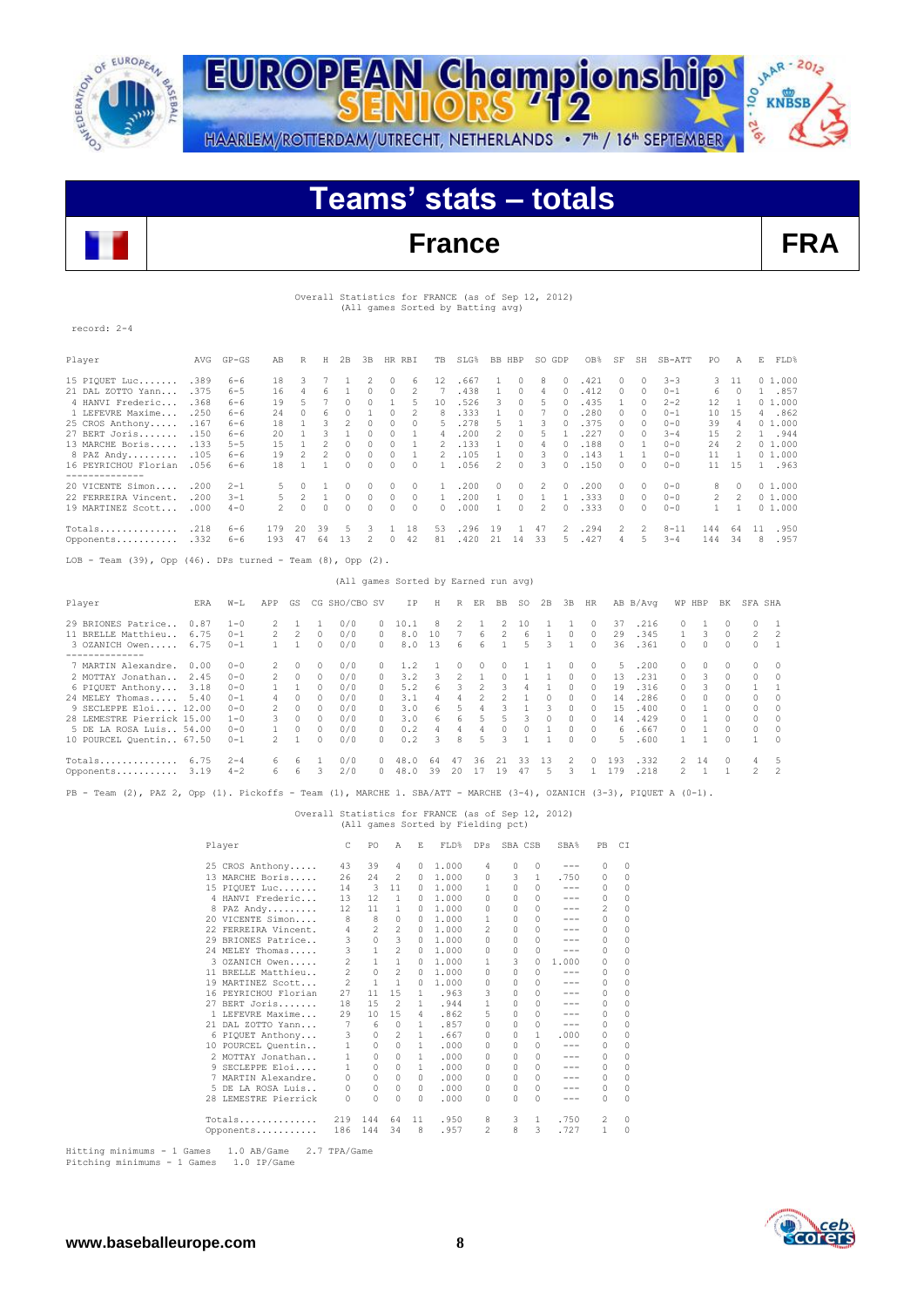



# **Teams' stats – totals**



## **Great Britain GBR**

 Overall Statistics for GREAT BRITAIN (as of Sep 12, 2012) (All games Sorted by Batting avg)

#### record: 2-4

| Player                                                                                        | AVG  | $GP - GS$ | AB            | R              | Н  | 2B       | 3B       |          | HR RBI         | TB       | SLG% | BB. | HBP           | SO. | GDP | OB%  | SF             | SH       | SB-ATT    | PO             | Α             | E        | FLD%   |
|-----------------------------------------------------------------------------------------------|------|-----------|---------------|----------------|----|----------|----------|----------|----------------|----------|------|-----|---------------|-----|-----|------|----------------|----------|-----------|----------------|---------------|----------|--------|
| 6 McGRAW Matthew                                                                              | .360 | $6 - 6$   | 25            | 3              | 9  |          |          |          | 4              | 14       | .560 | 2.  | $\Omega$      | 8   |     | .407 |                | $\Omega$ | $1 - 1$   | 11             |               |          | 01.000 |
| 25 ROXBURGH Matthew.                                                                          | .333 | $6 - 5$   | 21            |                |    | $\Omega$ | $\Omega$ | $\Omega$ | 2              |          | .333 |     | $\Box$        | 4   |     | .364 | $\Omega$       |          | $0 - 0$   | 13             | $\Omega$      |          | 01.000 |
| 21 HORNOSTAJ Aaron                                                                            | .300 | $6 - 6$   | 20            | 4              | 6  |          |          | 0        | २              | 8        | .400 | ₹   |               | २   |     | .417 | $\mathcal{O}$  | $\Omega$ | $0 - 2$   | 4              | 20            | 5        | .828   |
| 10 JOHNSON Michael                                                                            | .250 | $5 - 5$   | 20            | 2              |    |          |          |          |                | 9        | .450 | 2.  | $\Omega$      | २   |     | .318 | $\mathcal{O}$  | $\Omega$ | $0 - 0$   |                | R             |          | .900   |
| 5 KLIJN Richard                                                                               | .250 | $6 - 5$   | 20            | 0              | 5  | n        | $\cap$   | $\Omega$ | $\mathfrak{D}$ | 5.       | .250 |     | $\mathcal{O}$ | 5   |     | .286 | $\cap$         |          | $0 - 1$   | 18             | 18            |          | .973   |
| 8 MCQUEARY-ENNIS Ae                                                                           | .208 | $6 - 6$   | 24            | 2              |    |          | 0        | $\Omega$ | 2              | Б.       | .250 | 2.  | $\Omega$      | २   |     | .259 |                | $\Omega$ | $0 - 0$   | 36             |               | 4        | .902   |
| 11 WILEY Samuel                                                                               | .190 | $5 - 5$   | 21            | $\mathfrak{D}$ |    |          |          |          |                | 9        | .429 |     | 0             | 5.  |     | .227 | $\mathcal{O}$  | $\Omega$ | $0 - 0$   | 41             |               | 3        | .933   |
| 2 MARCELINO Bradley                                                                           | .176 | $6 - 6$   | 17            | ٦              | 3  | n        | 0        | $\Omega$ | 2              | ₹        | .176 | 4   | $\cap$        | 3.  |     | .333 | $\cap$         |          | $0 - 0$   | 12             | <sup>0</sup>  |          | 01.000 |
| ---------------                                                                               |      |           |               |                |    |          |          |          |                |          |      |     |               |     |     |      |                |          |           |                |               |          |        |
| 14 AZCUY PEREZ Maike                                                                          | .300 | $4 - 3$   | 10            |                |    |          |          | 0        |                | 3        | .300 |     | 2             | 6   |     | .417 | 0              | $\Omega$ | $0 - 0$   | 0              |               |          | 01.000 |
| 15 FALLS Christopher                                                                          | .250 | $4 - 2$   | 8             |                | 2  |          | $\Omega$ | $\Omega$ |                | 3        | .375 | 0   | $\Omega$      | 0   |     | .250 | $\mathcal{O}$  |          | $1 - 1$   |                | 6             |          | .875   |
| 23 PYCOCK Craig                                                                               | .000 | $3 - 3$   |               |                |    |          |          | $\Omega$ | 0              | 0        | .000 |     | $\mathcal{O}$ | 0   |     | .111 | $\cap$         | $\Omega$ | $0 - 0$   | 13             | $\mathcal{P}$ |          | 01.000 |
| 27 DAVISON Gary                                                                               | .000 | $1 - 1$   |               | 0              | 0  | $\Omega$ | $\Omega$ | 0        | $\Omega$       | 0        | .000 | 0   | $\Omega$      |     |     | .000 | $\mathcal{O}$  | $\Omega$ | $0 - 0$   | 0              | $\Omega$      | $\Omega$ | .000   |
| 3 TRASK Michael                                                                               | .000 | $1 - 1$   | $\mathcal{L}$ | 0              | 0  | $\Omega$ | 0        | $\Omega$ | $\Omega$       | $\Omega$ | .000 |     | $\mathcal{O}$ |     |     | .333 | $\mathcal{O}$  | $\Omega$ | $0 - 0$   |                | $\cap$        |          | 01.000 |
| 22 WATERMAN Paul                                                                              | .000 | $1 - 0$   |               | O              |    |          |          | $\Omega$ | $\Omega$       | 0        | .000 | O.  |               |     |     | .000 | $\Omega$       | $\Omega$ | $0 - 0$   | $\mathfrak{D}$ | 2             |          | 01.000 |
| Totals                                                                                        | .244 | $6 - 6$   | 201           | 23             | 49 |          | 2        | 2        | 20             | 67       | .333 | 18  | 3             | 43  | 4   | .314 |                | 4        | $2 - 5$   | 153            | 65            | 17       | .928   |
| Opponents                                                                                     | .231 | 6-6       | 195           | 33             | 45 | 9        |          |          | 30             | 71       | .364 | 27  | 4             | 38  |     | .330 | $\overline{4}$ |          | $10 - 12$ | 159            | 57            | 11       | .952   |
| LOB - Team (45), Opp (46). DPs turned - Team (4), Opp (6). Picked off - HORNOSTAJ 2, KLIJN 1. |      |           |               |                |    |          |          |          |                |          |      |     |               |     |     |      |                |          |           |                |               |          |        |

(All games Sorted by Earned run avg)

| Player                     | ERA  | $W-L$   | APP           | GS            |          | CG SHO/CBO SV |        | TP.  | H  | R             | ER.           | BB | SO.           | 2B     | 3B     | HR            |     | AB B/Avq |               | WP HBP        | BK           | SFA SHA  |                |
|----------------------------|------|---------|---------------|---------------|----------|---------------|--------|------|----|---------------|---------------|----|---------------|--------|--------|---------------|-----|----------|---------------|---------------|--------------|----------|----------------|
| 22 WATERMAN Paul           | 2.61 | $0 - 0$ | २             | $\Omega$      | 0        | 0/0           | n.     | 10.1 |    |               |               |    | 8             |        | 3.     | $\mathcal{O}$ | 38  | .211     | $\Omega$      |               |              |          | $2 \quad 0$    |
| 16 HENDRIX Gregory         | 3.55 | $1 - 1$ | $\mathcal{P}$ | 2             |          | 0/0           | $\cap$ | 12.2 | 8. |               | 5.            |    | 1.5           |        |        | $\cap$        | 46  | .174     | $\mathcal{L}$ | $\mathcal{R}$ | $\cap$       |          | $0 \quad 1$    |
| 30 SMITH Alexander         | 5.62 | $0 - 1$ |               |               | $\Omega$ | 0/0           |        | 8.0  | 9  | 5             | 5.            | 4  | .5            | 2      | $\cap$ |               | 30  | .300     | $\Omega$      | $\mathcal{O}$ |              |          | $2 \quad 1$    |
|                            |      |         |               |               |          |               |        |      |    |               |               |    |               |        |        |               |     |          |               |               |              |          |                |
| 10 JOHNSON Michael         | 0.00 | $0 - 0$ |               | 0.            | $\Omega$ | 0/0           |        | 1.0  | 2  | $\mathcal{P}$ |               |    |               |        |        | $\Omega$      | 6.  | .333     | $\Omega$      | $\Omega$      |              |          | $0\qquad 0$    |
| 23 PYCOCK Craig 2.45       |      | $0 - 0$ |               | $\Omega$      | $\Omega$ | 0/0           | O.     | 3.2  |    |               |               |    | 2             |        | $\cap$ | $\cap$        | 13  | . 154    | $\cap$        | $\cap$        | $\cap$       |          | $0\quad 0$     |
| 17 PEARSON Benjamin.       | 3.18 | $1 - 0$ |               |               | $\Omega$ | 0/0           | $\cap$ | 5.2  |    |               | $\mathcal{P}$ |    | 3             | $\cap$ |        | 0             | 20  | .150     |               |               |              | O.       | $\overline{0}$ |
| 8 MCOUEARY-ENNIS Ae        | 4.50 | $0 - 1$ |               |               | $\Omega$ | 0/0           | ∩.     | 4.0  |    | ₹             | $\mathcal{D}$ | 6. | $\mathcal{D}$ | $\cap$ | $\cap$ | $\cap$        | 16  | .188     | $\cap$        | $\cap$        | $\cap$       | $\Omega$ | $\Omega$       |
| 28 REES David 10.12        |      | $0 - 1$ |               | $\mathcal{O}$ | $\Omega$ | 0/0           |        | 2.2  |    | २             |               |    |               |        | $\cap$ | $\cap$        | 1.3 | .308     | $\cap$        | $\cap$        | $\cap$       |          | $0\qquad 0$    |
| 26 KREISBERG Spencer 12.00 |      | $0 - 0$ |               |               | $\Omega$ | 0/0           | O.     | 3.0  | 6. | 5             |               |    |               |        | $\cap$ | 0             | 13  | .462     | $\Omega$      | $\cap$        | <sup>n</sup> |          | $0 \quad 0$    |
| $Totals$ 4.41              |      | $2 - 4$ | 6.            | 6.            |          | 0/0           |        | 51.0 | 45 | 33            | 25            | 27 | 38            | 9      |        |               | 195 | .231     |               |               |              |          | $\overline{2}$ |
| Opponents 2.72             |      | $4 - 2$ | 6.            | 6             |          | 0/0           | 0.     | 53.0 | 49 | 23            | 16            | 18 | 43            | 8      |        | 2             | 201 | .244     | $\mathcal{R}$ | $\mathcal{R}$ | $\cap$       |          | $\Delta$       |
|                            |      |         |               |               |          |               |        |      |    |               |               |    |               |        |        |               |     |          |               |               |              |          |                |

PB - Team (1), McQUEARY 1. Pickoffs - Team (0), Opp (3). SBA/ATT - McQUEARY (10-11), WILEY (4-4), HENDRIX (3-3), SMITH (2-2),<br>PYCOCK (0-1), WATERMAN (0-1), PEARSON (1-1).

#### Overall Statistics for GREAT BRITAIN (as of Sep 12, 2012) (All games Sorted by Fielding pct)

| Player                | C            | PO           | Α              | E.       | FLD%  | <b>DPs</b>     | SBA CSB  |          | SBA%    | PB           | C1       |
|-----------------------|--------------|--------------|----------------|----------|-------|----------------|----------|----------|---------|--------------|----------|
| 23 PYCOCK Craig       | 15           | 13           | 2              | $\Omega$ | 1,000 | 2              | 0        | 1        | .000    | 0            | 0        |
| 25 ROXBURGH Matthew.  | 13           | 13           | 0              | 0        | 1,000 | 0              | $\Omega$ | 0        | ---     | 0            | 0        |
| 2 MARCELINO Bradley   | 12           | 12           | 0              | 0        | 1,000 | 0              | $\Omega$ | $\Omega$ | $- - -$ | 0            | 0        |
| 6 McGRAW Matthew      | 12           | 11           | 1              | 0        | 1,000 | 0              | 0        | $\Omega$ | $- - -$ | 0            | $\Omega$ |
| WATERMAN Paul<br>22.2 | 4            | 2            | 2              | $\Omega$ | 1,000 | 0              | $\Omega$ | 1        | .000    | $\Omega$     | 0        |
| 17 PEARSON Benjamin.  | 2            | 0            | 2              | $\Omega$ | 1,000 | 0              |          | 0        | 1,000   | 0            | $\Omega$ |
| 30 SMTTH Alexander    | $\mathbf{1}$ | $\circ$      | $\mathbf{1}$   | 0        | 1,000 | 0              | 2        | 0        | 1,000   | 0            | 0        |
| 14 AZCUY PEREZ Maike  | 1.           | 0            | 1              | 0        | 1,000 | 0              | $\Omega$ | 0        | $- - -$ | 0            | $\Omega$ |
| 3 TRASK Michael       | 1            | $\mathbf{1}$ | 0              | 0        | 1,000 | 0              | $\Omega$ | $\Omega$ | $- - -$ | 0            | 0        |
| 5 KLIJN Richard       | 37           | 18           | 18             | 1.       | .973  | 4              | 0        | 0        | $- - -$ | 0            | 0        |
| 11 WILEY Samuel       | 45           | 41           | 1              | 3        | .933  | $\mathfrak{D}$ | 4        | 0        | 1,000   | $\Omega$     | 0        |
| 8 MCQUEARY-ENNIS Ae   | 41           | 36           | 1              | 4        | .902  | 0              | 10       |          | .909    | 1            | $\Omega$ |
| 10 JOHNSON Michael    | 10           | 1            | 8              | 1        | .900  | 0              | $\Omega$ | 0        | ---     | 0            | 0        |
| 15 FALLS Christopher  | 8            | 1            | 6              | 1.       | .875  | 1              | $\Omega$ | $\Omega$ | $- - -$ | 0            | 0        |
| HORNOSTAJ Aaron<br>21 | 29           | 4            | 20             | 5.       | .828  | 2              | 0        | 0        | $- - -$ | 0            | 0        |
| 16 HENDRIX Gregory    | 4            | 0            | $\mathfrak{D}$ | 2        | .500  | 0              | 3        | 0        | 1,000   | 0            | 0        |
| DAVISON Gary<br>27    | 0            | 0            | 0              | $\Omega$ | .000  | 0              | $\Omega$ | 0        | ---     | 0            | 0        |
| REES David<br>28      | 0            | $\circ$      | 0              | $\circ$  | .000  | 0              | 0        | $\Omega$ | $- - -$ | 0            | 0        |
| 26 KREISBERG Spencer  | 0            | 0            | 0              | 0        | .000  | 0              | 0        | $\Omega$ | ---     | 0            | 0        |
| Totals                | 235          | 153          | 65             | 17       | .928  | 4              | 10       | 2        | .833    | $\mathbf{1}$ | 0        |
| Opponents             | 227          | 159          | 57             | 11       | .952  | 6              | 2        | 3        | .400    | 0            | 0        |

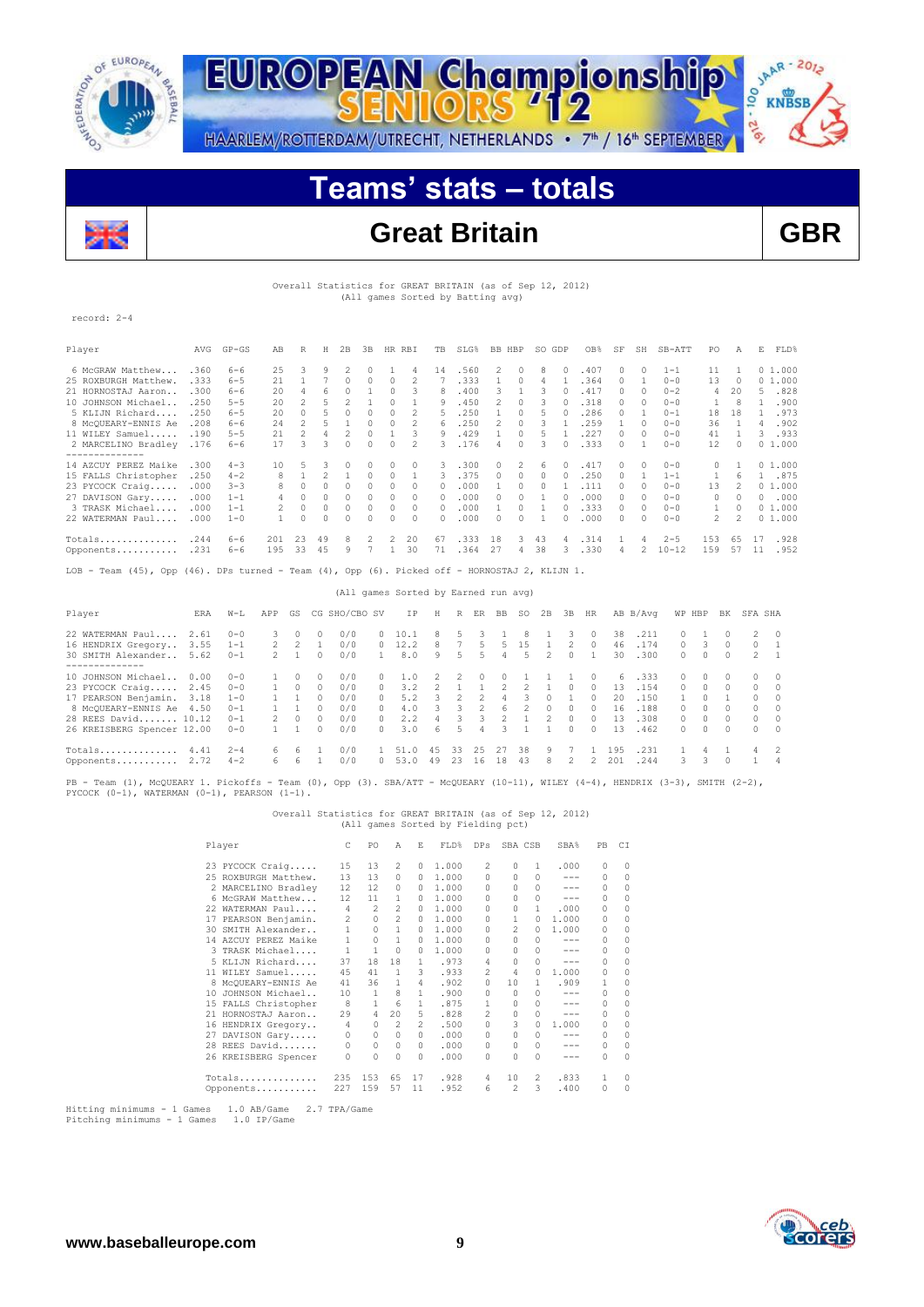

JAAR - 2012 EUROPEAN Championship 00 **KNBSB 10-2'e** HAARLEM/ROTTERDAM/UTRECHT, NETHERLANDS • 7<sup>th</sup> / 16<sup>th</sup> SEPTEMBER

# **Teams' stats – totals**



record: 3-3

## **Greece GRE**

#### Overall Statistics for GREECE (as of Sep 12, 2012) (All games Sorted by Batting avg)

| Player                                                                                                                     | AVG  | $GP - GS$ | AB             | R              |                |                |          | H 2B 3B HR RBI                       |                |                |                |                |                |                         | TB SLG% BB HBP SO GDP |                | OB%          | SF            |              | SH SB-ATT    | PO.          | Α            | E            | FLD%           |
|----------------------------------------------------------------------------------------------------------------------------|------|-----------|----------------|----------------|----------------|----------------|----------|--------------------------------------|----------------|----------------|----------------|----------------|----------------|-------------------------|-----------------------|----------------|--------------|---------------|--------------|--------------|--------------|--------------|--------------|----------------|
| 13 TOUNTAS Nikolaos.                                                                                                       | .300 | $6 - 6$   | 20             | 5              | 6              | $\Omega$       | $\Omega$ | $\Omega$                             | $\mathfrak{D}$ | 6              | .300           |                | $\mathfrak{D}$ | 1                       | 4                     | $\mathcal{L}$  | .391         | $\Omega$      | $\Omega$     | $0 - 0$      | 35           | 10           |              | 1 .978         |
| 12 LEKAS Thomas                                                                                                            | .278 | $6 - 5$   | 18             | $\mathfrak{D}$ | 5              | $\overline{1}$ | $\Omega$ | $\Omega$                             | $\mathbf{1}$   | 6              | .333           |                | 1              | $\Omega$                | 6                     | $\Omega$       | .316         | $\Omega$      | $\Omega$     | $0 - 0$      | 10           | 9            |              | 4.826          |
| 11 GOUOREN Max                                                                                                             | .278 | $5 - 5$   | 18             | $\overline{4}$ | 5              | $\overline{1}$ | $\Omega$ | $\Omega$                             | 3              | 6              | .333           |                | $\overline{c}$ | $\mathfrak{D}$          | $\mathbf{1}$          | $\mathbf{1}$   | .409         | $\mathcal{O}$ | $\mathbf{1}$ | $0 - 1$      | 14           | $\Omega$     |              | 01.000         |
| 24 LEMONIS Christofe                                                                                                       | .267 | $4 - 4$   | 15             | $\overline{2}$ | $\overline{4}$ | <sup>2</sup>   | $\Omega$ | $\Omega$                             | 3              | 6              | .400           |                | 1              | $\Omega$                | 3                     | $\overline{1}$ | .294         | 1             | $\Omega$     | $0 - 0$      | 37           | $\Omega$     |              | 01.000         |
| 44 TOUNTAS Peter                                                                                                           | .231 | $6 - 6$   | 26             | 3              | 6              | $\mathcal{B}$  | $\Omega$ | $\cap$                               | $\mathbf{1}$   | 9              | .346           |                | $\Omega$       | $\mathbf{1}$            | 8                     | $\mathbf{1}$   | .259         | $\mathcal{O}$ | $\Omega$     | $() - 1$     | 18           | 14           |              | 4.889          |
| 27 ZACHOS Iason                                                                                                            | .214 | $5 - 5$   | 14             | $\mathfrak{D}$ | 3              | $\Omega$       | $\Omega$ | $\Omega$                             | $\mathfrak{D}$ | 3              | .214           |                | $\mathfrak{D}$ | 1                       |                       | $\Omega$       | .333         | 1             | $\Omega$     | $0 - 0$      | 3            | $\Omega$     |              | 01.000         |
| 10 DEMETRAL James .133                                                                                                     |      | $5 - 4$   | 1.5            | $\mathfrak{D}$ | $\mathfrak{D}$ | $\mathbf{1}$   | $\Omega$ | $\cap$                               | $\mathfrak{D}$ | 3.             | .200           |                | 4              | $\cap$                  | 3                     | $\Omega$       | .316         | $\cap$        | 1            | $0 - 0$      | 9            | 14           |              | 1 .958         |
| --------------<br>30 CHEILAKIS Panagio                                                                                     | .500 | $2 - 1$   | 2              | $\Omega$       | 1              | $\Omega$       | $\Omega$ | $\Omega$                             | $\Omega$       | $\mathbf{1}$   | .500           |                | 0              | $\Omega$                | $\mathbf{1}$          | $\Box$         | .500         | $\mathcal{O}$ | $\Omega$     | $0 - 0$      | $\Omega$     | 1            | 1            | .500           |
| 2 KOULOS Harry                                                                                                             | .438 | $6 - 3$   | 16             | $\mathfrak{D}$ | 7              | $\Omega$       | $\Omega$ | $\cap$                               | 4              | 7              | .438           |                | $\Omega$       | $\cap$                  | $\mathfrak{D}$        | $\Omega$       | .438         | $\mathcal{O}$ | $\Omega$     | $0 - 0$      | 5            | $\Omega$     |              | 01.000         |
| 9 TSINGERLIOTIS Ant                                                                                                        | .333 | $2 - 1$   | 3              | $\mathbf{1}$   | 1              | $\Omega$       | $\Omega$ | $\Omega$                             | 1              | -1             | .333           |                | $\Omega$       | $\Omega$                | $\Omega$              | $\Omega$       | .250         | 1             | $\Omega$     | $0 - 0$      | $\Omega$     | $\Omega$     | $\cap$       | .000           |
| 17 CHRISTOPOULOS Chr                                                                                                       | .300 | $4 - 3$   | 10             | $\mathbf{1}$   | 3              | 2              | $\Omega$ | $\Omega$                             |                | 5              | .500           |                | $\Omega$       | 1                       | $\Omega$              | $\Omega$       | .364         | $\Omega$      | $\Omega$     | $0 - 0$      | 13           | 2            | $\mathbf{1}$ | .938           |
| 45 KRITIKOS Peter                                                                                                          | .200 | $6 - 3$   | 10             | $\mathbf{1}$   | $\mathcal{L}$  | $\overline{1}$ | $\Omega$ | $\Omega$                             | 3              | 3              | .300           |                | $\mathbf{1}$   | $\Omega$                | 3                     | $\Omega$       | .273         | $\Omega$      | $\Omega$     | $0 - 0$      | 5            | $\Omega$     |              | 01.000         |
| 21 TOUNTAS Antonios.                                                                                                       | .154 | $5 - 4$   | 13             | $\mathfrak{D}$ |                | $\Omega$       | $\Omega$ | $\cap$                               | $\mathbf{1}$   |                | .154           |                | 2              | $\mathbf{1}$            | $\overline{4}$        | $\Omega$       | .313         | $\mathcal{O}$ | $\Omega$     | $0 - 1$      | 2            | 6            |              | 01.000         |
| 20 GIANNAKOPOULOS St                                                                                                       | .100 | $4 - 4$   | 10             | $\mathbf{1}$   | $\overline{1}$ | $\cap$         | $\Omega$ | $\cap$                               | $\Omega$       | $\mathbf{1}$   | .100           |                | 2              | $\mathbf{1}$            | 3                     | $\mathbf{1}$   | .308         | $\Omega$      | $\cap$       | $0 - 0$      | $\Omega$     | $\Omega$     |              | 0.000          |
| 3 LEMPESIS Georgios                                                                                                        | .000 | $1 - 0$   | 3              | $\cap$         | $\cap$         | $\cap$         | $\cap$   | $\Omega$                             | $\cap$         | $\cap$         | .000           |                | $\cap$         | $\cap$                  | $\overline{c}$        | $\cap$         | .000         | $\cap$        | $\cap$       | $0 - 0$      | $\Omega$     | $\Omega$     | $\cap$       | .000           |
| 4 LOMIS Dimitrios                                                                                                          | .000 | $1 - 0$   | 1              | $\cap$         | $\cap$         | $\cap$         | $\cap$   | $\cap$                               | $\Omega$       | $\cap$         | .000           |                | $\mathbf{1}$   | $\Omega$                | $\cap$                | $\Box$         | .500         | $\cap$        | $\Omega$     | $0 - 0$      | 1            | $\Omega$     |              | 01.000         |
| $Totals$ .247                                                                                                              |      | $6 - 6$   | 194            | 28             | 48             | - 11           | $\Omega$ | $\circ$                              | 25             | 59             | .304           |                | 18             | 8                       | 4.5                   | 6              | .332         | 3             | 2            | $0 - 3$      | 154          | 62           | 14           | .939           |
| Opponents .259                                                                                                             |      | $6 - 6$   |                | 201 34 52 11   |                |                | 3        | <sup>1</sup>                         | 30             | 72             | .358           |                | 29             | 3.                      | 43                    | 7              | .357         | 2             | 3            | $13 - 16$    | 153          | 61           | 10           | .955           |
|                                                                                                                            |      |           |                |                |                |                |          |                                      |                |                |                |                |                |                         |                       |                |              |               |              |              |              |              |              |                |
| LOB - Team (44), Opp (50). DPs turned - Team (8), Opp (9). IBB - Team (0), Opp (1). Picked off - TOUNTAS P 1.              |      |           |                |                |                |                |          |                                      |                |                |                |                |                |                         |                       |                |              |               |              |              |              |              |              |                |
|                                                                                                                            |      |           |                |                |                |                |          | (All games Sorted by Earned run avg) |                |                |                |                |                |                         |                       |                |              |               |              |              |              |              |              |                |
| Player                                                                                                                     | ERA  | $W-T$     | APP            | GS             |                | CG SHO/CBO SV  |          |                                      | ΙP             | H              |                | R ER           | BB             | so                      | 2B                    | 3B             | HR           |               | AB B/Avq     | WP HBP       |              | BK           | SFA SHA      |                |
| 14 KAPOTHANASIS Chri                                                                                                       | 0.00 | $0 - 0$   | 4              | $\Omega$       | $\Omega$       | 0/0            |          | 7.1<br>$\mathbf{1}$                  |                | 6              | 0              | $\Omega$       | 4              | 3                       | $\mathbf{1}$          | $\Omega$       | $\Box$       | 2.5           | .240         | $\Omega$     | $\Omega$     | $\Omega$     | 0            | $\Omega$       |
| 46 SYKARAS Panagioti 1.93                                                                                                  |      | $1 - 1$   |                | 2              | $\Omega$       | 0/0            |          | 14.0<br>0                            |                | 10             | 7              | 3              | 3              | 19                      | 1                     | $\Omega$       | $\Omega$     | 53            | .189         | $\mathbf{1}$ | 2            | $\Omega$     | 0            | $\overline{2}$ |
| 28 BOURDANIOTIS Theo 2.08<br>--------------                                                                                |      | $2 - 0$   | $2^{\circ}$    | 2              | $\Omega$       | 0/0            |          | 13.0<br>$\Omega$                     |                | 10             | 5.             | 3              |                | 7 11                    | $\mathbf{1}$          | 3              | $\Omega$     | 48            | .208         | $\mathbf{1}$ | $\Omega$     | $\Omega$     | $\Omega$     | $\Omega$       |
| 11 GOUOREN Max                                                                                                             | 0.00 | $0 - 0$   | 1              | 0              | $\Omega$       | 0/0            |          | 0                                    | 2.0            | 2              | $\circ$        | $\circ$        | 0              | 3                       | 0                     | $\Omega$       | $\Omega$     | 8             | .250         | $\circ$      | $\circ$      | $\cap$       | $\Omega$     | $\Omega$       |
| 44 TOUNTAS Peter                                                                                                           | 0.00 | $0 - 0$   | 2              | $\Omega$       | $\Omega$       | 0/0            |          | $\mathcal{O}$                        | 2.0            | $\circ$        | $\circ$        | $\Omega$       | $\mathbf{1}$   | 2                       | $\Omega$              | $\Omega$       | $\Omega$     | 6             | .000         | $\mathbf{1}$ | $\Omega$     | $\Omega$     | $\circ$      | $\Omega$       |
| 39 VRYONIS Iosif                                                                                                           | 0.00 | $0 - 0$   | $\mathbf{1}$   | $\Omega$       | $\Omega$       | 0/0            |          | 0                                    | 1.0            | 2              | $\overline{c}$ | $\Omega$       | $\Omega$       | $\circ$                 | $\mathbf{1}$          | $\Omega$       | $\Omega$     | 5             | .400         | $\Omega$     | $\Omega$     | $\cap$       | $\Omega$     | $\cap$         |
|                                                                                                                            |      |           |                |                | $\Omega$       |                |          |                                      |                | $\overline{7}$ | 6              | 5              | 7              | $\overline{\mathbf{3}}$ | 1                     | $\Omega$       | $\mathbf{1}$ | 2.4           |              |              | $\Omega$     | $\cap$       | $\Omega$     | $\bigcap$      |
| 26 ORFANAKOS Evagelo 7.94                                                                                                  |      | $0 - 0$   | 4              | $\circ$        |                | 0/0            |          | 0                                    | 5.2            |                |                | $\overline{7}$ |                |                         |                       |                |              |               | .292         | 1            |              |              |              |                |
| 25 KARKATSELOS Efthy 11.81                                                                                                 |      | $0 - 2$   | $\mathfrak{D}$ | $\mathfrak{D}$ | $\Omega$       | 0/0            |          | $\Omega$                             | 5.1            | 12             | 9              |                | 3              | $\mathfrak{D}$          | $\overline{4}$        | $\cap$         | $\bigcap$    | 27            | .444         | $\Omega$     | $\mathbf{1}$ | $\Omega$     | 1            | $\mathbf{1}$   |
| 37 CHATZIKYRIAKOS Di 45.00                                                                                                 |      | $0 - 0$   | $\mathfrak{D}$ | $\Omega$       | $\Omega$       | 0/0            |          | 1.0<br>$\cap$                        |                | 3              | 5              | 5              | $\overline{4}$ | $\Omega$                | $\overline{c}$        | $\cap$         | $\cap$       | 5             | .600         | $\Omega$     | $\Omega$     | $\mathbf{1}$ | 1            | $\Omega$       |
| Totals 4.03                                                                                                                |      | $3 - 3$   | 6              | 6              | $\Omega$       | 0/0            |          | 51.1<br>$\mathbf{1}$                 |                | 52             | 34             | 23             | 29             | 43                      | 11                    | 3              | 1            | 201           | .259         | 4            | 3            | $\mathbf{1}$ | 2            | 3              |
| Opponents 1.76                                                                                                             |      | $3 - 3$   | 6              | 6              | $\Omega$       | 2/2            |          | 1 51.0 48 28 10                      |                |                |                |                | 18             | 45 11                   |                       | $\Omega$       | 0            | 194           | .247         | 1            | 8            | 1            | 3            | $\mathcal{D}$  |
| no music (3) cuntementative a methimae at 1 exp. (1) highligh music (8) exp. (1) ena/amm cuntementative (11/13) enmanation |      |           |                |                |                |                |          |                                      |                |                |                |                |                |                         |                       |                |              |               |              |              |              |              |              |                |

PB - Team (3), CHRISTOPOULO 2, TOUNTAS N 1, Opp (1). Pickoffs - Team (0), Opp (1). SBA/ATT - CHRISTOPOULO (11-13), ORFANAKOS<br>(7-7), TOUNTAS N (2-3), KAPOTHANASIS (3-3), SYKARAS (1-2), CHATZIKYRIAK (1-1), BOURDANIOTIS (0-1)

## Overall Statistics for GREECE (as of Sep 12, 2012) (All games Sorted by Fielding pct)

| Player               | C              | PO             | Α            | Ε  | FLD%  | <b>DPs</b>   | SBA CSB      |               | SBA%                                                                                                                                                                                                                                                                                                                                                                                         | PB | C1 |
|----------------------|----------------|----------------|--------------|----|-------|--------------|--------------|---------------|----------------------------------------------------------------------------------------------------------------------------------------------------------------------------------------------------------------------------------------------------------------------------------------------------------------------------------------------------------------------------------------------|----|----|
| 24 LEMONIS Christofe | 37             | 37             | 0            | 0. | 1,000 | 5            | 0            | 0             | $- - -$                                                                                                                                                                                                                                                                                                                                                                                      | 0  | 0  |
| 11 GOUOREN Max       | 14             | 14             | 0            | 0  | 1,000 | $\mathbf{1}$ | 1            | 0             | 1,000                                                                                                                                                                                                                                                                                                                                                                                        | 0  | 0  |
| 21 TOUNTAS Antonios. | 8              | 2              | 6            | 0  | 1,000 | 2            | 0            | $\Omega$      | $---$                                                                                                                                                                                                                                                                                                                                                                                        | 0  | 0  |
| 2 KOULOS Harry       | 5              | 5              | $\circ$      | 0  | 1,000 | 0            | 0            | <sup>0</sup>  | ---                                                                                                                                                                                                                                                                                                                                                                                          | 0  | 0  |
| 45 KRITIKOS Peter    | 5              | 5              | 0            | 0  | 1,000 | $\Omega$     | 0            | 0             | ---                                                                                                                                                                                                                                                                                                                                                                                          | 0  | 0  |
| 27 ZACHOS Iason      | 3              | $\overline{3}$ | $\circ$      | 0  | 1,000 | $\Omega$     | 0            | $\Omega$      | $- - -$                                                                                                                                                                                                                                                                                                                                                                                      | 0  | 0  |
| 25 KARKATSELOS Efthy | 1              | 0              | $\mathbf{1}$ | 0  | 1,000 | 0            | 0            | 1             | .000                                                                                                                                                                                                                                                                                                                                                                                         | 0  | 0  |
| 4 LOMIS Dimitrios    | 1              | $\mathbf{1}$   | 0            | 0  | 1,000 | 0            | $\Omega$     | 0             | $\frac{1}{2} \frac{1}{2} \frac{1}{2} \frac{1}{2} \frac{1}{2} \frac{1}{2} \frac{1}{2} \frac{1}{2} \frac{1}{2} \frac{1}{2} \frac{1}{2} \frac{1}{2} \frac{1}{2} \frac{1}{2} \frac{1}{2} \frac{1}{2} \frac{1}{2} \frac{1}{2} \frac{1}{2} \frac{1}{2} \frac{1}{2} \frac{1}{2} \frac{1}{2} \frac{1}{2} \frac{1}{2} \frac{1}{2} \frac{1}{2} \frac{1}{2} \frac{1}{2} \frac{1}{2} \frac{1}{2} \frac{$ | 0  | 0  |
| 13 TOUNTAS Nikolaos. | 46             | 35             | 10           | 1. | .978  | 2            | 2            | 1             | .667                                                                                                                                                                                                                                                                                                                                                                                         | 1  | 0  |
| 10 DEMETRAL James    | 24             | 9              | 14           | 1. | .958  | 4            | 0            | 0             | $---$                                                                                                                                                                                                                                                                                                                                                                                        | 0  | 0  |
| 17 CHRISTOPOULOS Chr | 16             | 13             | 2            | 1. | .938  | 0            | 11           | 2             | .846                                                                                                                                                                                                                                                                                                                                                                                         | 2  | 0  |
| 44 TOUNTAS Peter     | 36             | 18             | 14           | 4  | .889  | 6            | $\Omega$     | 0             | $\sim$ $\sim$ $\sim$                                                                                                                                                                                                                                                                                                                                                                         | 0  | 0  |
| 28 BOURDANIOTIS Theo | 6              | 0              | 5            | 1. | .833  | $\Omega$     | 0            | $\mathbf{1}$  | .000                                                                                                                                                                                                                                                                                                                                                                                         | 0  | 0  |
| 12 LEKAS Thomas      | 23             | 10             | 9            | 4  | .826  | 2            | 0            | 0             | $\sim$ $\sim$ $\sim$                                                                                                                                                                                                                                                                                                                                                                         | 0  | 0  |
| 46 SYKARAS Panagioti | 3              | 2              | $\Omega$     | 1. | .667  | 0            | 1            | 1.            | .500                                                                                                                                                                                                                                                                                                                                                                                         | 0  | 0  |
| 30 CHEILAKIS Panagio | $\overline{c}$ | $\Omega$       | 1            | 1. | .500  | $\Omega$     | 0            | 0             | $- - -$                                                                                                                                                                                                                                                                                                                                                                                      | 0  | 0  |
| 37 CHATZIKYRIAKOS Di | 0              | $\Omega$       | $\Omega$     | 0  | .000  | $\circ$      | $\mathbf{1}$ | $\Omega$      | 1,000                                                                                                                                                                                                                                                                                                                                                                                        | 0  | 0  |
| 14 KAPOTHANASIS Chri | 0              | $\Omega$       | $\Omega$     | 0  | .000  | $\Omega$     | 3            | 0             | 1,000                                                                                                                                                                                                                                                                                                                                                                                        | 0  | 0  |
| 20 GIANNAKOPOULOS St | 0              | $\Omega$       | $\Omega$     | 0  | .000  | $\Omega$     | 0            | 0             | $\frac{1}{2} \frac{1}{2} \frac{1}{2} \frac{1}{2} \frac{1}{2} \frac{1}{2} \frac{1}{2} \frac{1}{2} \frac{1}{2} \frac{1}{2} \frac{1}{2} \frac{1}{2} \frac{1}{2} \frac{1}{2} \frac{1}{2} \frac{1}{2} \frac{1}{2} \frac{1}{2} \frac{1}{2} \frac{1}{2} \frac{1}{2} \frac{1}{2} \frac{1}{2} \frac{1}{2} \frac{1}{2} \frac{1}{2} \frac{1}{2} \frac{1}{2} \frac{1}{2} \frac{1}{2} \frac{1}{2} \frac{$ | 0  | 0  |
| 26 ORFANAKOS Evagelo | 0              | $\Omega$       | 0            | 0  | .000  | $\circ$      | 7            | $\Omega$      | 1,000                                                                                                                                                                                                                                                                                                                                                                                        | 0  | 0  |
| 39 VRYONIS Iosif     | 0              | 0              | 0            | 0  | .000  | $\Omega$     | 0            | $\mathcal{O}$ | $\frac{1}{2} \frac{1}{2} \frac{1}{2} \frac{1}{2} \frac{1}{2} \frac{1}{2} \frac{1}{2} \frac{1}{2} \frac{1}{2} \frac{1}{2} \frac{1}{2} \frac{1}{2} \frac{1}{2} \frac{1}{2} \frac{1}{2} \frac{1}{2} \frac{1}{2} \frac{1}{2} \frac{1}{2} \frac{1}{2} \frac{1}{2} \frac{1}{2} \frac{1}{2} \frac{1}{2} \frac{1}{2} \frac{1}{2} \frac{1}{2} \frac{1}{2} \frac{1}{2} \frac{1}{2} \frac{1}{2} \frac{$ | 0  | 0  |
| 3 LEMPESIS Georgios  | 0              | $\Omega$       | $\Omega$     | 0  | .000  | $\Omega$     | $\Omega$     | O.            | ---                                                                                                                                                                                                                                                                                                                                                                                          | 0  | 0  |
| 9 TSINGERLIOTIS Ant  | 0              | $\Omega$       | $\Omega$     | 0  | .000  | 0            | $\Omega$     | $\Omega$      | $- - -$                                                                                                                                                                                                                                                                                                                                                                                      | 0  | 0  |
| Totals               | 230            | 154            | 62           | 14 | .939  | 8            | 13           | 3             | .813                                                                                                                                                                                                                                                                                                                                                                                         | 3  | 0  |
| Opponents            | 224            | 153            | 61           | 10 | .955  | 9            | $\Omega$     | 3             | .000                                                                                                                                                                                                                                                                                                                                                                                         | 1  | 0  |
|                      |                |                |              |    |       |              |              |               |                                                                                                                                                                                                                                                                                                                                                                                              |    |    |

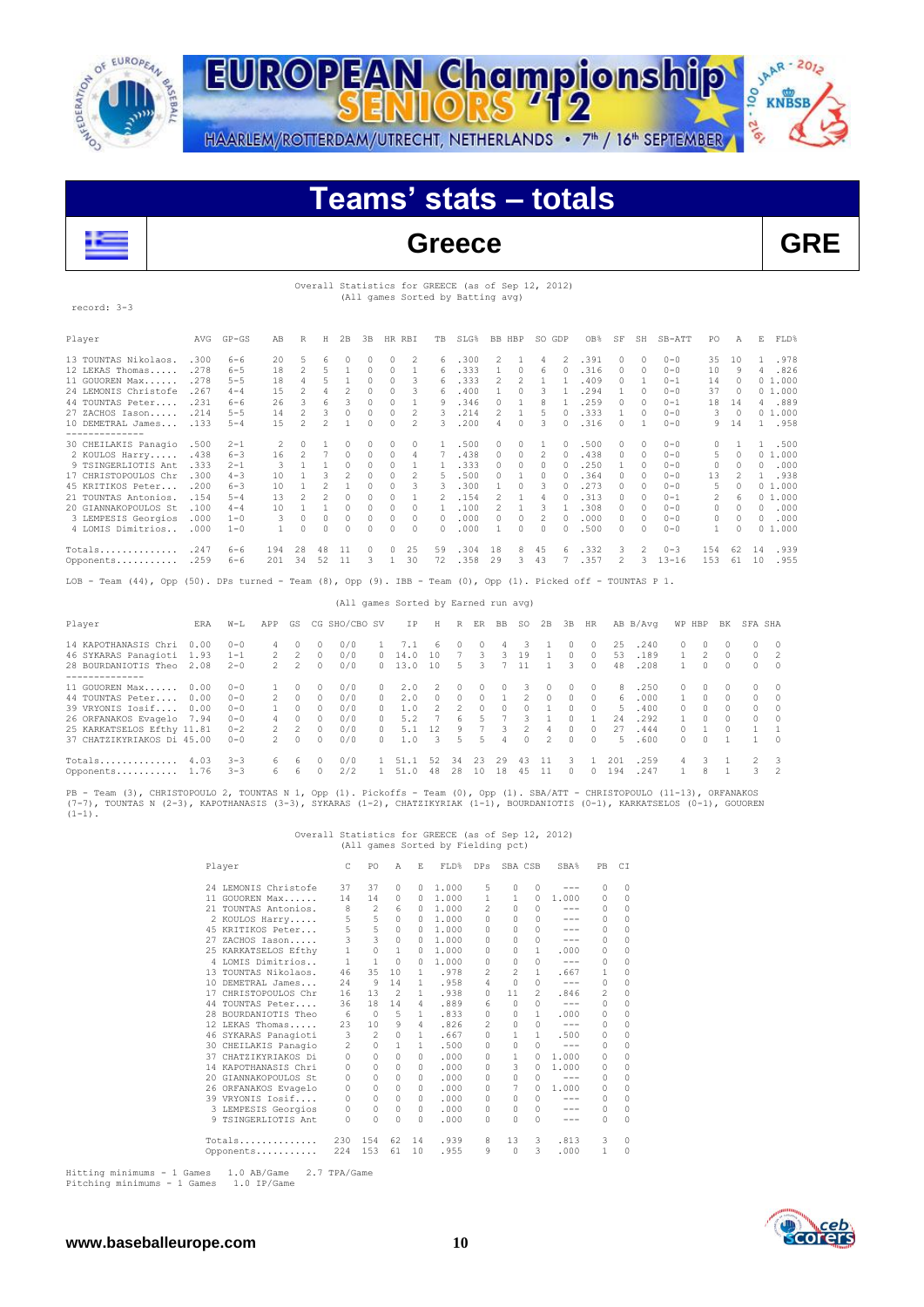

record: 0-6

**SAAR-2012** EUROPEAN Championship oo **KNBSB** -216 HAARLEM/ROTTERDAM/UTRECHT, NETHERLANDS • 7<sup>th</sup> / 16<sup>th</sup> SEPTEMBER

# **Teams' stats – totals**

## **Russia RUS**

## Overall Statistics for RUSSIA (as of Sep 12, 2012) (All games Sorted by Batting avg)

| Player               | AVG   | $GP - GS$ | AB  | R            | Н  | 2B       | 3B       | HR RBI   |                          | TB       | SLG% | BB. | HBP      | SO.           | GDP | OB%  | SF       | SH       | SB-ATT  | PO.                      | Α                        | E  | FLD%   |
|----------------------|-------|-----------|-----|--------------|----|----------|----------|----------|--------------------------|----------|------|-----|----------|---------------|-----|------|----------|----------|---------|--------------------------|--------------------------|----|--------|
| 3 VASILYEV Alexandr  | .333  | $5 - 5$   | 18  | 3            | 6  | $\cap$   |          | n        | $\Omega$                 | 10       | .556 |     | 0        | $\mathcal{P}$ |     | .333 | $\Omega$ | n        | $1 - 1$ | 6                        |                          |    | .875   |
| 49 MONAKHOV Nikita.  | .235  | $6 - 5$   | 17  | 2            | 4  |          | 2        | $\circ$  | 2                        | 9        | .529 |     | $\Omega$ | 3             |     | .278 | $\Omega$ |          | $0 - 0$ | 19                       | $\overline{\phantom{a}}$ |    | .955   |
| 46 MONAKHOV Maxim    | .133  | $6 - 5$   | 15  | $\Omega$     | 2  |          | $\Omega$ | 0        | $\overline{\mathcal{L}}$ | 3        | .200 |     | $\Omega$ | 4             |     | .176 |          | n        | $1 - 1$ | 9                        | 0                        |    | 01.000 |
| 39 SEMENOV Oleg      | .333  | $5 - 4$   | 15  | 4            | 5  |          |          |          | 0                        |          | .467 |     | 0        |               |     | .375 | $\Omega$ | n        | $0 - 0$ |                          | 5                        | 3. | .750   |
| 42 MAKSIAKOV Aleksan | .308  | $6 - 3$   | 13  | 0            |    | 0        |          | 0        | 3                        | 4        | .308 |     | $\cap$   |               |     | .357 | $\cap$   | n        | $0 - 0$ | 11                       | 12                       |    | .958   |
| 7 BAKALETS Yury      | .250  | $6 - 6$   | 12  | $\Omega$     | 3  | $\Omega$ |          | 0        | 0                        | 3        | .250 | ٩   | $\Omega$ |               |     | .400 | $\Omega$ | n        | $0 - 0$ | 3.                       | 15                       |    | 01.000 |
| 47 SAMCHUK Victor    | .222  | $4 - 3$   | 9   |              |    | $\Omega$ |          | n        | 0                        |          | .222 |     |          |               |     | .300 | n        | n        | $0 - 0$ | 4                        | $\Omega$                 |    | 01.000 |
| 41 LOBANOV Andrey    | .167  | $6 - 3$   | 12  | $\Omega$     |    | $\Omega$ |          | n        | O                        |          | .167 |     | $\Omega$ | 5             |     | .286 | $\cap$   | n        | $0 - 0$ | 29                       |                          |    | .968   |
| 45 AYZATULIN Maxim   | .167  | $5 - 0$   | 6   | <sup>0</sup> |    | $\Omega$ |          | $\Omega$ |                          |          | .167 |     | n        |               |     | .167 | O.       | n        | $1 - 1$ | 4                        |                          |    | .909   |
| 43 KOBRINETS Alexey. | .143  | $4 - 2$   |     |              |    | $\Omega$ |          |          | Ω                        |          | .143 |     |          | 3             |     | .143 | 0        | n        | $0 - 0$ | $\overline{\mathcal{L}}$ | 5                        |    | .875   |
| 21 VASHAKIDZE Alexan | .125  | $4 - 2$   | 8.  |              |    | $\Omega$ |          | $\cap$   |                          |          | .125 |     | n        |               |     | .300 | O.       | n        | $0 - 0$ | 5                        | $\Omega$                 |    | 01.000 |
| 2 ARTAMONOV Artemiy  | .111  | $6 - 3$   | 9   |              |    | $\Omega$ |          |          |                          |          | .111 |     | $\Omega$ |               |     | .200 | $\cap$   | n        | $2 - 2$ |                          | 8                        | 2. | .857   |
| 19 TOROPOV Alexander | .100  | $4 - 3$   | 10  |              |    | $\cap$   |          |          | O                        |          | .100 |     |          |               |     | .182 | $\cap$   | n        | $0 - 0$ |                          | $\cap$                   |    | 01.000 |
| 25 SOLOVEV Sergey    | .083  | $5 - 4$   | 12  |              |    |          |          |          |                          |          | .167 |     | $\cap$   |               |     | .154 | $\cap$   | n        | $0 - 0$ | 23                       |                          |    | 01.000 |
| 38 VASILYEV Viachesl | .077  | $5 - 3$   | 13  |              |    | $\Omega$ |          |          | O                        |          | .077 |     |          | 5             |     | .143 | $\Omega$ | n        | $1 - 1$ | 0                        |                          |    | 01.000 |
| 40 VOROTILIN Sergey. | .000  | $5 - 2$   |     |              |    | $\Omega$ |          | 0        | 0                        | $\Omega$ | .000 |     |          | 3             |     | .000 | $\Omega$ | n        | $0 - 0$ | 11                       |                          |    | 01.000 |
| 50 KULTK Artem       | . 000 | $1 - 0$   |     | $\Omega$     | 0  | $\Omega$ | 0        | $\Omega$ | $\Omega$                 | $\Omega$ | .000 | O   | 0        |               |     | .000 | O.       | $\Omega$ | $0 - 0$ | 0                        | $\Omega$                 |    | .000   |
| 52 ATADZHANOV Nikita | .000  | $2 - 1$   |     | $\Omega$     |    | $\cap$   |          | U        | 0                        | $\Omega$ | .000 |     | $\cap$   |               |     | .667 | $\cap$   | n        | $0 - 0$ | 0                        | $\Omega$                 | U  | .000   |
| Totals               | .191  | $6 - 6$   | 183 | 13           | 35 | .5       |          | 0        | 11                       | 48       | .262 |     |          | 51            |     | .262 |          |          | $6 - 6$ | 141                      | 66                       | 13 | .941   |
| Opponents            | .355  | $6 - 6$   | 211 | -57          | 75 | 22       |          | 3        | 48                       | 106      | .502 | 27  |          | 25            |     | .434 |          | 2        | $4 - 7$ | 150                      | 61                       | 9  | .959   |

LOB - Team (40), Opp (48). DPs turned - Team (7), Opp (8). Picked off - SAMCHUK 1.

#### (All games Sorted by Earned run avg) Player ERA W-L APP GS CG SHO/CBO SV IP H R ER BB SO 2B 3B HR AB B/Avg WP HBP BK SFA SHA 77 CHERMOSHENTSEV Ni 7.45 0-2 2 2 0 0/0 0 9.2 19 8 8 5 3 3 0 0 46 .413 0 0 0 0 1<br>1 LOBANOV Nikita... 9.95 0-0 2 0 0 0/0 0 6.1 9 8 7 1 3 3 0 1 28 .321 0 1 0 0 1<br>55 SHIROKIY Anton... 11.57 0-1 2 1 0 0/0 0 9.1 17 16 12 3 5 6 1 LOBANOV Nikita... 9.95 0-0 2 0 0 0/0 0 6.1 9 8 7 1 3 3 0 1 28 .321 0 1 0 0 1 55 SHIROKIY Anton... 11.57 0-1 2 1 0 0/0 0 9.1 17 16 12 3 5 6 0 0 43 .395 1 1 0 2 0 --------------<br>38 VASILYEV Viachesl 0.00 0-1 1 1 0 0/0 0 5.0 8 9 0 5 4 2 0 0 24 .333 0 1 1 0 0 50 KULIK Artem...... 0.00 0-0 2 0 0 0/0 0 5.0 3 1 0 3 3 1 0 0 18 .167 0 0 0 0 0 2 ARTAMONOV Artemiy 0.00 0-0 1 0 0 0/0 0 3.0 1 0 0 2 1 1 0 0 9 .111 0 0 0 0 0 48 LEONOV Denis..... 0.00 0-1 2 1 0 0/0 0 3.0 6 3 0 1 4 3 0 0 15 .400 0 0 0 0 0 19 TOROPOV Alexander 4.50 0-0 2 0 0 0/0 0 2.0 2 2 1 3 0 0 0 0 7 .286 0 0 0 0 0 3 VASILYEV Alexandr 24.55 0-1 1 1 0 0/0 0 3.2 10 10 10 4 2 3 0 2 21 .476 1 1 0 0 0 Totals.............. 7.28 0-6 6 6 0 0/0 0 47.0 75 57 38 27 25 22 0 3 211 .355 2 4 1 2 2 Opponents........... 1.26 6-0 6 6 1 1/1 2 50.0 35 13 7 17 51 5 4 0 183 .191 2 1 1 1 1

PB - Team (1), MONAKHOV N 1. Pickoffs - Team (1), CHERMOSHENTS 1. SBA/ATT - MONAKHOV N (3-4), VOROTILIN (1-2), CHERMOSHENTS<br>(1-2), TOROPOV (1-1), LOBANOV N (0-1), VASILYEV A (0-1), SHIROKIY (1-1), LEONOV (1-1).

#### Overall Statistics for RUSSIA (as of Sep 12, 2012) (All games Sorted by Fielding pct)

|    | Player               | C            | PO.            | A                       | F.           | FLD <sup>§</sup> | DPs            | SBA CSB      |               | SBA <sup>%</sup>                                                                                                                                                                                                                                                                                                                                                                             | PB. | CT.      |
|----|----------------------|--------------|----------------|-------------------------|--------------|------------------|----------------|--------------|---------------|----------------------------------------------------------------------------------------------------------------------------------------------------------------------------------------------------------------------------------------------------------------------------------------------------------------------------------------------------------------------------------------------|-----|----------|
|    | 25 SOLOVEV Sergey    | 24           | 23             | - 1                     | 0            | 1,000            | $\mathbf{1}$   | 0            | $\mathcal{O}$ |                                                                                                                                                                                                                                                                                                                                                                                              | 0   | 0        |
|    | 7 BAKALETS Yury      | 18           | 3              | 15                      | 0            | 1,000            | $\Omega$       | 0            | $\mathcal{O}$ | $\frac{1}{2} \frac{1}{2} \frac{1}{2} \frac{1}{2} \frac{1}{2} \frac{1}{2} \frac{1}{2} \frac{1}{2} \frac{1}{2} \frac{1}{2} \frac{1}{2} \frac{1}{2} \frac{1}{2} \frac{1}{2} \frac{1}{2} \frac{1}{2} \frac{1}{2} \frac{1}{2} \frac{1}{2} \frac{1}{2} \frac{1}{2} \frac{1}{2} \frac{1}{2} \frac{1}{2} \frac{1}{2} \frac{1}{2} \frac{1}{2} \frac{1}{2} \frac{1}{2} \frac{1}{2} \frac{1}{2} \frac{$ | 0   | 0        |
|    | 40 VOROTILIN Sergey. | 13           | 11             | 2                       | 0.           | 1,000            | $\mathbf{1}$   | $\mathbf{1}$ | $\mathbf{1}$  | .500                                                                                                                                                                                                                                                                                                                                                                                         | 0   | 0        |
|    | 46 MONAKHOV Maxim    | 9            | 9              | $\circ$                 | 0            | 1,000            | $\Omega$       | $\Omega$     | $\Omega$      | $\frac{1}{2} \frac{1}{2} \frac{1}{2} \frac{1}{2} \frac{1}{2} \frac{1}{2} \frac{1}{2} \frac{1}{2} \frac{1}{2} \frac{1}{2} \frac{1}{2} \frac{1}{2} \frac{1}{2} \frac{1}{2} \frac{1}{2} \frac{1}{2} \frac{1}{2} \frac{1}{2} \frac{1}{2} \frac{1}{2} \frac{1}{2} \frac{1}{2} \frac{1}{2} \frac{1}{2} \frac{1}{2} \frac{1}{2} \frac{1}{2} \frac{1}{2} \frac{1}{2} \frac{1}{2} \frac{1}{2} \frac{$ | 0   | $\Omega$ |
|    | 19 TOROPOV Alexander | 7            | 7              | $\circ$                 | 0            | 1.000            | $\Omega$       | $\mathbf{1}$ | $\Omega$      | 1.000                                                                                                                                                                                                                                                                                                                                                                                        | 0   | 0        |
| 21 | VASHAKIDZE Alexan    | 5            | 5              | $\Omega$                | $\Omega$     | 1,000            | $\cap$         | $\Omega$     | $\cap$        | $-- -$                                                                                                                                                                                                                                                                                                                                                                                       | 0   | O        |
| 47 | SAMCHUK Victor       | 4            | $\overline{4}$ | $\circ$                 | 0            | 1.000            | $\Omega$       | $\Omega$     | $\Omega$      | $\frac{1}{2} \frac{1}{2} \frac{1}{2} \frac{1}{2} \frac{1}{2} \frac{1}{2} \frac{1}{2} \frac{1}{2} \frac{1}{2} \frac{1}{2} \frac{1}{2} \frac{1}{2} \frac{1}{2} \frac{1}{2} \frac{1}{2} \frac{1}{2} \frac{1}{2} \frac{1}{2} \frac{1}{2} \frac{1}{2} \frac{1}{2} \frac{1}{2} \frac{1}{2} \frac{1}{2} \frac{1}{2} \frac{1}{2} \frac{1}{2} \frac{1}{2} \frac{1}{2} \frac{1}{2} \frac{1}{2} \frac{$ | 0   | 0        |
| 55 | SHIROKIY Anton       | 3            | $\mathbf{0}$   | 3                       | <sup>n</sup> | 1.000            | $\Omega$       | $\mathbf{1}$ | $\Omega$      | 1.000                                                                                                                                                                                                                                                                                                                                                                                        | 0   | O        |
|    | 77 CHERMOSHENTSEV Ni | $\mathbf{1}$ | $\circ$        | $\mathbf{1}$            | 0.           | 1,000            | $\Omega$       | $\mathbf{1}$ | 1             | .500                                                                                                                                                                                                                                                                                                                                                                                         | 0   | 0        |
|    | 38 VASILYEV Viachesl | $\mathbf{1}$ | $\circ$        | 1                       | 0            | 1,000            | 0              | 0            | 0             | $\sim$ $\sim$ $\sim$                                                                                                                                                                                                                                                                                                                                                                         | 0   | 0        |
|    | 41 LOBANOV Andrey    | 31           | 29             | 1                       | 1.           | .968             | 6              | 0            | O.            | $\sim$ $\sim$ $\sim$                                                                                                                                                                                                                                                                                                                                                                         | 0   | 0        |
|    | 42 MAKSIAKOV Aleksan | 24           | 11             | 12                      | 1.           | .958             | 3              | 0            | $\Omega$      | $\frac{1}{2} \frac{1}{2} \frac{1}{2} \frac{1}{2} \frac{1}{2} \frac{1}{2} \frac{1}{2} \frac{1}{2} \frac{1}{2} \frac{1}{2} \frac{1}{2} \frac{1}{2} \frac{1}{2} \frac{1}{2} \frac{1}{2} \frac{1}{2} \frac{1}{2} \frac{1}{2} \frac{1}{2} \frac{1}{2} \frac{1}{2} \frac{1}{2} \frac{1}{2} \frac{1}{2} \frac{1}{2} \frac{1}{2} \frac{1}{2} \frac{1}{2} \frac{1}{2} \frac{1}{2} \frac{1}{2} \frac{$ | 0   | O        |
|    | 49 MONAKHOV Nikita   | 22           | 19             | $\overline{c}$          | 1.           | .955             | $\Omega$       | 3            | 1             | .750                                                                                                                                                                                                                                                                                                                                                                                         | 1   | 0        |
|    | 45 AYZATULIN Maxim   | 11           | 4              | 6                       | $\mathbf{1}$ | .909             | 3              | 0            | $\cap$        | $\frac{1}{2} \frac{1}{2} \frac{1}{2} \frac{1}{2} \frac{1}{2} \frac{1}{2} \frac{1}{2} \frac{1}{2} \frac{1}{2} \frac{1}{2} \frac{1}{2} \frac{1}{2} \frac{1}{2} \frac{1}{2} \frac{1}{2} \frac{1}{2} \frac{1}{2} \frac{1}{2} \frac{1}{2} \frac{1}{2} \frac{1}{2} \frac{1}{2} \frac{1}{2} \frac{1}{2} \frac{1}{2} \frac{1}{2} \frac{1}{2} \frac{1}{2} \frac{1}{2} \frac{1}{2} \frac{1}{2} \frac{$ | 0   | 0        |
|    | 3 VASILYEV Alexandr  | 8            | 6              | $\mathbf{1}$            | $\mathbf{1}$ | .875             | $\Omega$       | 0            | 1             | .000                                                                                                                                                                                                                                                                                                                                                                                         | 0   | O        |
|    | 43 KOBRINETS Alexey. | 8            | $\overline{2}$ | 5                       | $\mathbf{1}$ | .875             | 2              | 0            | $\Omega$      | $\frac{1}{2} \frac{1}{2} \frac{1}{2} \frac{1}{2} \frac{1}{2} \frac{1}{2} \frac{1}{2} \frac{1}{2} \frac{1}{2} \frac{1}{2} \frac{1}{2} \frac{1}{2} \frac{1}{2} \frac{1}{2} \frac{1}{2} \frac{1}{2} \frac{1}{2} \frac{1}{2} \frac{1}{2} \frac{1}{2} \frac{1}{2} \frac{1}{2} \frac{1}{2} \frac{1}{2} \frac{1}{2} \frac{1}{2} \frac{1}{2} \frac{1}{2} \frac{1}{2} \frac{1}{2} \frac{1}{2} \frac{$ | 0   | 0        |
|    | 2 ARTAMONOV Artemiv  | 14           | 4              | 8                       | 2            | .857             | $\mathfrak{D}$ | 0            | O.            | $\frac{1}{2} \left( \frac{1}{2} \right) \left( \frac{1}{2} \right) \left( \frac{1}{2} \right) \left( \frac{1}{2} \right)$                                                                                                                                                                                                                                                                    | 0   | 0        |
|    | 39 SEMENOV Oleg      | 12           | $\overline{4}$ | 5                       | 3            | .750             | $\mathbf{1}$   | 0            | $\Omega$      | $\frac{1}{2} \frac{1}{2} \frac{1}{2} \frac{1}{2} \frac{1}{2} \frac{1}{2} \frac{1}{2} \frac{1}{2} \frac{1}{2} \frac{1}{2} \frac{1}{2} \frac{1}{2} \frac{1}{2} \frac{1}{2} \frac{1}{2} \frac{1}{2} \frac{1}{2} \frac{1}{2} \frac{1}{2} \frac{1}{2} \frac{1}{2} \frac{1}{2} \frac{1}{2} \frac{1}{2} \frac{1}{2} \frac{1}{2} \frac{1}{2} \frac{1}{2} \frac{1}{2} \frac{1}{2} \frac{1}{2} \frac{$ | 0   | O        |
|    | 1 LOBANOV Nikita     | 4            | 0              | $\overline{\mathbf{3}}$ | $\mathbf{1}$ | .750             | $\Omega$       | 0            | $\mathbf{1}$  | .000                                                                                                                                                                                                                                                                                                                                                                                         | 0   | 0        |
|    | 50 KULIK Artem       | $\mathbf{1}$ | 0              | $\Omega$                | $\mathbf{1}$ | .000             | $\Omega$       | 0            | $\cap$        | $\frac{1}{2} \frac{1}{2} \frac{1}{2} \frac{1}{2} \frac{1}{2} \frac{1}{2} \frac{1}{2} \frac{1}{2} \frac{1}{2} \frac{1}{2} \frac{1}{2} \frac{1}{2} \frac{1}{2} \frac{1}{2} \frac{1}{2} \frac{1}{2} \frac{1}{2} \frac{1}{2} \frac{1}{2} \frac{1}{2} \frac{1}{2} \frac{1}{2} \frac{1}{2} \frac{1}{2} \frac{1}{2} \frac{1}{2} \frac{1}{2} \frac{1}{2} \frac{1}{2} \frac{1}{2} \frac{1}{2} \frac{$ | 0   | 0        |
|    | 48 LEONOV Denis      | 0            | $\Omega$       | $\circ$                 | $\Omega$     | .000             | $\Omega$       | $\mathbf{1}$ | $\Omega$      | 1,000                                                                                                                                                                                                                                                                                                                                                                                        | 0   | 0        |
|    | 52 ATADZHANOV Nikita | 0            | $\Omega$       | $\Omega$                | 0            | .000             | 0              | 0            | 0             | $\frac{1}{2} \frac{1}{2} \frac{1}{2} \frac{1}{2} \frac{1}{2} \frac{1}{2} \frac{1}{2} \frac{1}{2} \frac{1}{2} \frac{1}{2} \frac{1}{2} \frac{1}{2} \frac{1}{2} \frac{1}{2} \frac{1}{2} \frac{1}{2} \frac{1}{2} \frac{1}{2} \frac{1}{2} \frac{1}{2} \frac{1}{2} \frac{1}{2} \frac{1}{2} \frac{1}{2} \frac{1}{2} \frac{1}{2} \frac{1}{2} \frac{1}{2} \frac{1}{2} \frac{1}{2} \frac{1}{2} \frac{$ | 0   | 0        |
|    | Totals               | 220          | 141            | 66                      | 13           | .941             | 7              | 4            | 3             | .571                                                                                                                                                                                                                                                                                                                                                                                         | 1.  | n        |
|    | Opponents            | 220          | 150            | 61                      | 9            | .959             | 8              | 6            | 0             | 1,000                                                                                                                                                                                                                                                                                                                                                                                        | 0   | 0        |

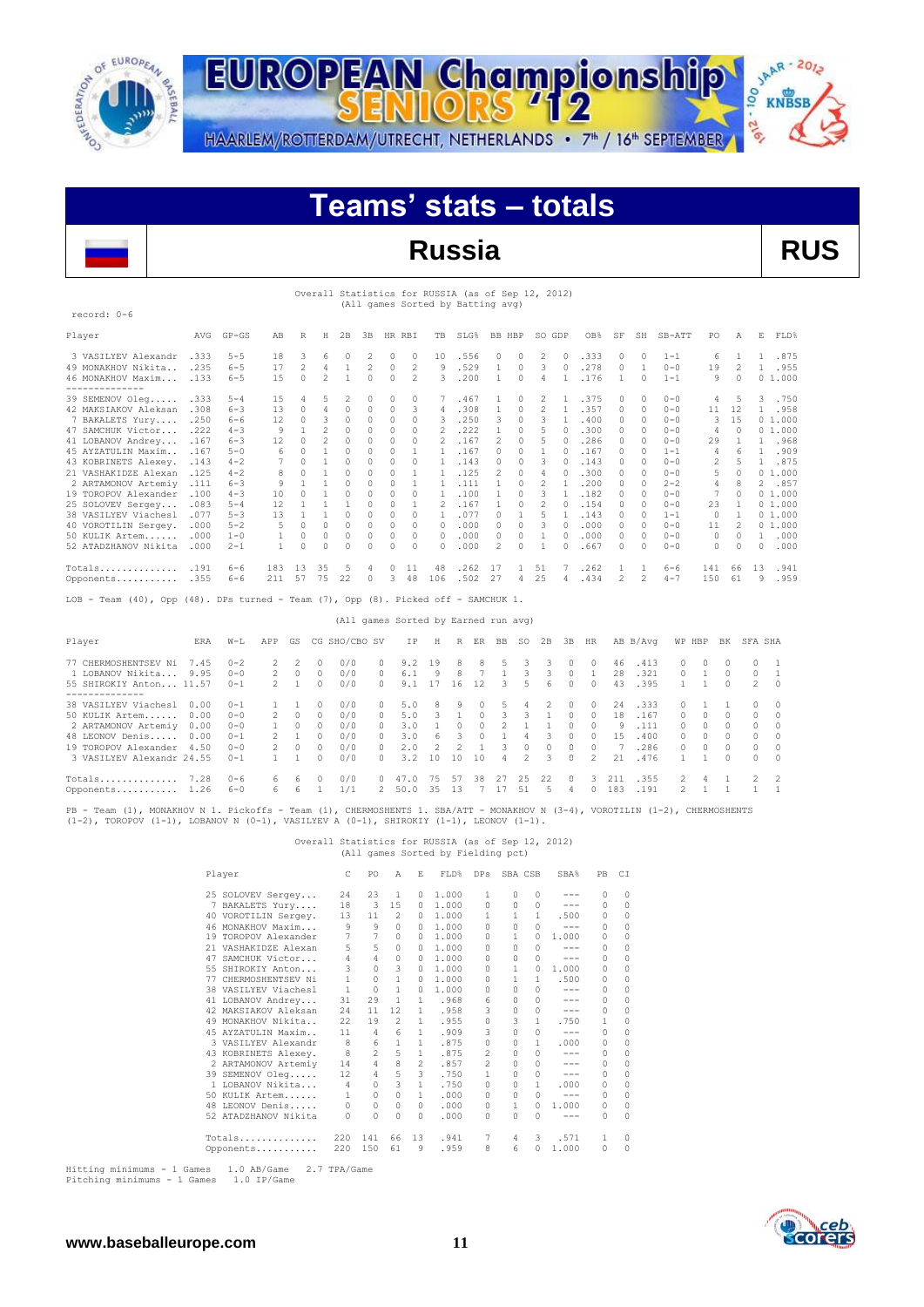# **Confederation of European Baseball**

Office Frankfurt: Otto-Fleck-Schneise 12 … 60528 Frankfurt am Main … Germany Phone +49-69-6700-284 … Fax +49-69-67724-212 office@baseballeurope.com



Rotterdam, September 11th.

After the ejection of the Spanish player Francisco Figueroa, number 11, in the bottom of the 5<sup>th</sup> inning of the game 26 (Spain – Croatia) because he argued about the  $3^{rd}$  strike by throwing the bat away, the Technical Commission of the European Championship 2012 has decided to give him a warning.

Xavier Mateu Chairman of the TC of the European Championship 2012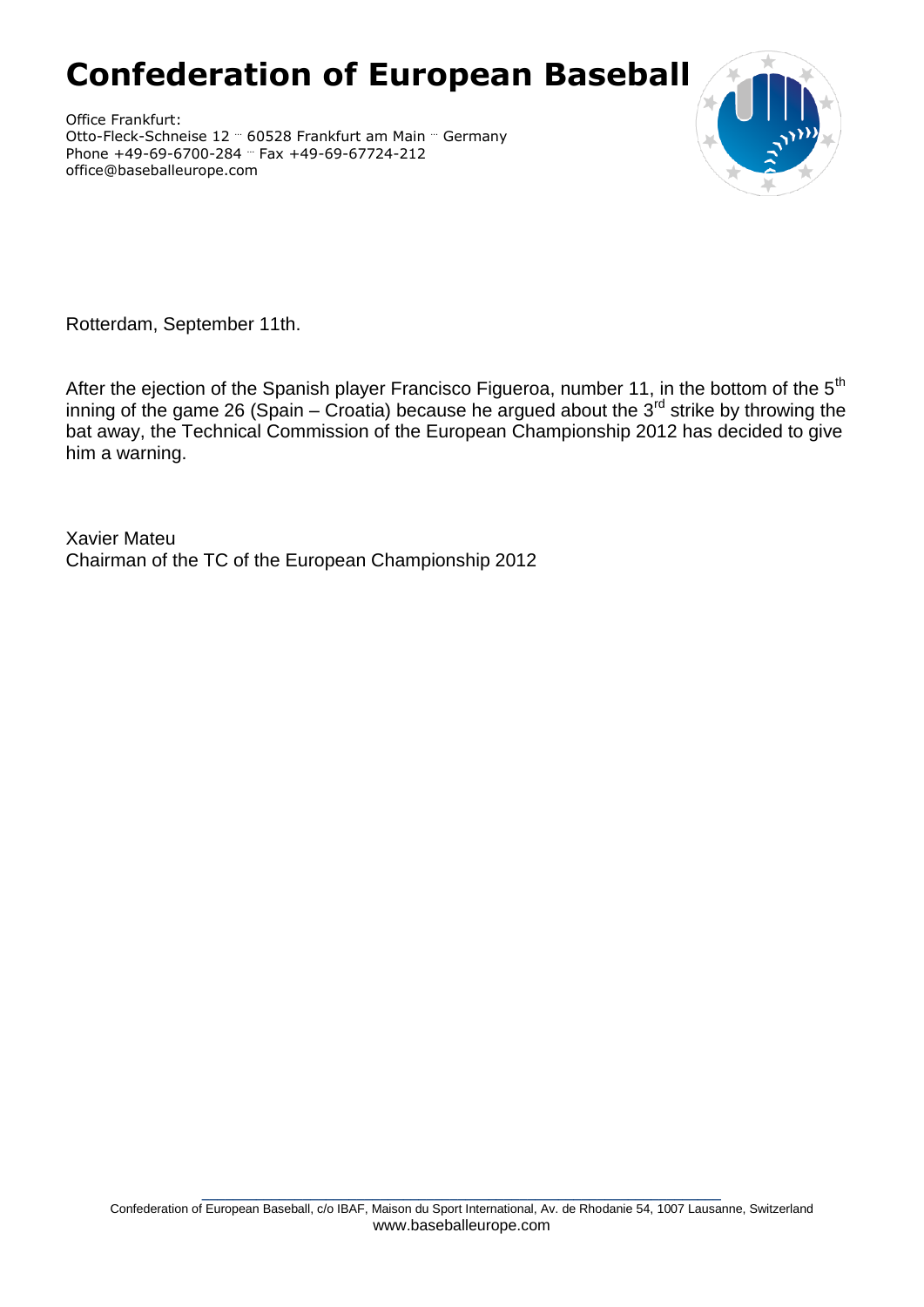

# **Technical Appointments**

# **Thursday 13th September**

**Game Field Time Home Team Visitor Team** 34 Haarlem 14:00 Spain Duncated Czech Republic

**Umpires: HP: Winfried Berkvens (NED) – 1B: Patrick Baeyens (BEL) – 2B: Henri van Heijningen (NED) 3B: Fabrizio Fabrizi (ITA) Scorekeepers: Stephanie Winkler (GER) Maaike Houtkamp (NED) T.C.: Jan Esselman (NED) Jürgen Elsishans (GER)**

**Game Field Time Home Team Visitor Team**

35 Haarlem 19:30 Italy I Hally Germany

**Umpires: HP: Jerónimo Moreno (ESP) – 1B: Tony Jones (FIN) – 2B: Dana Beszczynski (AUT) 3B: Fred Groenewegen (NED) Scorekeepers: Francis Speters (NED) Dieks Bannink (NED) T.C.: Peter Strum Frantisek Bunta (SVK)** 

**Game Field Time Home Team Visitor Team** 36 Rotterdam 19:30 Sweden Netherlands

**Umpires: HP: Pierfranco Leone (ITA) – 1B: Dirk Biehl (GER) – 2B: Frantisek Pribyl (CZE) 3B: Franck Lautier (FRA) Scorekeepers: Fred v/d Kade (NED) Rienette Hamers (NED) Jean Marie Meurant (FRA)**